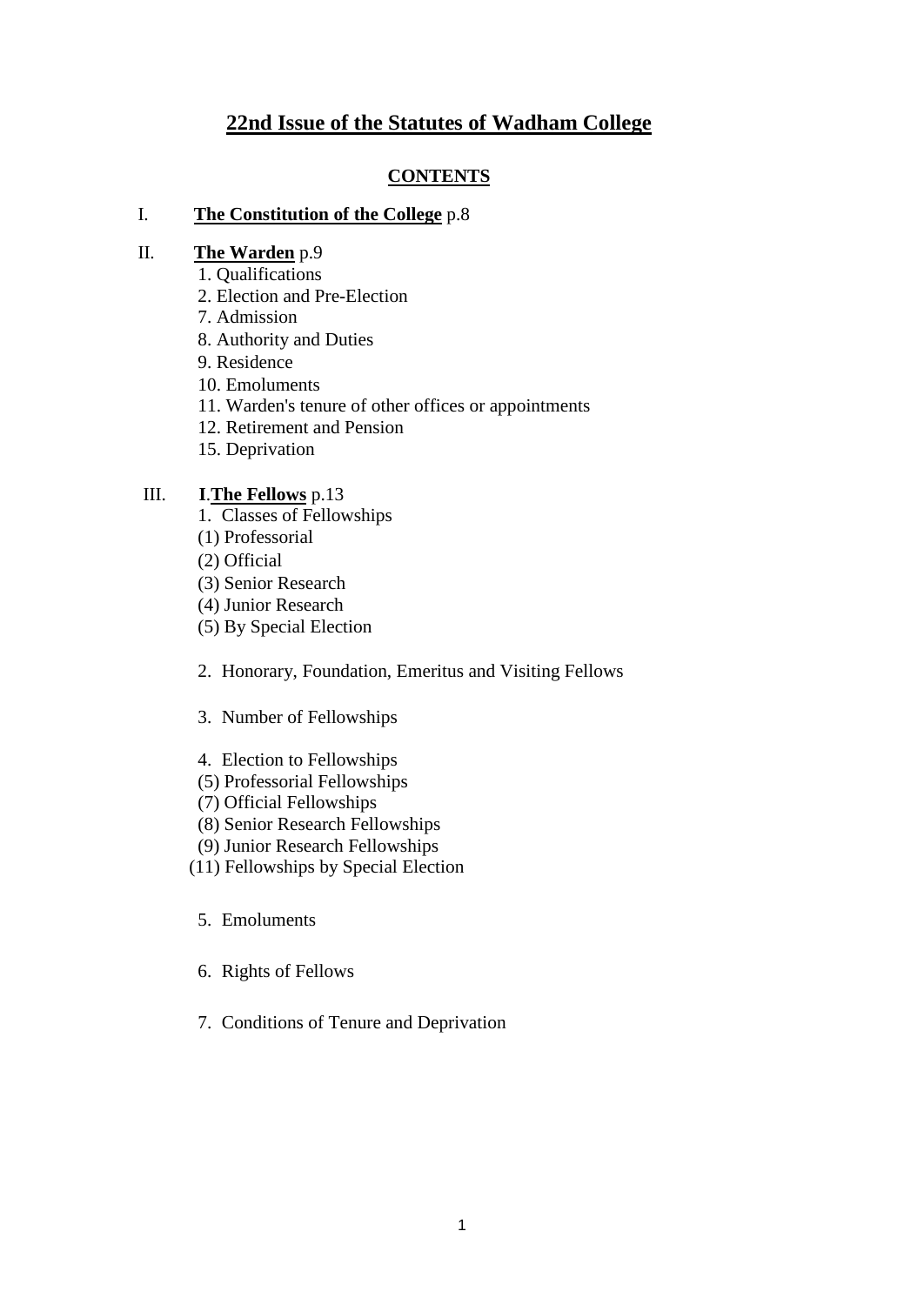# III. **II.Scholars** p.18

- 1. (1)Election to and Tenure of Scholarships (2)Deprivation and Suspension (3)Vacation (4)Resignation of Stipend
- 2. Emoluments
- 3. Honorary Scholars

4. Further application of the provisions of this Title

- IV. **Pensions** p.19
- V. **Divine Service** p.20

# VI. **Officers of the College** p.21

- 1. Sub-Warden
- 2. Dean
- 3. Bursar
- 4. Senior Tutor
- 5. Officers
- 6. Tutors
- 7. Secretary to the Governing Body
- 8. Stipends of Officers
- 9 Conditions of tenure of Officers
- 10. Vacation before end of year
- 11. Removal of Officers
- 12. Interpretation

# VII. **Education** p.24

- 1. Courses of Instruction
- 2. Tutors
- 3. Advice & Guidance to Graduate Students
- 4. Stipendiary Lecturers
- 5. Titular Lecturers

## VIII. **The Government of the College** p.25

- 1. Meetings
- 2. Delegation of Powers
- 3. Bylaws
- 4 Seal
- 5. Deeds and Muniments
- 6. Contracts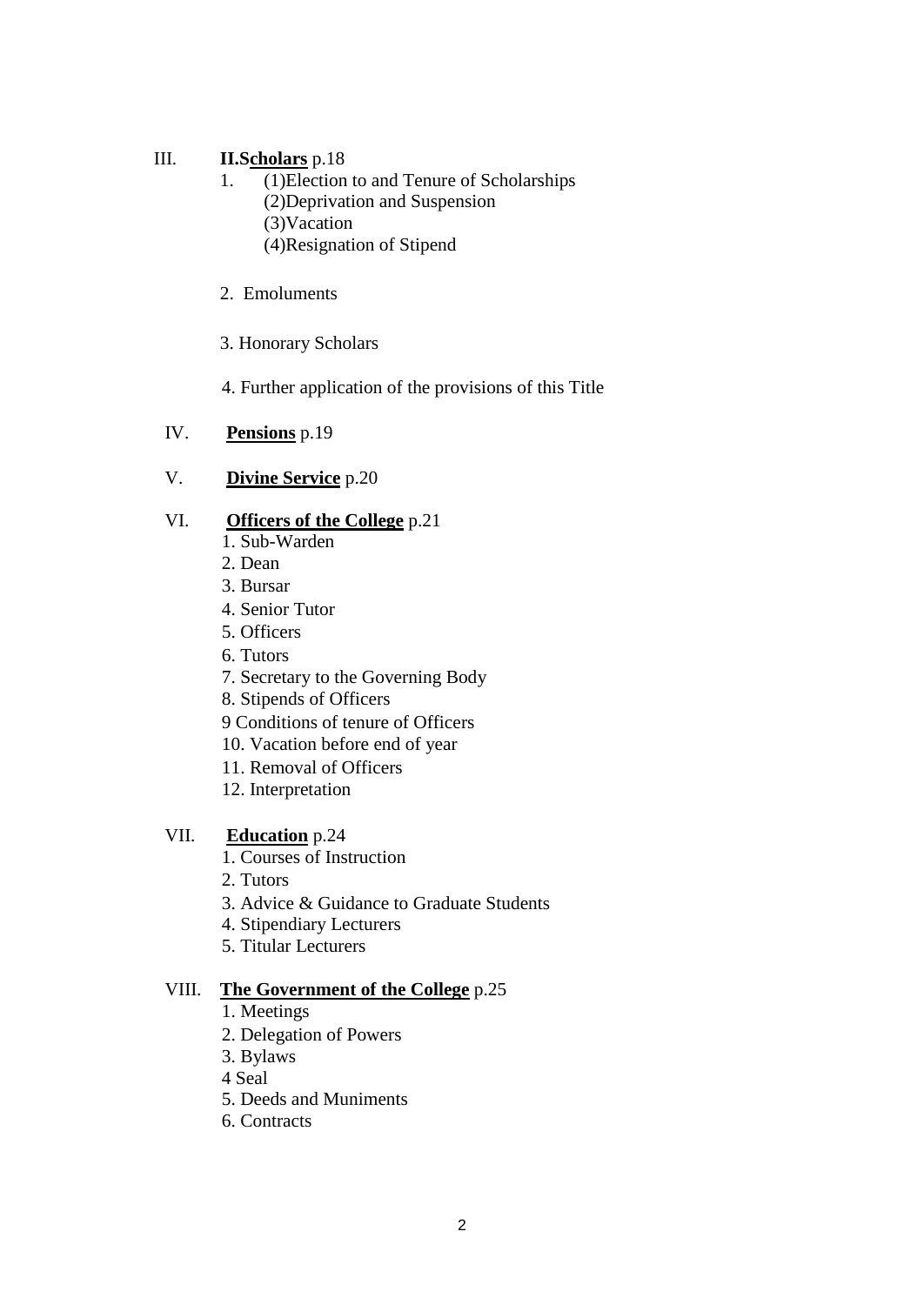IX. **I. Trust Funds Anterior to the Year 1866** p.27 2. Dr. Wills' Exhibitions

# IX. **II. Trust Funds Posterior to the Year 1865** p.28

- X. **Funds for Special Purposes** p.29
	- 1. Exhibition Fund
	- 2. Richards Memorial Fund

# XI. **Management of Estates and Disposal of Revenue** p.30

- 1. Finance Committee
- 2. Investment Committee
- 3. Investment Managers
- 4. Repairs to College Buildings
- 5. Disposal of Revenue subject to University Statute as to College Contribution
- 6. Income of Endowments and Trusts to be included in General Revenue
- 7 Scheme to be approved by Visitor
- 8. Increase of stipends
- 9. What is included in Expenditure of College
- 10. Communication of Scheme to *Council* of the University
- 11. Confirmation of Scheme
- 12. Representation to Visitor
- 13. Surplus Revenues
- 14. Powers of Investment
- 15. Total Return
- 16. Borrowing Power

# XII. **College Accounts** p.36

# XIII. **The Visitor** p.38

- 1. Visitor
- 2. Visitation
- 3. Suspension of Fellowships and Scholarships
- 4. Construction of Statutes
- 5. Appeals
- 6. Annulling Bylaws
- 7. Appeals under 1988 Education Reform Act

# XIV. **Provisions Relative to the University** p 40

- 1. Representations as to provisions relative to the University
- 2. Representations as to the allocation of Fellowships
- 3. Notice to Warden

# XV. **Special and Temporary Provisions** p.41

- 1. Emoluments of vacant and suspended Wardenship or Fellowship
- 2. Date of coming into operation of these Statutes
- 3. Vested Interests
- 4. Repeal of existing Statutes
- 5. Alteration of Statutes.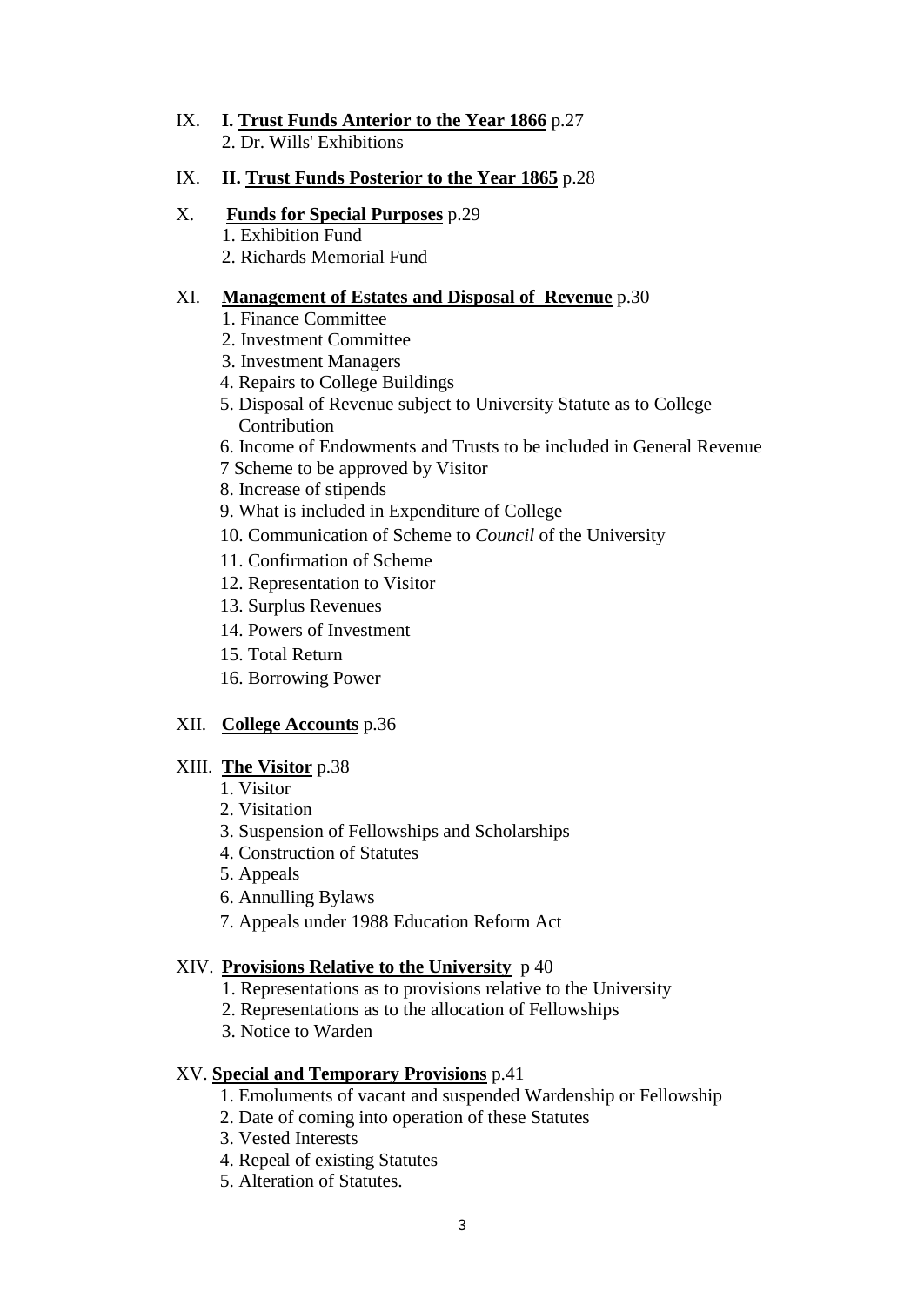# XVI. **Academic Staff** p.43

I. Construction, Application and Interpretation.

II. Redundancy.

III. Discipline, dismissal and removal from office.

IV. Removal for incapacity on medical grounds.

V. Appeals.

VI. Grievance Procedures.

VII. Removal of the Warden from office.

# XVII. **Interpretation** p.56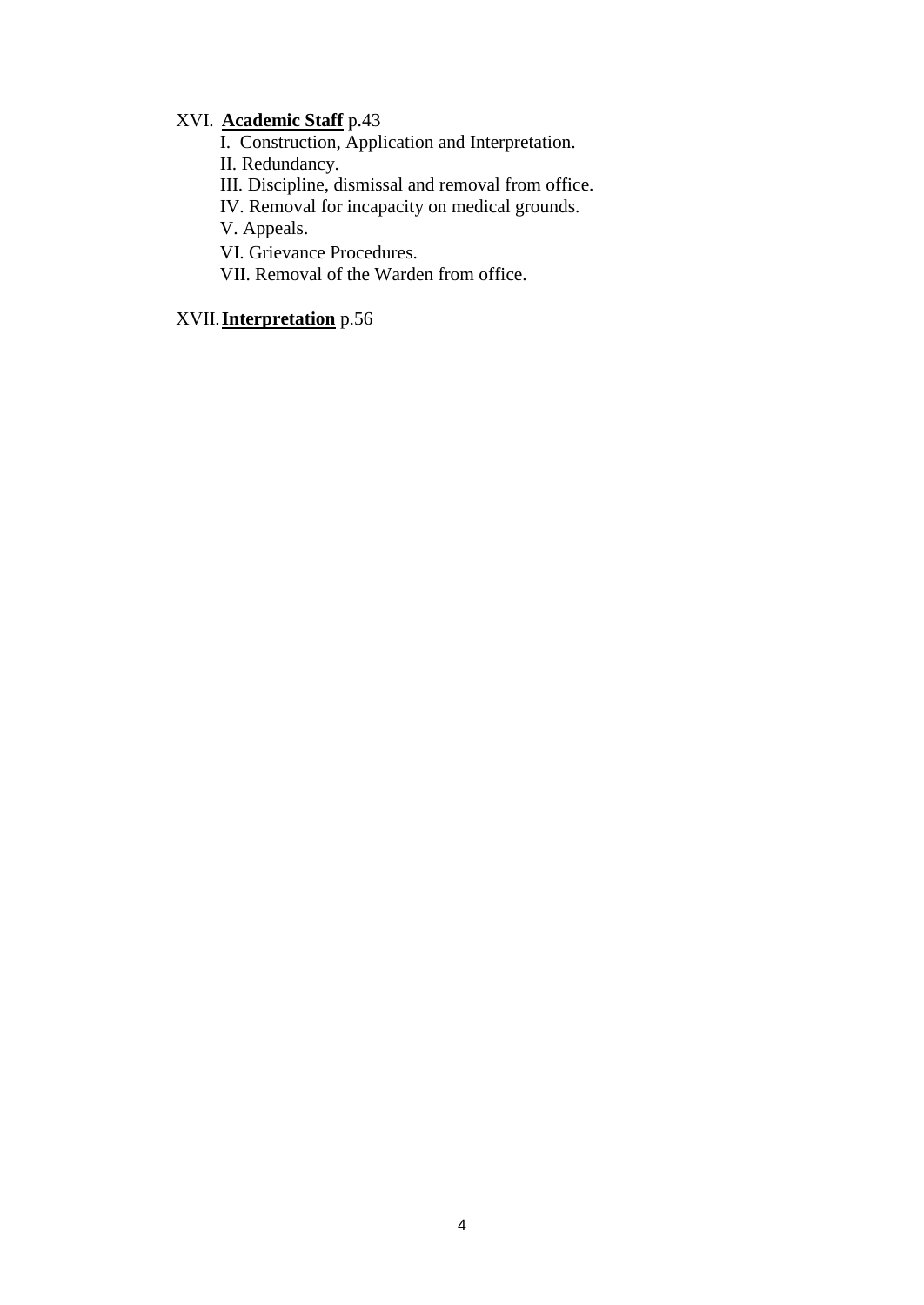# **STATUTES**

# **made for**

# **WADHAM COLLEGE. OXFORD, by the UNIVERSITY OF OXFORD COMMISSIONERS**

# **acting in pursuance of the**

# **UNIVERSITIES OF OXFORD AND CAMBRIDGE ACT, 1923.**

**Approved by the King in Council on the** 

**30th Day of April, 1926.**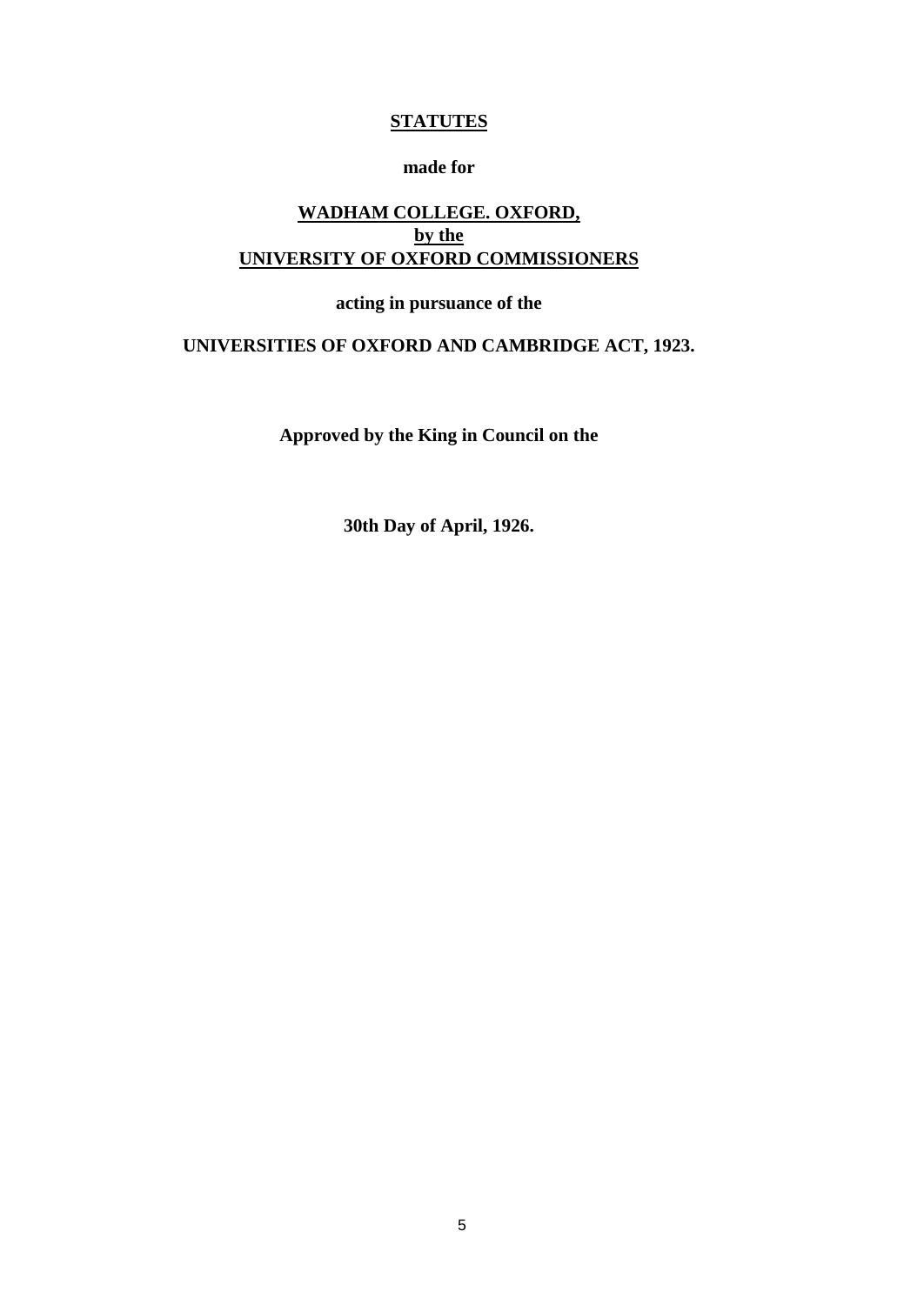# **WADHAM COLLEGE. OXFORD**

We, the University of Oxford Commissioners, under and by virtue of al1 and every the powers in this behalf enabling us contained in the Universities of Oxford and Cambridge Act, 1923, do by this present Instrument under our Seal make the Statutes hereunto annexed for the Warden, Fellows and Scholars of Wadham Col1ege in the University of Oxford of the Foundation of Nicholas Wadham, Esquire, and Dorothy his wife, being Statutes whol1y for the Col1ege.

Given under our Common Seal this Nineteenth day of December, in the year of Our Lord One Thousand Nine Hundred and Twenty-Five.

L.S.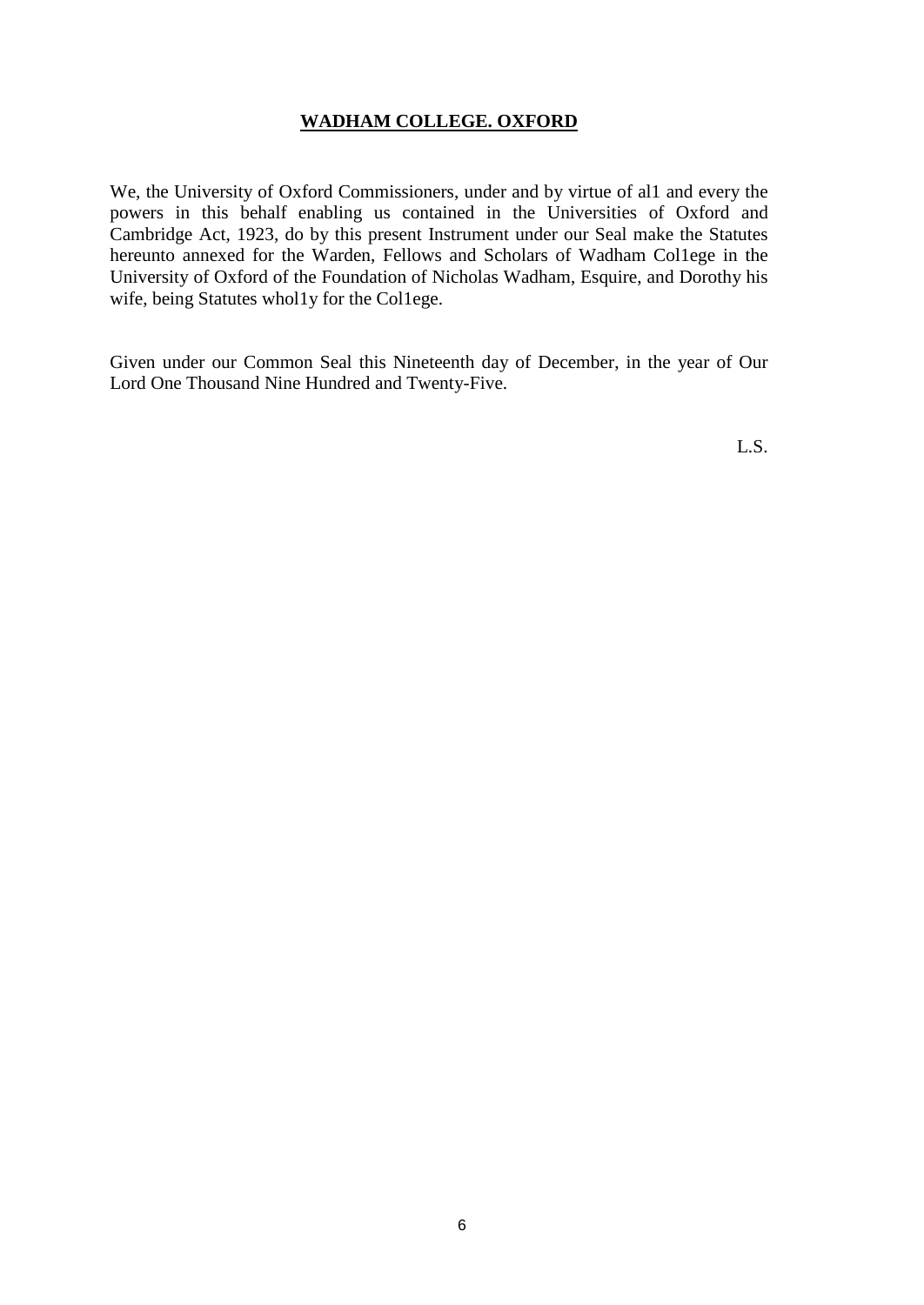#### **STATUTES MADE FOR WADHAM COLLEGE, OXFORD,**

# **BY THE UNIVERSITY OF OXFORD COMMISSIONERS ACTING IN PURSUANCE OF THE UNIVERSITIES OF OXFORD AND CAMBRIDGE ACT, 1923**

(Statutes referred to in the foregoing Order.)

### PREAMBLE

The Society of Wadham College was founded on the sixteenth day of August, in the year of our Lord, 1612, by Dorothy Wad ham, widow of Nicholas Wadham, of Merifield in the county of Somerset, Esquire, to be a College of Students, "ad laudem, gloriam, et honorem Ornnipotentis Dei, bonarum literarum incrementum, ac communem hujus regni utilitatem," by virtue of Letters Patent granted to her by King James the First on the twentieth day of December, in the eighth year of his reign. By these Letters Patent the Society was incorporated under the name of "Gardianus Socii et Scholares Collegii Wadhami in Universitate Oxoniensi ex fundatione Nicolai Wadham et Dorotheae uxoris ejus."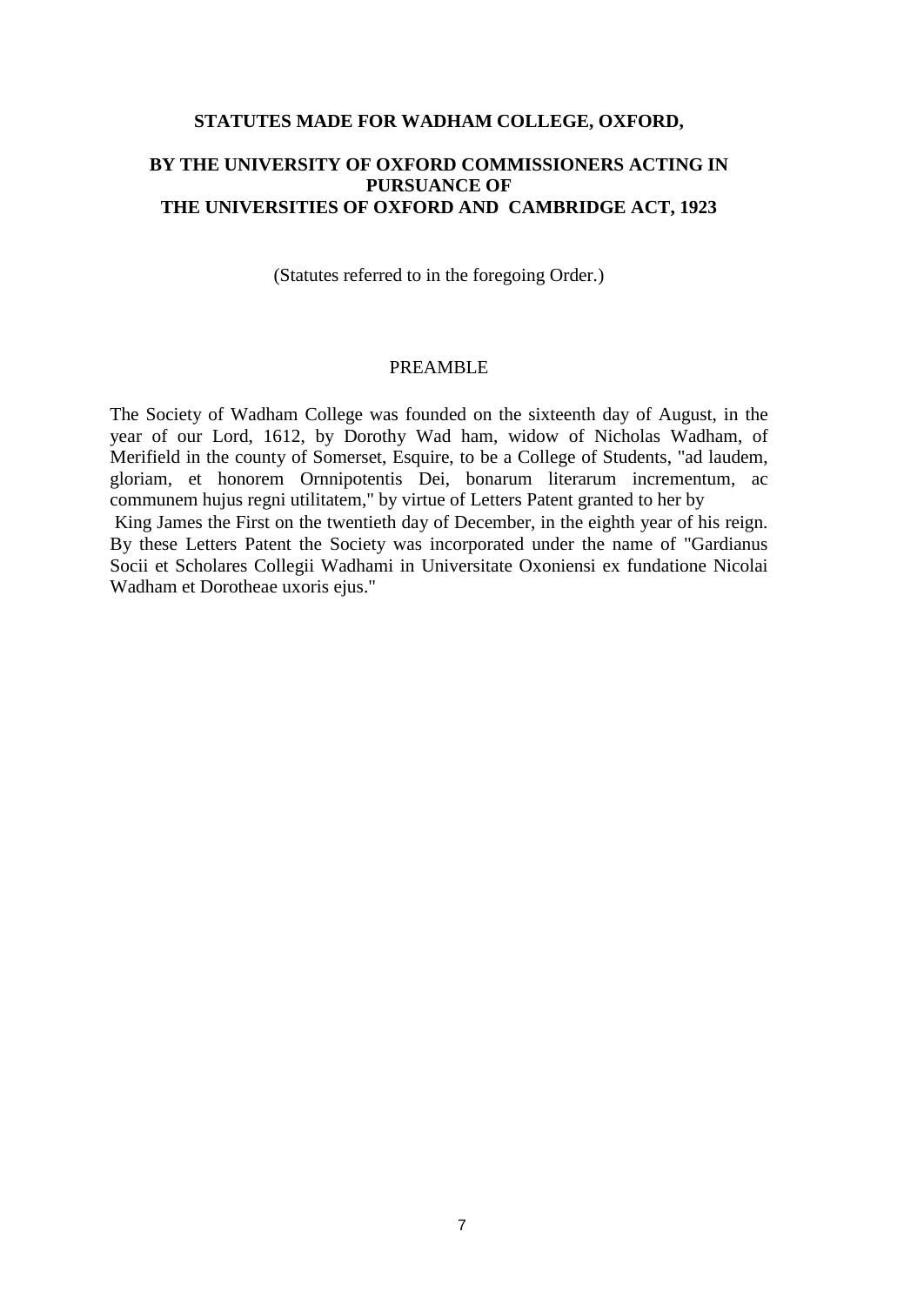# **STATUTE I.**

# The Constitution of the College.

1. The Governing Body of the College shall be the Warden and Fellows. Fellows in these Statutes shall be deemed not to include Honorary, Foundation, Emeritus or Visiting Fellows except where expressly stated.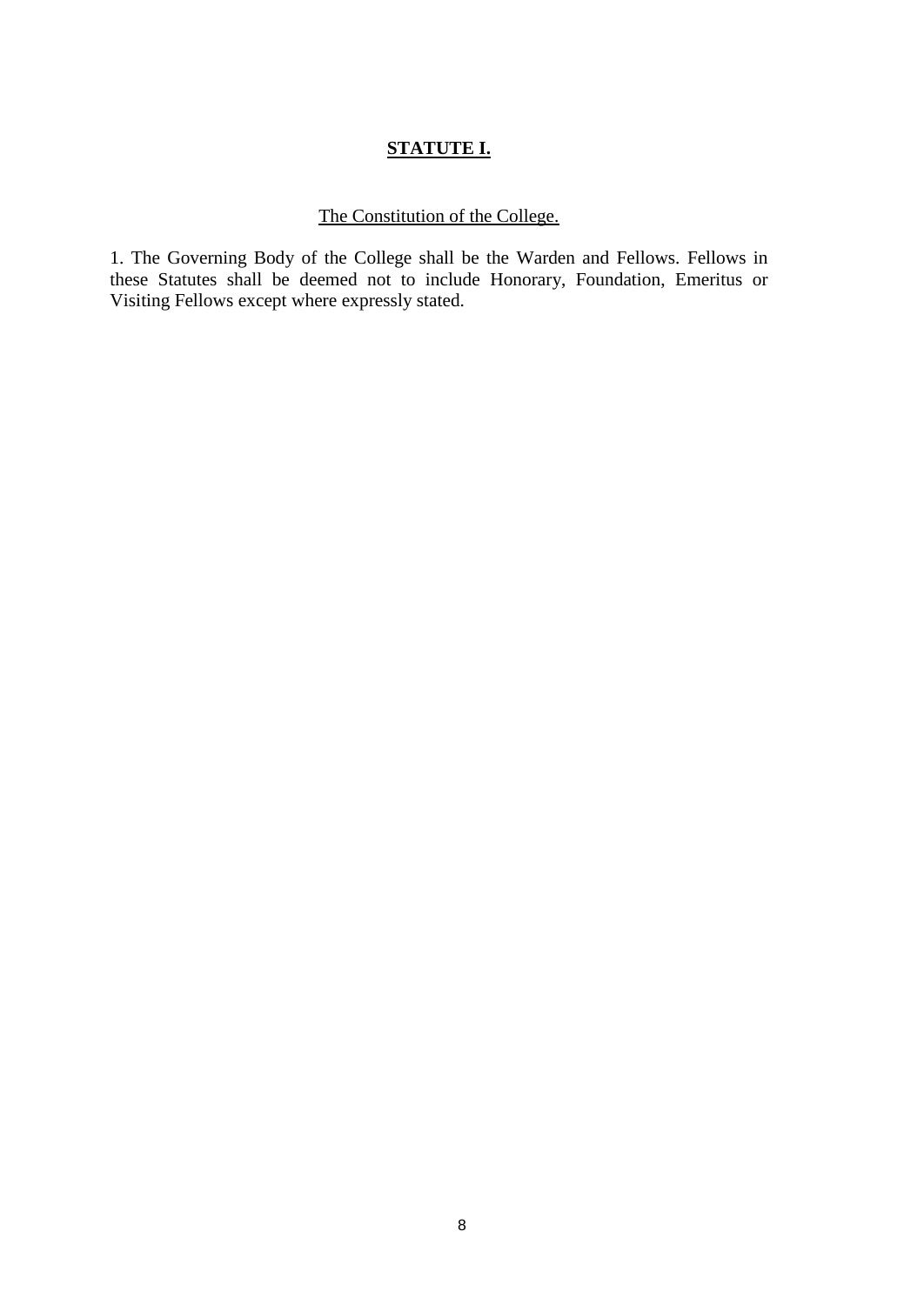# **STATUTE II.**

#### The Warden.

#### Qualifications

1. The Election or pre-election of the Warden shall be vested in all Fellows of the College present at the meeting held for the purpose. They shall choose the person who in their judgement shall be most fit to be Warden of the College as a place of learning and education.

#### Election and Pre-Election

2. A Meeting for the election of a Warden shall be held in the Hall of the College within sixty days after a vacancy shall have occurred unless the vacancy shall occur on some day between the fifteenth day of June and the sixteenth day of September, in which case the Sub-Warden, or, in the absence of the Sub-Warden, the Senior Fellow present in College (subject to any by-law in force for the time being), shall have power to defer the Meeting to any day not later than the sixteenth day of November next following. Without prejudice to the other provisions of this Statute a meeting for the pre-election of a Warden may be held in the Hall of the College not more than two years before the known date of the retirement of the Warden, provided that no pre-election shall take place unless at such meeting it be first determined upon a vote of an absolute majority of all the Fellows on the Governing Body that a pre-election shall be permitted. The Sub-Warden, or in the absence of the Sub-Warden, the Senior Fellow present in College, shall appoint a day and hour for the meeting for the election or pre-election, and shall send notice thereof to every Fellow at the usual place of address at least twenty days before the day of such meeting.

3. The Sub-Warden, or in the absence of the Sub-Warden, the Senior Fellow present, shall preside at the meeting. The Warden shall be elected by an absolute majority of the Fellows present and voting, or pre-elected by an absolute majority of all the Fellows on the Governing Body.

4. Any vote for the election or pre-election of a Warden shall be by secret ballot.

5. At a meeting for election or pre-election if at the first voting no person obtains an absolute majority, the votes shall be taken again. If at the second voting no person obtains an absolute majority, votes having been given for more than two persons, the person with the least number of votes shall be withdrawn. This process shall be repeated, if necessary, until the number of persons to be voted shall be reduced to two. The votes shall then be taken again. In case of the votes being equally divided between two persons for the purpose of withdrawal, ties shall be resolved by the drawing of lots. In the case of the votes being equally divided between two persons for the purpose of election or preelection, the Sub-Warden or the Senior Fellow present, as the case may be, shall declare that no election or pre-election has been made. This eventuality shall not in itself render invalid any subsequent election or pre-election provided the requirements of the Statutes are complied with de novo. The Meeting may be adjourned for a period or periods each not exceeding thirty days.

6. The result of an election or pre-election shall be declared by the Sub-Warden or the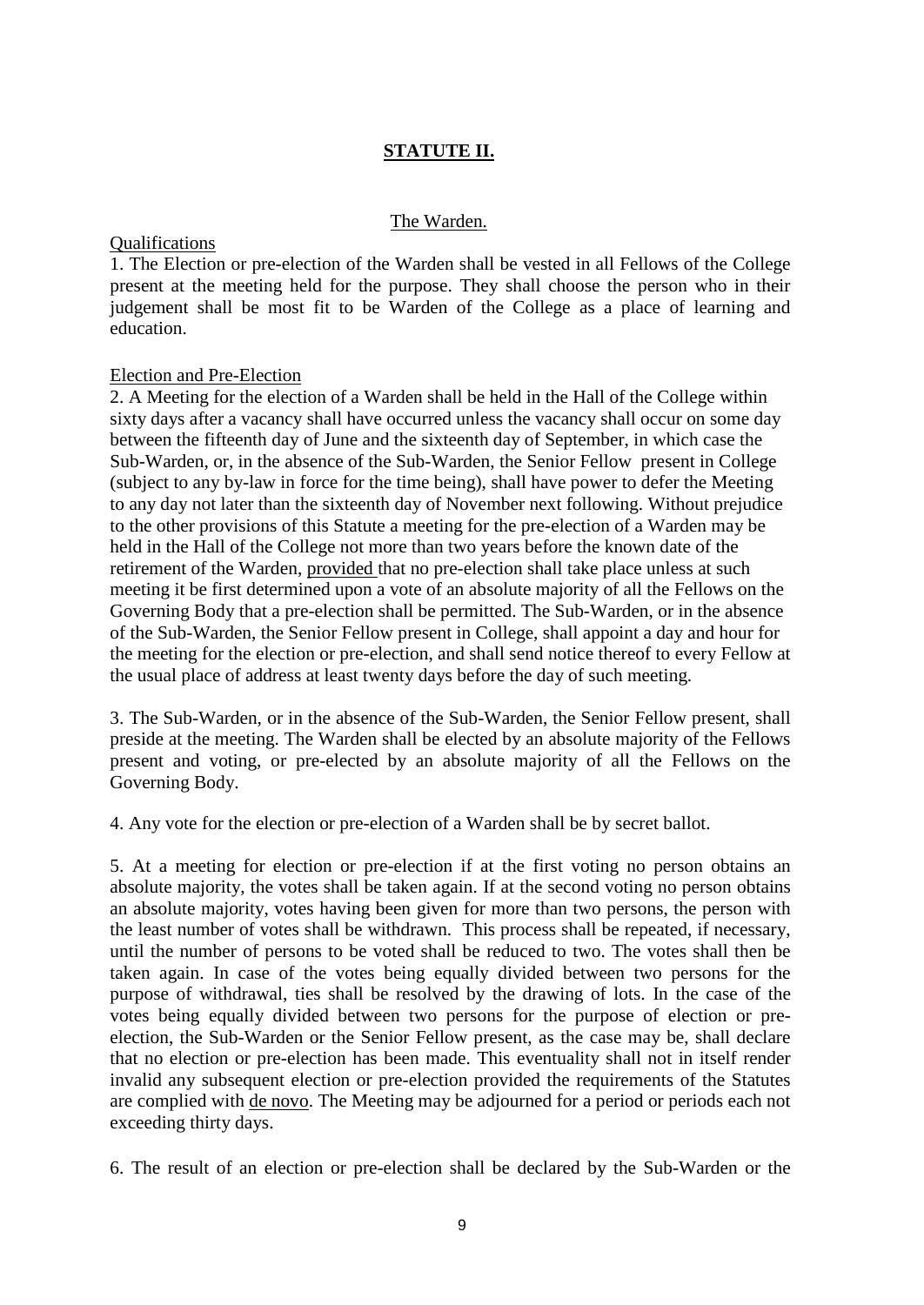### Senior Fellow present, as the case may be.

## Admission

7. As soon as conveniently may be after the election of a Warden, or in the case of a preelection after the Wardenship shall have become vacant, the person elected or pre-elected shall be admitted by the Sub-Warden, or the Senior Fellow present in College, after having made a declaration to the effect that the declarant will faithfully perform the duties of the office of Warden, and obey the Statutes and Bylaws of the College in force for the time being. A memorandum of such declaration, and of the place and time of the making thereof, signed by the Warden, Sub-Warden, and Fellows present, shall be kept among the records of the College.

# Authority, and Duties

8. The Warden shall superintend the management of the property and the internal arrangements of the College. The Warden shall exercise general authority in matters of discipline and education. The exercise of this authority shall be subject to any directives of the Governing Body, which shall, but without prejudice to the provisions of Statute XIII.5., be the ultimate authority in matters of discipline and education. The Warden shall see that the duties of the several offices and positions in the College are properly performed by the holders thereof. All members of the College and persons belonging to it shall obey the directions of the Warden, being lawful and consistent with the Statutes and Bylaws of the College, in all matters relating to the duties of their respective offices or positions and to the observance of the said Statutes and Bylaws.

# Residence

9. The Warden shall reside in the College thirty-six weeks at least in each academic year, whereof eighteen weeks at least shall be in the usual College Terms; Provided that, in the case of illness, tenure of the office of Vice-Chancellor, or for any other reasonable cause, the Governing Body with the consent of the Visitor may dispense with the residence for such a period as may seem proper according to the circumstances of the case.

## Emoluments

10. The Warden shall be entitled to receive a yearly stipend payable out of the corporate revenue of the College. The amount of such stipend shall be determined by the Governing Body, In addition to the allowance prescribed in Statute III 1.5 (3), the Warden shall have the use, rent free, of Lodgings, outbuildings and gardens situated within the curtilage of the College, all as defined by the Governing Body before election or pre-election of the Warden, as the case may be (or as redefined by the Governing Body, subject to the written consent of the Warden, during tenure of office), all rates, taxes and necessary repairs thereto being defrayed by the College. The Warden shall also be entitled to receive, as an allowance to meet the expenses of entertainment and all other expenses of whatever nature incurred by reason of tenure of the office of Warden, *such* a yearly sum as the Governing Body may from time to time determine, provided always that the Warden shall certify in writing that the sum paid has been expended on these purposes.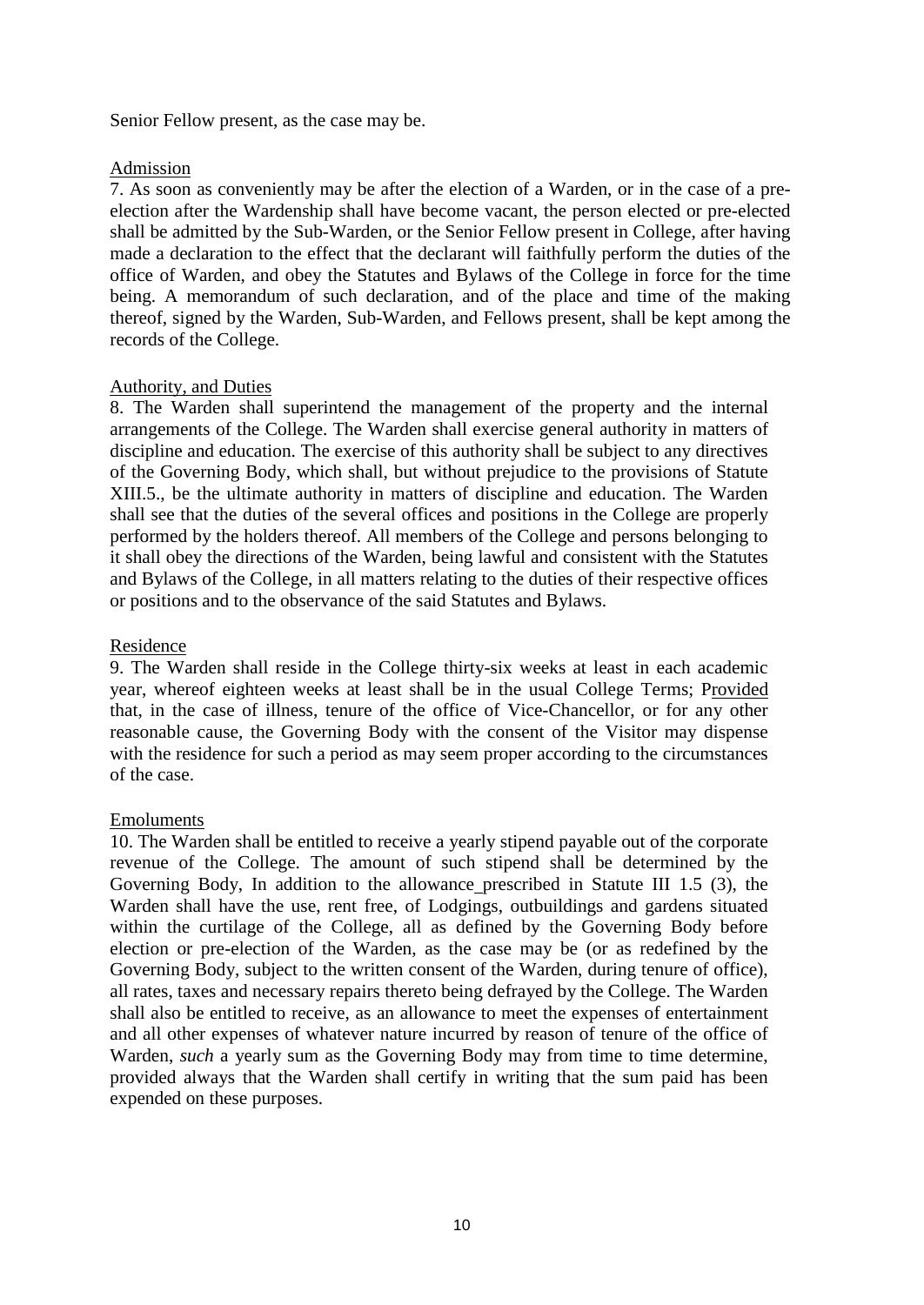## Warden's tenure of other offices or appointments

11. The Warden shall be allowed, subject to the consent of the Governing Body, to hold a Professorship or other University or College office, or other appointment the tenure of which in the judgement of the Governing Body is not incompatible with the due discharge of the duties of the office of Warden. During the tenure by the Warden of any office or appointment to which the Clause applies the Governing Body shall have power, (1) notwithstanding the provisions of Clause 11 of this Statute, to reduce the money emoluments to which the Warden would otherwise be entitled, Provided that the reduced money emoluments, together with any income receivable by the Warden by virtue of tenure of the aforementioned office or appointment, shall in aggregate amount to not less that the money emoluments to which the Warden would be entitled if no office or appointment were held to which the present Clause applies; and (2) if the office is that of Vice-Chancellor, to suspend the use of the Lodgings, out buildings and gardens to which the Warden would otherwise be entitled by virtue of the aforementioned Clause of this Statute, and to withhold either totally or in part the expenses allowance to which entitlement would otherwise exist pursuant to the aforementioned Clause.

### Retirement and Pension

12. Subject to Statute XVI if the Warden shall become substantially incapable of performing the duties of that office, the Visitor may, on the petition of the Warden, presented with the consent of a majority of the Fellows present at a College meeting specially summoned, direct that the Warden shall be permitted to retire from office. The Visitor shall further direct that such addition shall be made to the amount due to the Warden under the Federated Superannuation Scheme for Universities or the Universities Superannuation Scheme (as the case may be) as may bring the pension of the office to such amount, as the Visitor may, with the consent of the Governing Body declare suitable to the circumstances of the case.

Subject as aforesaid should the Warden express the wish to retire before the age fixed for retirement from office, the Fellows shall have the power to vote the Warden such pension as they think fit in accordance with the provision hereinafter stated.

13. The Governing Body shall effect a policy of Assurance on behalf of the Warden under the provisions of the Federated Superannuation System for Universities within three months of election, unless such a policy is already in existence at the time of election. The Governing Body shall comply with the regulations in force for the time being of the Federated Superannuation System for Universities with regard to this policy of Assurance, and also with regard to the effecting from time to time of any additional policies on behalf of the Warden.

14. If it shall appear to the Governing Body that the provision made for the Warden under the Federated Superannuation System for Universities or the Universities Superannuation Scheme (as the case may be) is inadequate, owing to the age of the person elected at time of election or to any other special circumstance, it shall be lawful for the Governing Body, with the consent of the Visitor, to pay to the Warden on retirement such annual sum out of corporate revenues as it may deem appropriate in all circumstances

## Deprivation

15. If the Warden shall be guilty of any grave immorality or misconduct in office, or shall become bankrupt, or shall make a statutory composition or arrangement with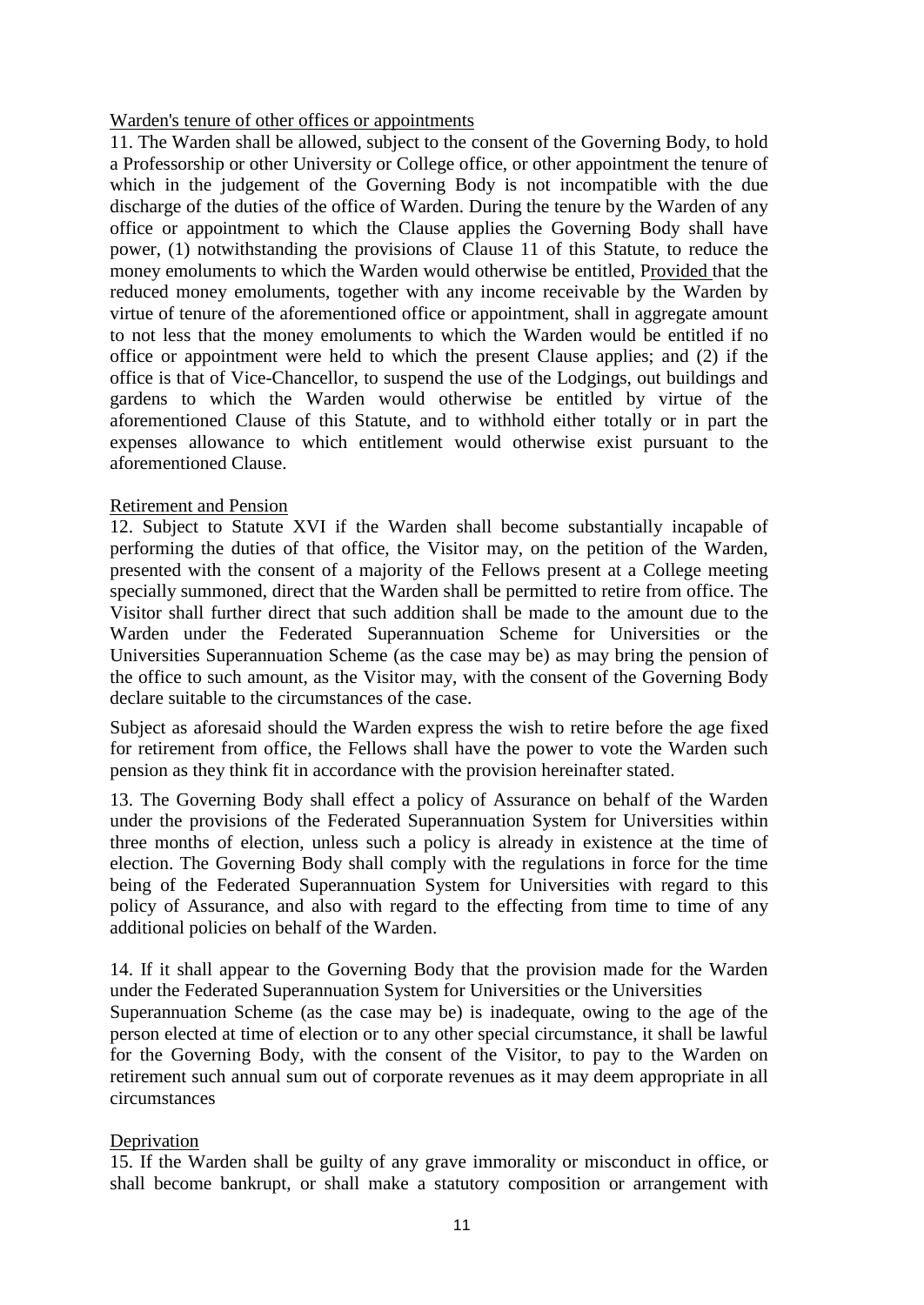creditors, such incumbent may be deprived of office by the Visitor, after due inquiry held upon the petition of a majority of the Fellows present at a Meeting specially called with notice of the business to be transacted thereat. The Sub-Warden, on the receipt of a requisition signed by not fewer that one quarter of all the Fellows, shall be bound to call such Meeting giving not less that a fortnight's notice thereof.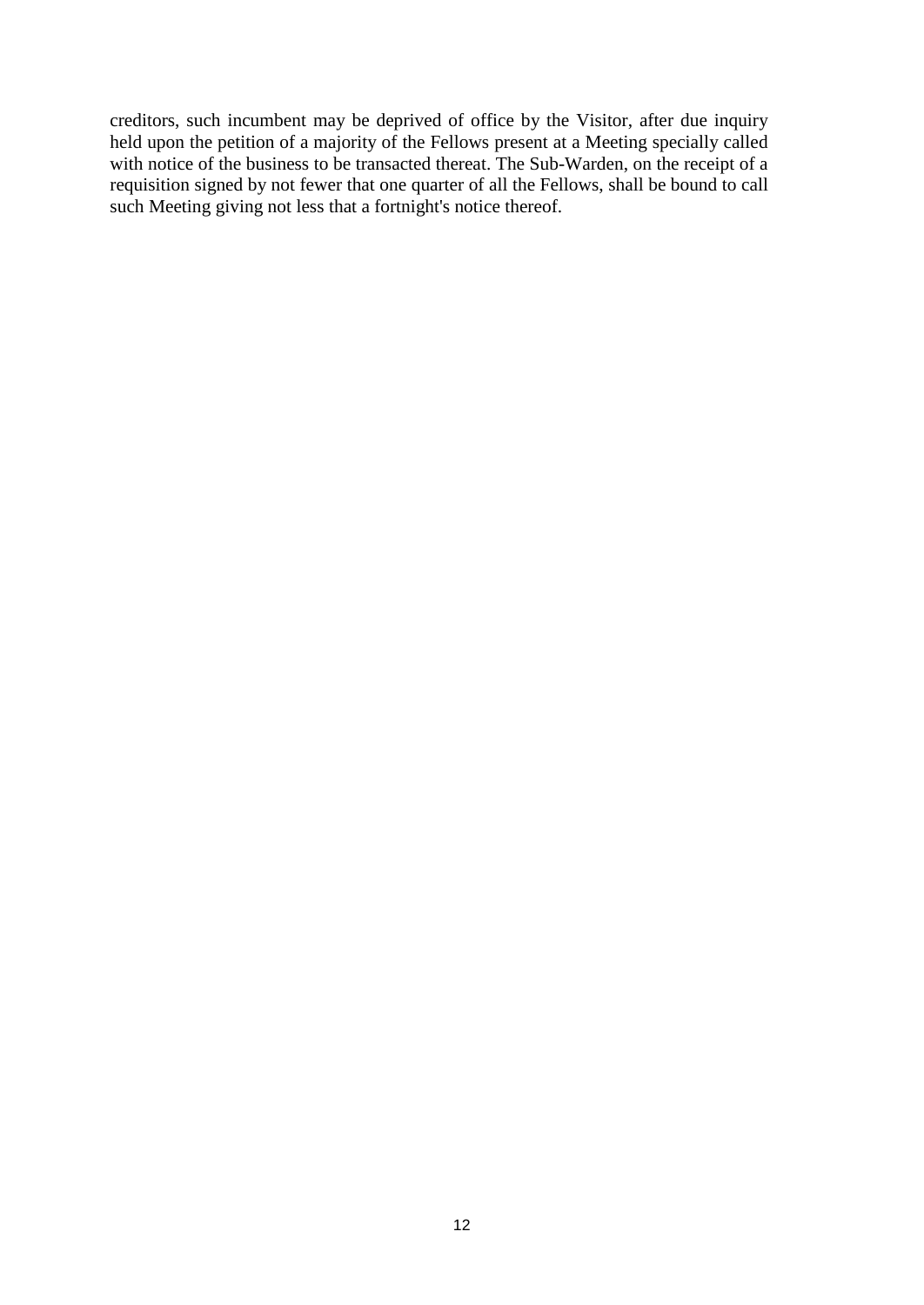# **STATUTE III.**

# I. The Fellows

### Classes of Fellowships

1. Fellowships that may be held in the College shall be of the following classes, namely:-

## Professorial

(1) Professorial Fellowships tenable by:

(a) University Professors

(b) University Readers and holders of other University Offices which are declared by any University Statute or Decree to qualify the holder for a Professorial Fellowship.

## **Official**

(2) Official Fellowships tenable by:

Persons holding any Office for the time being existing in the College whether teaching, administrative or disciplinary.

### Senior Research

(3) Senior Research Fellowships, to which the Governing Body may elect any person who has done valuable work in letters or science, or has attained special distinction in some branch of knowledge, and who shall undertake to perform literary or scientific work in the College or the University or (with the permission of the College or the University) elsewhere.

#### Junior Research

(4) Junior Research Fellowships to which the Governing Body may elect any person who in its opinion is likely to do valuable research work in some branch of letters or science, and who shall undertake to pursue some course of research in the College or in the University or (with the approval of the College) elsewhere.

## By Special Election

- (5) Fellowships by Special Election tenable by :
- (a) persons engaged in teaching or research in the College or in the University;
- (b) persons holding the office of Chaplain in the College, or administrative offices in the College or in the University

# Honorary, Foundation. Emeritus and Visiting Fellows

2.(1) It shall be lawful for the Governing Body at Stated General Meetings to elect distinguished persons to Honorary Fellowships within the College.

(2) It shall be lawful for the Governing Body at Stated General Meetings to elect to Foundation Fellowships within the College persons who have made a significant contribution to the furtherance of the College's aims.

(3) It shall be lawful for the Governing Body at Stated General Meetings to elect to Emeritus Fellowships within the College: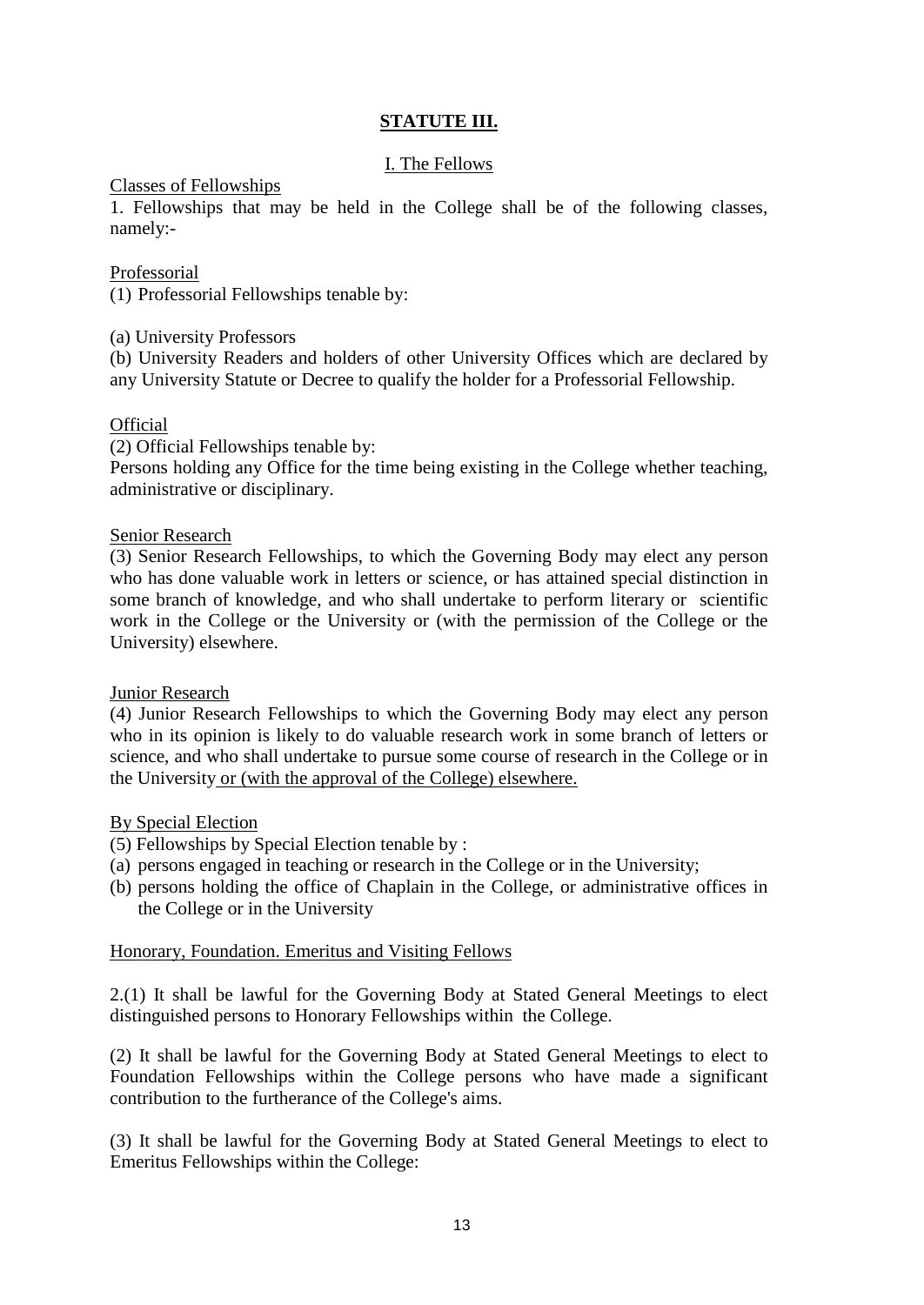(a) Persons who have vacated the Wardenship, a Professorial Fellowship, and Official Fellowship, a Senior Research Fellowship or a Fellowship by Special Election by Retirement at a period fixed by any University Statute or Decree or Clause 7(6) of this Title (or, in the case of the Wardenship, Clause 13 of Statute II) or by special vote of the Governing Body allowing the Warden or a Fellow to retire earlier.

(b) Persons who have vacated the Wardenship, a Professorial Fellowship, an Official Fellowship, a Senior Research Fellowship or a Fellowship by Special Election, having held such office or offices for a total period of at least fifteen years or having retired in the service of the College, provided that the Governing Body shall not ordinarily elect to an Emeritus Fellowship a person who holds full-time academic or professional employment.

(4) It shall be lawful for the Governing Body to elect persons of academic, intellectual, professional or artistic distinction to Visiting Fellowships within the College, each such Fellowship being for a period of time of not less than one term and not more than three terms.

(5) Honorary, Foundation, Emeritus and Visiting Fellows shall not be members of the Governing Body and shall not be entitled to vote or (except as provided by Clause 5(1) of this Title) to receive any emolument as Fellows. They shall be entitled to enjoy such other privileges and advantages as the Governing Body may from time to time determine.

# Number of Fellowships

3. (1) The number of Fellowships in the College shall not be restricted, provided that no new Stipendiary Fellowship shall be created in the College, nor shall a vacancy in a Stipendiary Fellowship be filled, unless in the opinion of the Governing Body the annual sum, which can reasonably be allocated pursuant to Clause 5(1) of this Title as an emolument of the Fellowship, will be properly available for this purpose having regard to the general financial circumstances of the College.

(2) There shall be at least one Professorial Fellowship in the College.

# Election to Fellowships

4. (1) Except where this Statute otherwise expressly provides, Fellowships (including Honorary, Foundation, Emeritus and Visiting Fellowships) in the College shall be filled by the election of the Governing Body.

(2) Notice of every intended election to any Fellowship (including an Honorary, Foundation, Emeritus or Visiting Fellowship) and of the number of vacancies to be filled up shall be given by the Warden fourteen days at least before the day of election. Such notice shall be given at a College meeting or in writing. In the case of an intended election to an Honorary, Foundation, Emeritus or Visiting Fellowship, the notice prescribed shall include the name of the person to be proposed.

(3) In the case where an Official Fellow is elected in virtue of a qualification which is a teaching office, the Governing Body shall before proceeding to an election inform the Board or Boards of the appropriate Faculty or Faculties or the Board of Studies, and shall consider any representations which the Board or Boards may wish to make.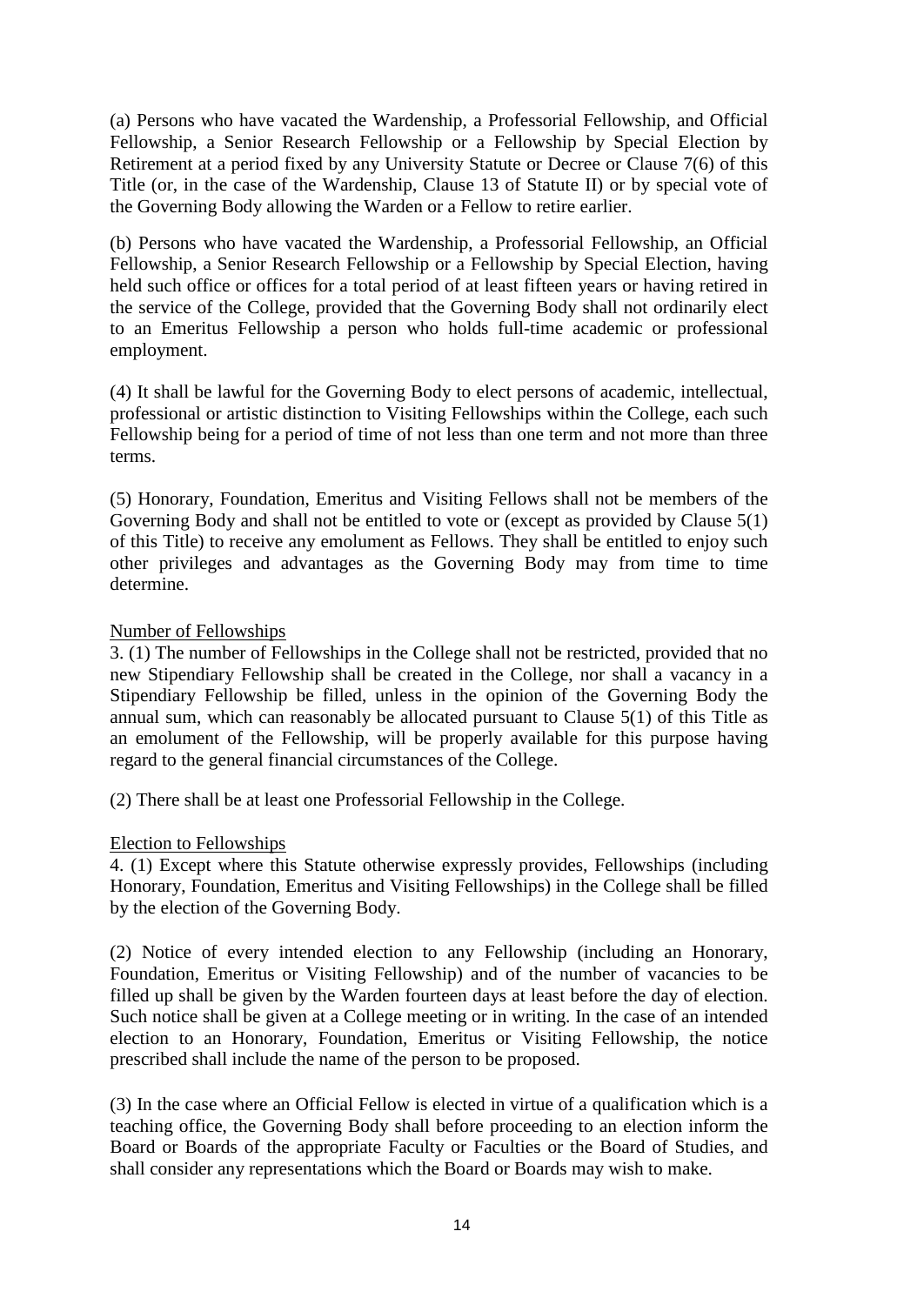(4) In electing to Research Fellowships the Governing Body shall as far as possible pay regard to the claims of different subjects of study.

# Professorial Fellowships

(5) There shall be annually paid to the Curators of the University Chest in respect of Dr. Lee's Professor of Experimental Philosophy the sum of £100. The holders of any Professorships which may from time to time be allocated to the College by the *Council*  of the University shall, by virtue of their office, be Professorial Fellows of the College.

# Junior Research Fellowships

(6) Every Junior Research Fellow shall be elected for a period not exceeding three years and shall be eligible for re- election for a further period or periods each not exceeding three years, provided that a Junior Research Fellowship shall not be tenable for a total period exceeding five years except with the approval of the Governing Body by the votes of at least two-thirds of those present and voting, and provided further that a Junior Research Fellowship shall in no circumstances be tenable for a total period exceeding nine years.

(7) Every Junior Research Fellow shall be elected upon the condition of the Fellow undertaking to engage during the whole term of this Fellowship in a course of research to be approved from time to time by the Governing Body.

# Emoluments

5. (1) The emoluments attached to the Fellowships and Emeritus Fellowships of the College shall be the following namely:-

(a) To each Professorial Fellowships the allowance prescribed under Sub-Clause (3) of this Clause, and, if the Governing Body should so decide, the use of rooms free of rent, rates and taxes.

(b) To each Official Fellowship such annual stipend and use of an office or teaching room as the Governing Body may allocate to the holder, and the allowance prescribed under Sub-Clause 5(3) of this Title.

(c) To each Senior Research Fellowship, Junior Research Fellowship and Fellowship by Special Election such annual stipend as the Governing Body may allocate to the holder, the allowance prescribed under Sub-Clause (3) of this Clause, and, if the Governing Body should so decide, the use of rooms free of rent, rates and taxes, provided that no annual stipend shall be allocated to a Fellow by Special Election, who does not hold a College office, who performs no teaching duties for the College, and who undertakes no research under the auspices of the College.

(d) To each Emeritus Fellowship the allowance prescribed under Sub-Clause (3) of this Clause if the Governing Body should so decide.

(e) To each Visiting Fellowship the allowance prescribed under Sub-Clause (3) of this Clause, and, if the Governing Body should so decide, the use of rooms free of rent, rates and taxes.

(2) To each Fellow who does not live in college, the Governing Body may: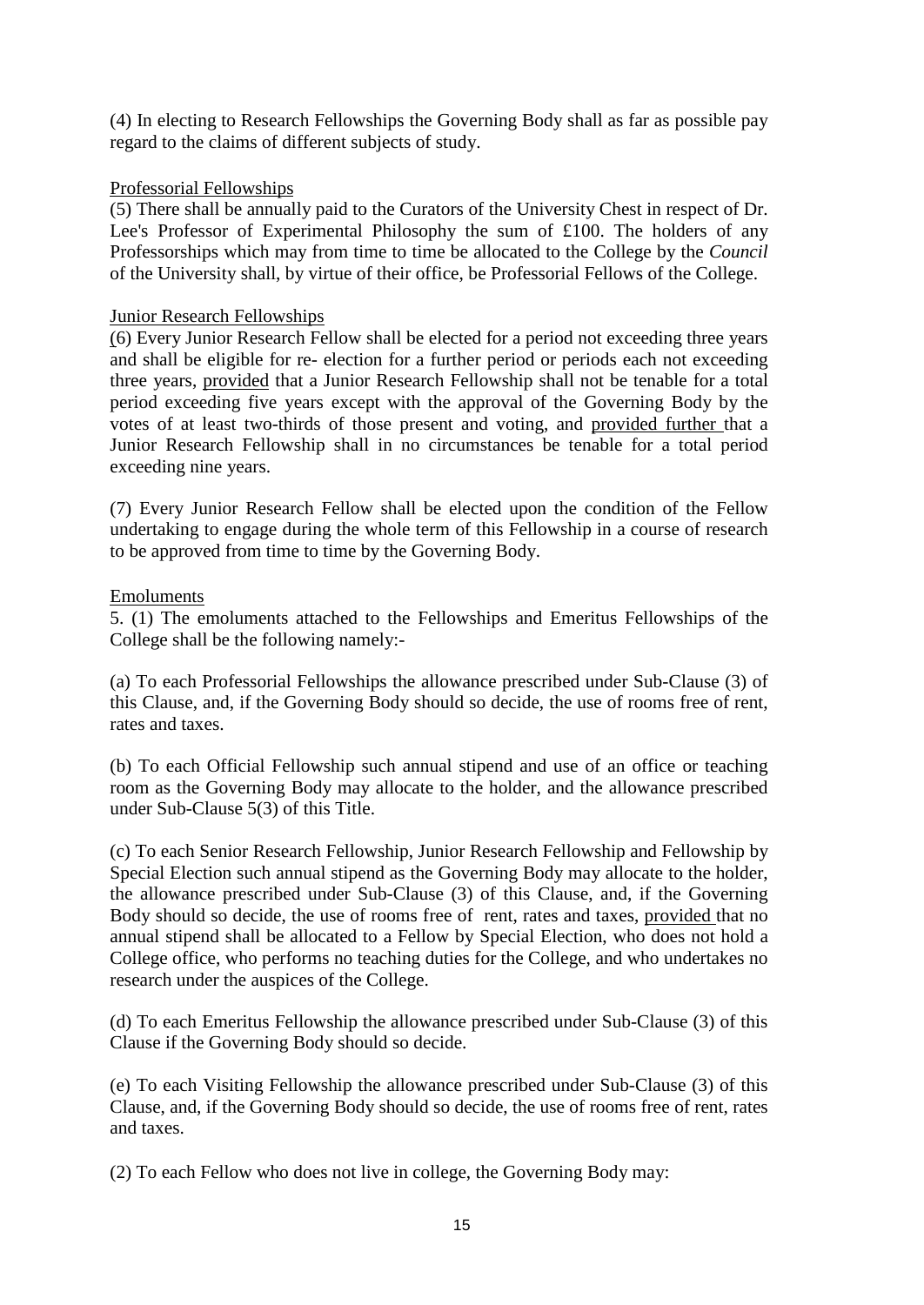- (a) allocate accommodation in Oxford in College-owned property at a rent agreed by the governing Body from time to time; or
- (b) permit participation in a joint equity scheme for accommodation in Oxford on terms agreed by the Governing Body from time to time; or
- (c) allocate an allowance to assist in the meeting the costs of accommodation in Oxford, as agreed by the Governing Body from time to time.

For the purposes of this Sub-Clause, "accommodation in Oxford" shall be within 25 miles of Carfax. The Governing Body by a two thirds majority may dispense with this requirement in respect of particular accommodation occupied by a Fellow.

 (3) The annual stipend attached to any Fellowship may be augmented by the Governing Body in any year by a special grant of money to meet expenses which may be involved by the special nature of the research work upon which the Fellow may be engaged.

(4) The Governing Body may if it thinks fit allocate such moderate sums of money from the corporate revenue of the College as it may from time to time determine, for the provision of a common College dinner and, if it so determines, a common College luncheon whether in Hall or in some public room of the College, of which the Warden and each of the Fellows of the College, each Visiting Fellow (as the Governing Body may determine) any Emeritus Fellow or Officer of the College, not being a Fellow, shall be entitled to partake free of charge.

(5) The financial emoluments attached to all Fellowships shall be provided for out of the Corporate Revenues of the College unless provided for out of Trust Funds.

(6) It shall be lawful for any Fellow the emoluments of whose Fellowship include an annual stipend to resign the right to whole or part of such stipend without prejudice to the remaining rights and privileges attached to the Fellowship.

(7) Any Fellow who has voluntarily surrendered the right to a stipend under the preceding sub-clause may at any time resume such right by giving notice to the Warden in writing not less that fourteen days before any Stated General Meeting of the College, and the notice so given shall be reported to the Stated General Meeting by the Warden.

## Rights of Fellows

6. (1) Subject to the provisions of this Clause the Fellows of the College shall be entitled to all rights and privileges attaching to Fellowships in the College, including membership of the Governing Body and the right to vote at its meetings.

(2) The holder of a Chair newly allocated to the College, if the Chair is one the holder of which is appointed by an Electoral Board, shall not be a member of the Governing Body unless the Governing Body shall have had an opportunity to exercise a voice in the election of its holder, or unless it decides by a majority of votes at the time of the holder's becoming a Fellow that such person shall be a member of the Governing Body.

(3) The order of seniority of the Fellows shall be determined by the order of their becoming Fellows. The order of seniority of Fellows becoming Fellows on the same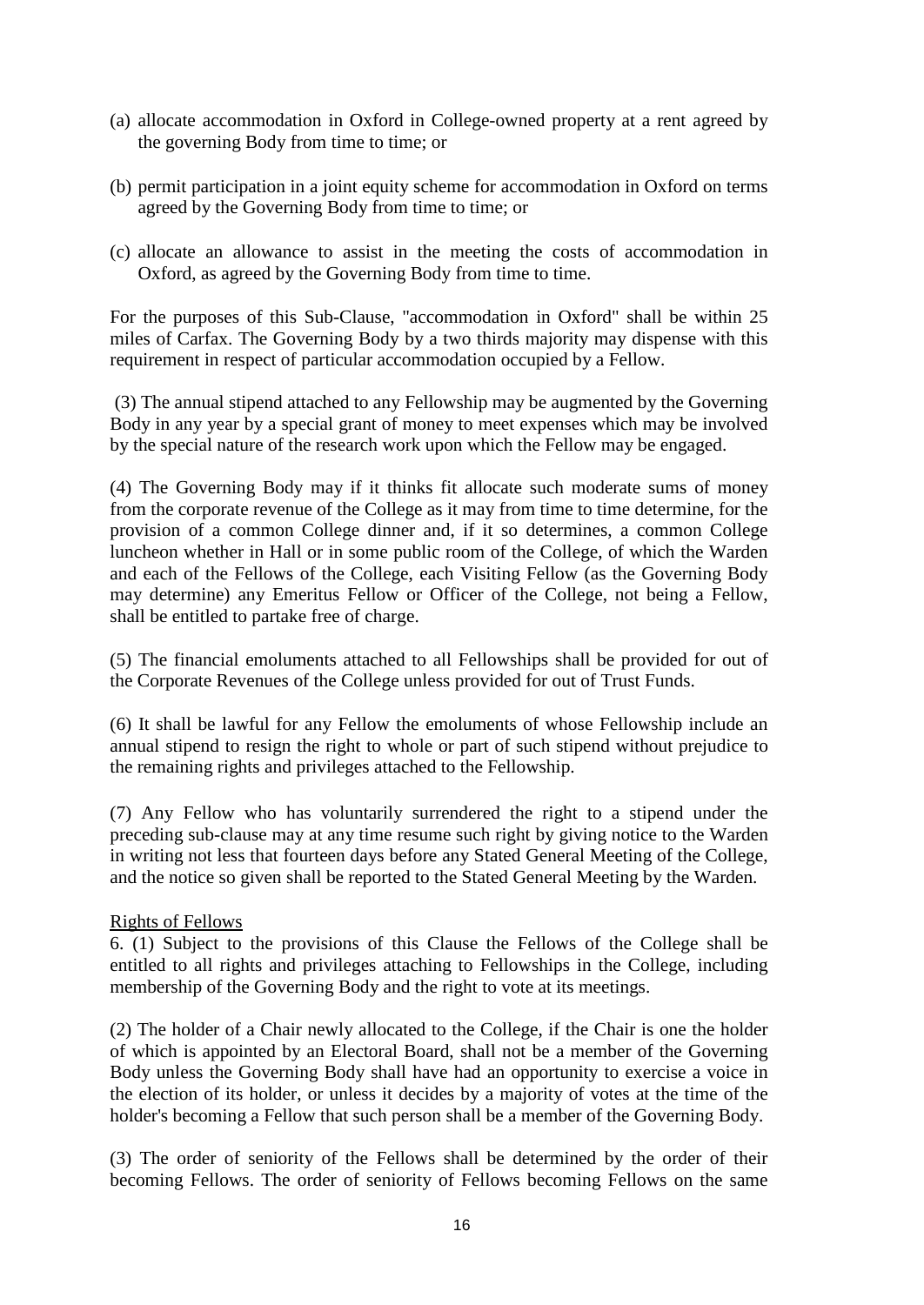day shall be determined by the Governing Body. The seniority of a Fellow who is reelected to the same or a different class of Fellowship shall be determined by reference to the date of such person's first becoming a Fellow. If an interval of time elapse between the expiry of any person's tenure of a Fellowship and the commencement of such person's second or subsequent tenure of a Fellowship, the seniority shall be determined by reference to the date of the commencement of such second or subsequent tenure, unless the Governing Body otherwise determines. The provision of this subclause notwithstanding, the Sub-Warden for the time being shall have precedence over the other Fellows.

# Conditions of Tenure and Deprivation

7. (1) Every Fellow shall on becoming a Fellow or as soon as practicable thereafter make a declaration to the effect that the declarant with faithfully perform the duties of the Fellowship, and obey the Statutes and Byelaws of the College in force for the time being.

(2) Every Fellow not being already a Master of Arts, but who has received, or is entitled to supplicate for, the degree of Bachelor of Arts shall proceed to the degree of Master of Arts within one year after such person shall be of sufficient standing for that degree.

(3) No Fellowship shall be tenable together with a Headship or Fellowship (other than an Honorary Fellowship or, with the consent of the Governing Body an Emeritus Fellowship to which no emoluments or duties attach) of any other College in Oxford or Cambridge. The giving of consent by the Governing Body for the purposes of this subclause shall be by the affirmative votes of at least two-thirds of the Fellows present and voting.

(4) A person elected or re-elected to any Fellowship as the holder of a University or College office shall on ceasing to hold that office vacate that Fellowship.

(5) If any Fellow (other than a Fellow to whom Statute XVI applies) shall be guilty of grave misconduct unbefitting a Fellow of the College, or shall contumaciously persist in disobeying any of the Statutes or Bylaws of the College in force for the time being, such Fellow may be deprived of the Fellowship by the Visitor, after due inquiry held, upon the petition of a majority of the Governing Body present at a Meeting specially called with notice of the business to be transacted thereat.

The Warden, upon receipt of a Requisition signed by not fewer than half the Fellows, shall be bound to call such a Meeting, giving not less than a fortnight's written notice thereof.

(6) If any Honorary, Foundation, Emeritus or Visiting Fellow shall be guilty of grave misconduct or shall contumaciously persist in disobeying any of the Statutes and Byelaws of the College in force for the time being, such Fellow may be deprived of the Fellowship by the Governing Body.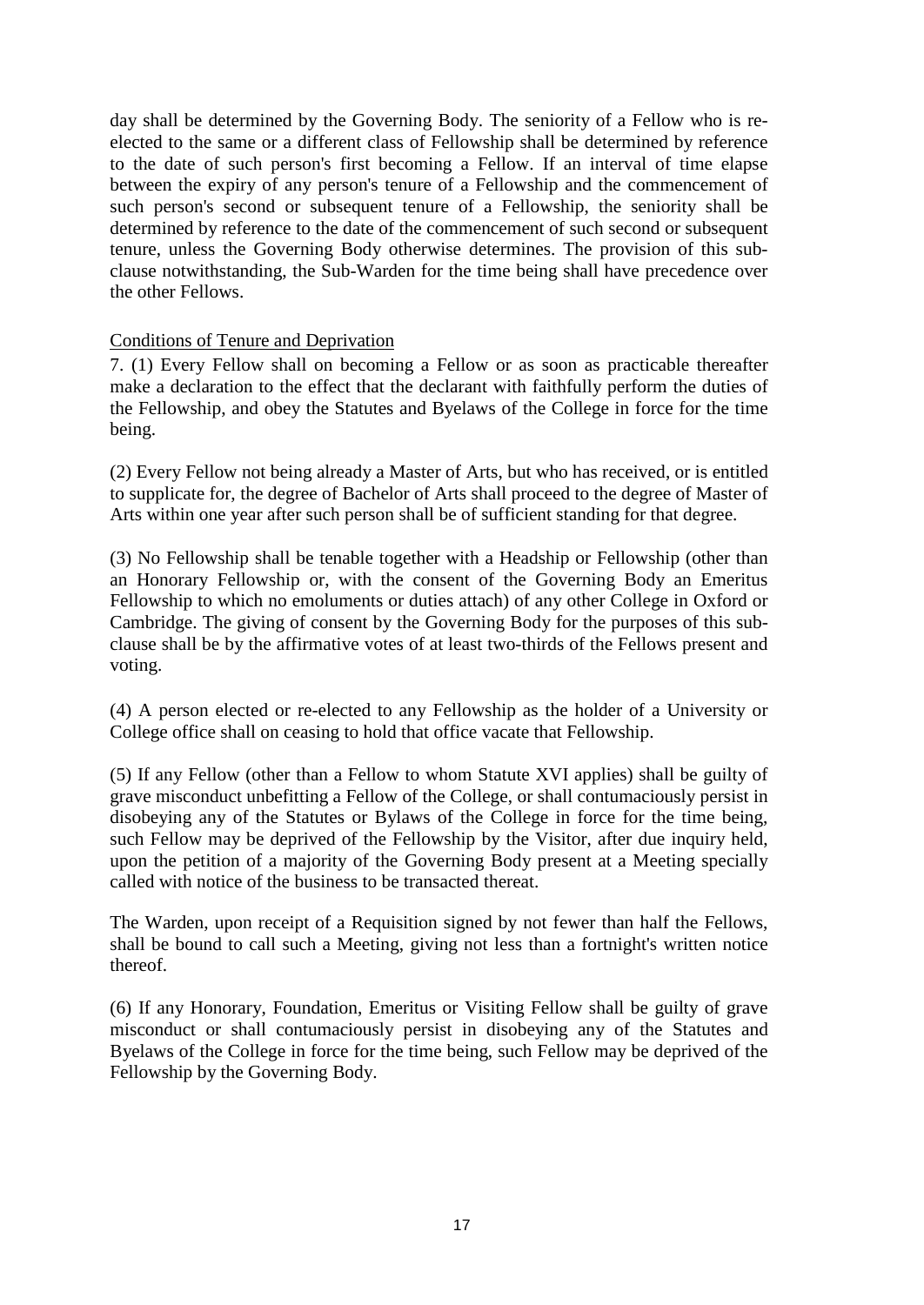# II. The Scholars.

# Election to and Tenure of Scholarships

1. (1) The Governing Body may elect to a Scholarship any such person as it shall think fit upon such conditions and for such period as it shall decide.

Nothing in this Clause shall prevent the exercise at any time of any of the powers conferred upon the Governing Body by Sub-Clause (2) of this Clause or of any other power to inflict any fine or penalty conferred under any Statute or Bye-Law of the College for the time being in force.

# Deprivation and Suspension

(2) The Governing Body may deprive any Scholar of tenure of the Scholarship, or may suspend any Scholar for the tenure of the Scholarship, or may mulct any Scholar of all or part of the emoluments, for unsatisfactory work or misconduct, or for any other sufficient reason.

## Vacation

(3) Every Scholar, who shall accept any office or undertake any duties which in the judgment of the Governing Body are inconsistent with the position of a Scholar, or who shall in the judgment of the Governing Body be prevented by continued ill-health from pursuing the duties of a Scholar, or who shall cease to be *in statu pupillari* from any cause, shall thereby vacate the Scholarship.

# Resignation of stipend

(4) A Scholar may relinquish the emolument in whole or in part without losing the Status of Scholar; such a Scholar does not thereby become an Honorary Scholar.

## Emoluments

2. (1) The emoluments of a Scholarship shall be such as may be determined from time to time by the Governing Body.

(2) Scholars shall be liable to the same charges as other members of the College *in statu pupillari.* 

(3) The emoluments of any Scholar who is in debt to the College may be set off, in whole or in part, against such debt and not paid to the Scholar.

## Honorary Scholars

3. The College may elect any member of the College *in '.. statu pupillari* an Honorary Scholar without emolument, on i account of ability and promise shown in such person's studies or in a University Examination.

## Further application of the provisions of this Title

4. The provisions of this Title shall also apply to awards governed by the trust referred to below:

The Ready Scholarships founded by a deed of trust executed by Alfred James on the fifteenth day of July in the year nineteen hundred and twenty-seven.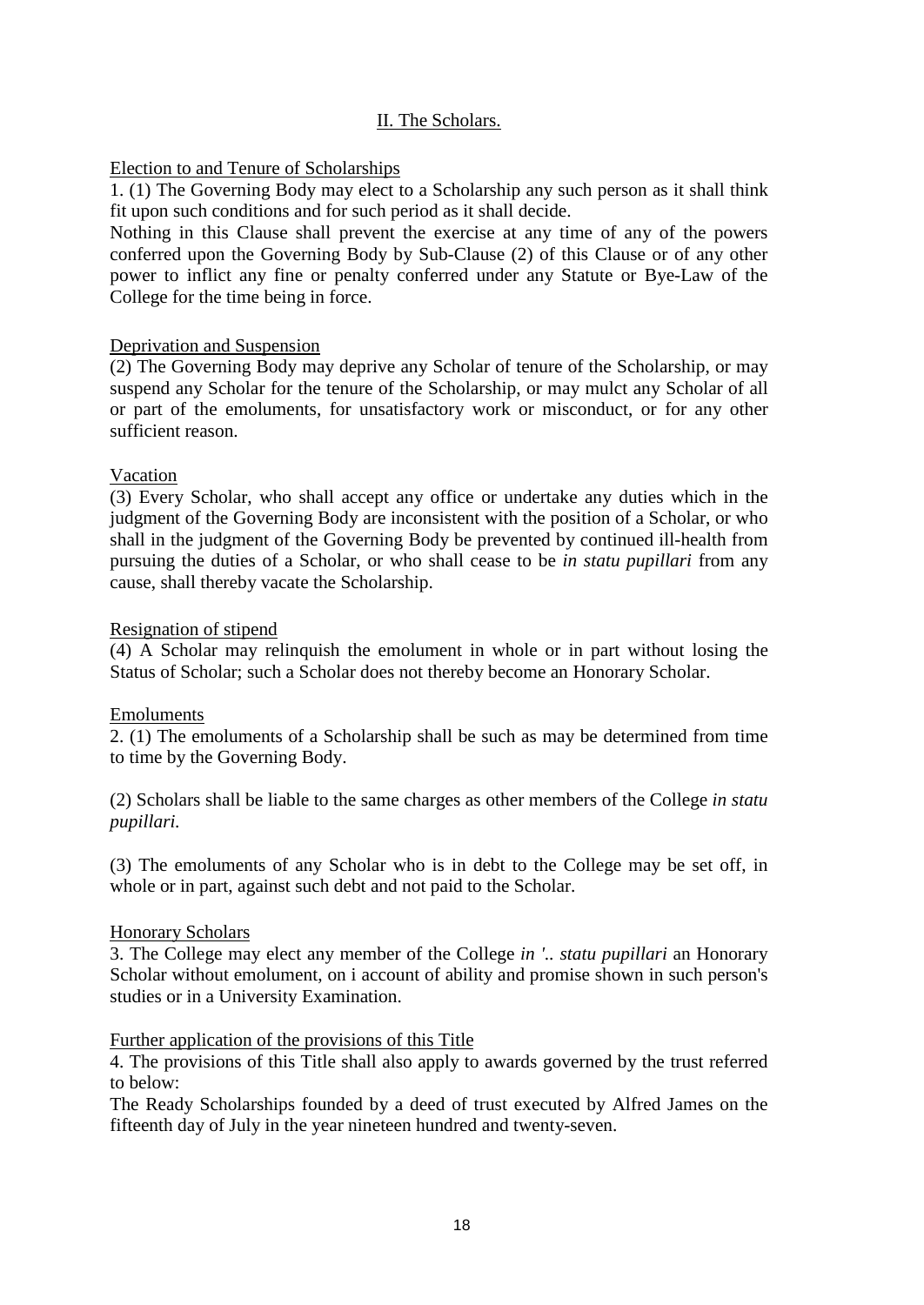# **STATUTE IV.**

### Pensions.

1. The College shall be a member of the Federated Superannuation System for Universities, and shall comply with the Regulations of the Central Council of the said system for the time being in force. Subject to the said Regulations the College shall make such By-Laws as are necessary to define the administration of the said System for the College.

2. Notwithstanding the provisions of Clause 1 of this Statute and of Clause 15 of Statute II the Governing Body may adopt the Universities Superannuation Scheme in substitution for the Federated Superannuation System for Universities and may make such By-Laws as it may from time to time think fit (a) to give effect to such substitution; (b) to regulate the transition from the said System to the said Scheme; and (c) for the administration of the said Scheme.

3. If an Official Fellow or any other member of the regular teaching or administrative staff is permanently disabled by sickness, the Governing Body shall have power to pay such person such a sum per year as the Governing Body considers appropriate. If the benefits accruing to an Official Fellow or any member of the regular teaching or

administrative staff amount on retirement at the age of 60 or later to less than £1000 a year, the Governing Body shall have power to pay such person such a sum per year as the Governing Body considers appropriate.

4. All moneys payable by the College under the said Scheme, the said System and this Statute shall be provided for out of any money or revenues of the College including the income of Dr. Wills Pension Fund.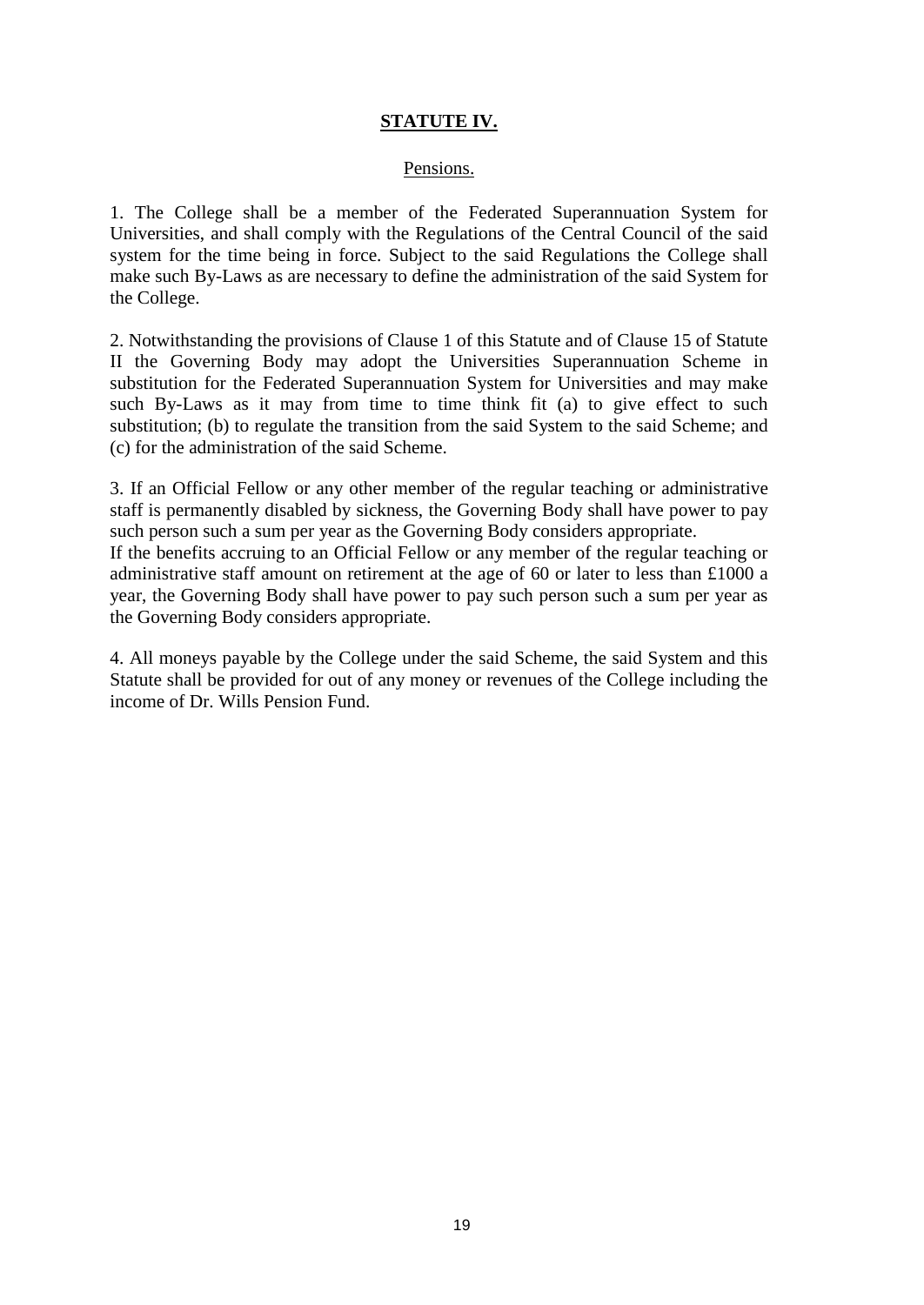#### **STATUTE V.**

### Divine Service.

The Warden and Fellows shall make provision, as required by the Universities Tests Act, 1871, for the performance of the Divine Service, according to the Liturgy of the Church of England in the College Chapel, and for this purpose shall be at liberty to pay out of corporate revenue a reasonable sum for the conduct and performance of such service.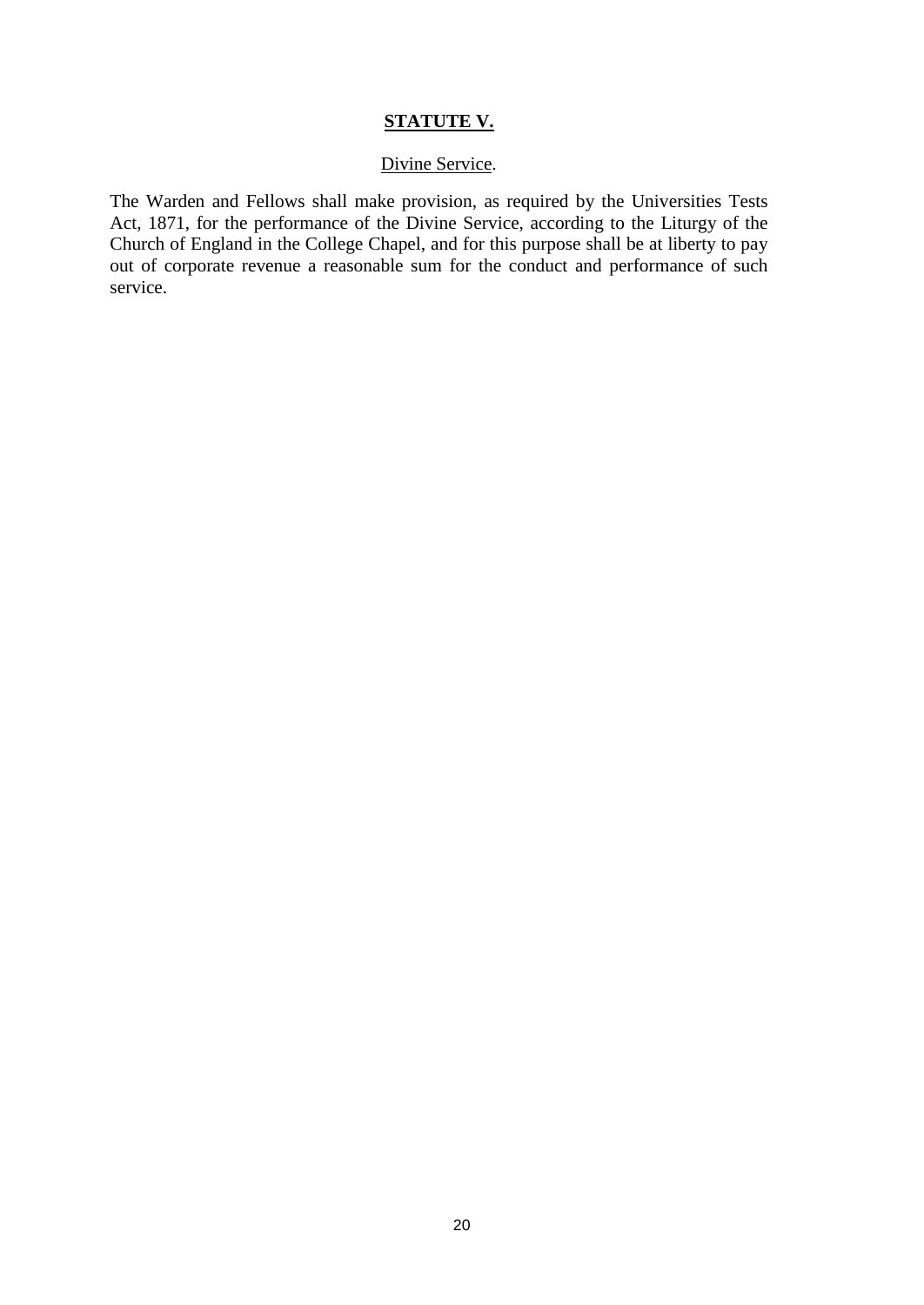# **STATUTE VI.**

### The Officers of the College.

#### Sub-Warden

1. There shall be a Sub-Warden of the College, one of the Fellows, who shall normally be appointed by the Governing Body on the sixth day of December in each year. In the absence or sickness of the Warden, or during the Warden's tenure of the office of Vice-Chancellor or whenever the office of Warden shall be vacant, the Sub-Warden shall, so far as may be necessary, discharge the duties and exercise the powers of the Warden. During the Warden's tenure of the office of Vice-Chancellor, or where the Warden's absence, sickness or vacancy is, in the opinion of the Governing Body, likely to be prolonged, and the Sub-Warden is unwilling or unable to act in place of the Warden, or where the Governing Body shall determine that it is expedient for the good management of the College's affairs, the Governing Body may elect by an absolute majority of the Fellows present and voting at a Special Meeting, for a specified period of no more than one year at a time, one of the Fellows as Acting Warden. The Acting Warden shall discharge the duties and exercise the powers of the Warden and all references in these Statutes to the Warden shall, unless the Governing Body otherwise decides, apply to the Acting Warden

#### Dean

2. There shall be a Dean of the College, who shall be a Fellow and shall be subject to the same conditions of appointment and residence as the Sub-Warden. The Dean shall, as the Warden's Vicegerent, administer the ordinary discipline of the College; but all matter of serious importance shall be referred to the Warden.

#### Bursar

3. There shall be a Bursar of the College, who shall be appointed by the Governing Body, normally on the sixth day of December in each year. It shall be the officer's duty to manage the corporate and trust property, and the internal financial business of the College, subject to the superintendence of the Warden, and to such Bylaws as may from time to time be made by the Governing Body; and to receive all moneys and make all payments on behalf of the College, and to keep accounts thereof. The Bursar shall submit the accounts annually to an auditor or auditors appointed by the Governing Body. The officer shall also prepare annually a clear statement of the income and expenditure of the College, of the disposable surplus, if any, and of the proposed appropriation thereof, together with a statement of the outstanding liabilities other than those relating to current expenditure, specifying the terms within which loans raised under the borrowing powers of the College are to be paid off. Such statement shall include trust accounts as well as the general accounts of the College. The Governing Body shall have power from time to time to divide between two or more persons the Office of Bursar.

#### Senior Tutor

4. There shall be a Senior Tutor who shall be appointed by the Governing Body, normally on the sixth day of December in each year. It shall be the officer's duty to supervise the admission of, and the provision of instruction for, graduate and undergraduate students of the College, subject to the superintendence of the Warden and to such Bylaws as may from time to time be made by the Governing Body. The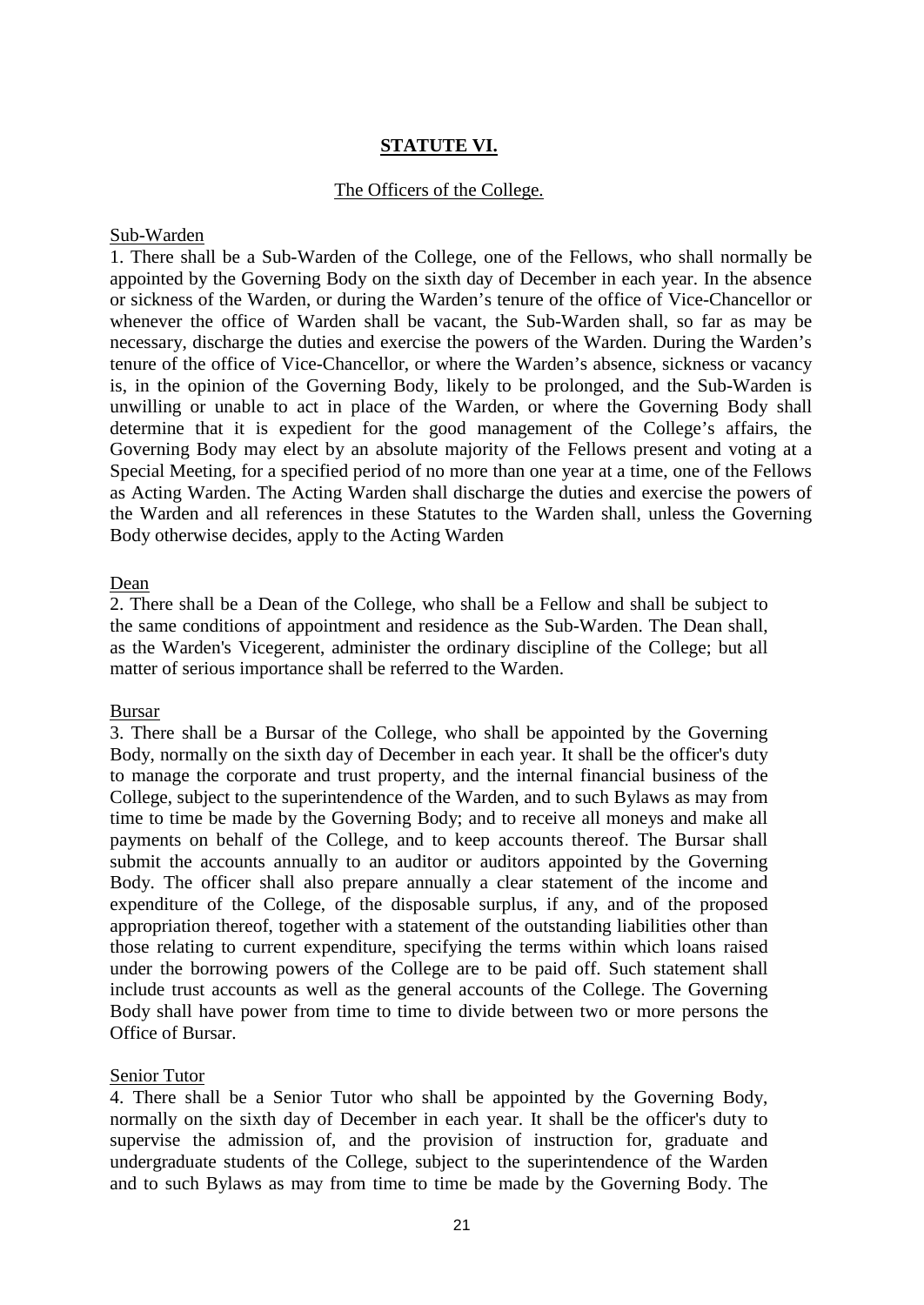Governing Body shall have power from time to time to divide between two or more Fellows the office of Senior Tutor.

# **Officers**

5. The Governing Body may appoint persons to hold offices in addition to those specified in this Statute with such duties and on such terms as the Governing Body may from time to time decide. Such officers shall normally be appointed by the Governing Body on the Sixth day of December each year.

# Tutors

6. Tutors shall be appointed from amongst the Fellows by the Governing Body to carry out the functions described in Statute VII. Any such appointment may be made, in the first instance, for any term not exceeding ten years, as the Governing Body may think fit. At the end of any term for which a Tutor shall have been first appointed, such person may be reappointed by the Governing Body for a further term not exceeding ten years, and so from time to time. Every Tutor shall reside in a room or rooms in the College during the usual College Terms, unless the Governing Body at the time of the appointment of a Tutor or thereafter dispenses that Tutor from that obligation.

## Secretary to the Governing Body

7. There shall be a Secretary to the Governing Body who shall be appointed by the Governing Body, normally on the sixth day of December in each year. It shall be the officer's duty, subject to such Bylaws as may from time to time be made by the Governing Body, to make a true record of the proceedings of Meetings of the Governing Body, promptly after each Meeting to make copies of such record available to members of the Governing Body and diligently to preserve the Convention Book in which such record is made.

## Stipends of Officers

8. Subject to the provisions of the foregoing Clauses of this Statute College Officers shall receive such stipends as the Governing Body may from time to time determine.

## Conditions of tenure of Officers

9. No College Officer shall accept or undertake any duties which in the judgement of the Governing Body would be incompatible with the due discharge of the duties of that Office.

## Vacation before end of year

10. In case any Officer appointed for a year shall vacate such office before the completion of the year, a successor shall be appointed as soon as conveniently may be to hold the Office for the remainder of the year.

## Removal of Officers

11. The Governing Body shall have power to remove any Officer (other than an Officer to whom Statute XVI applies) for misconduct, neglect of duty or incapacity.

## Interpretation

12. The sixth day of December for the purposes of this Statute shall be deemed to mean in any given year, in which no Stated College Meeting is held on that date, the day nearest to that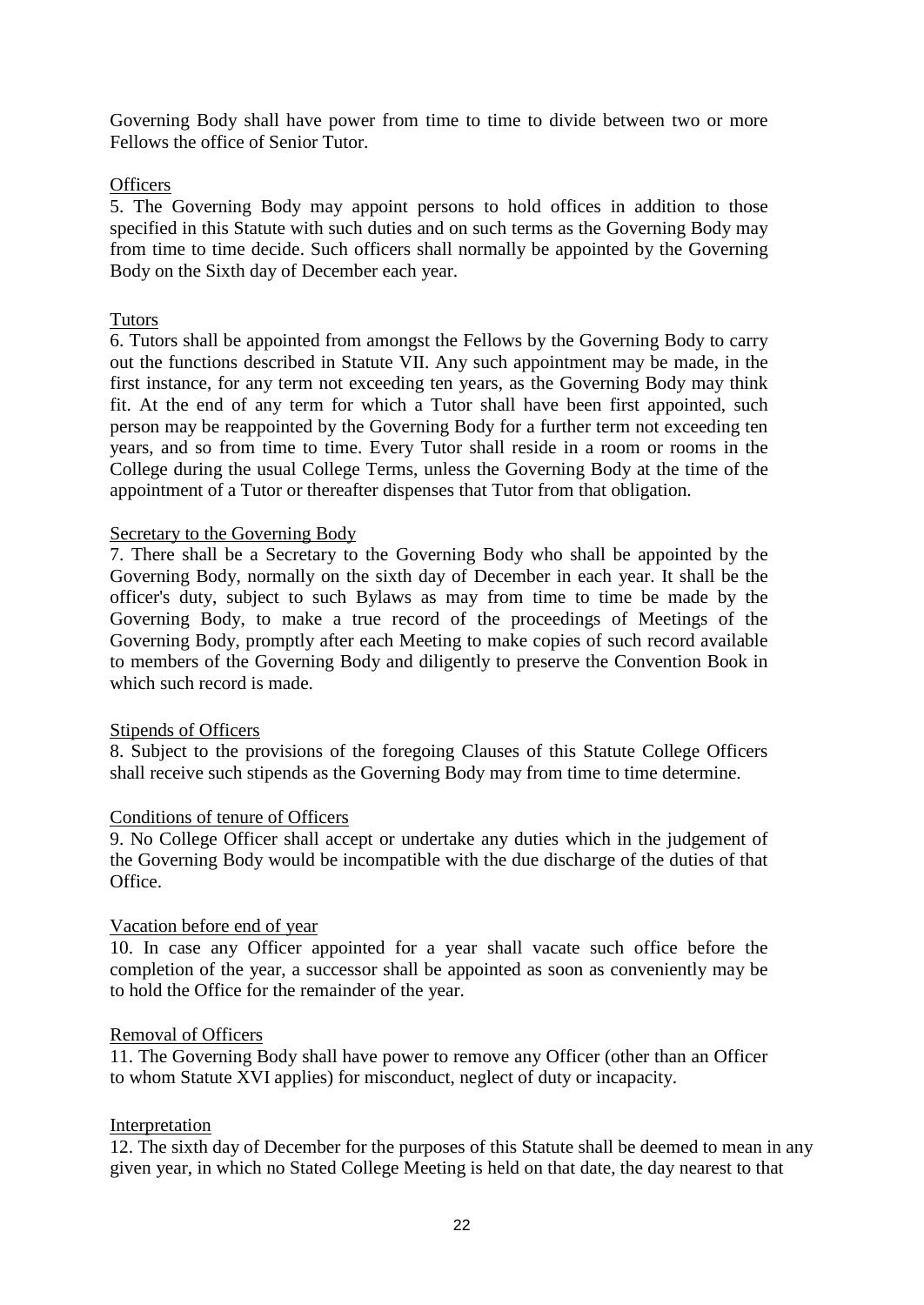date upon which a Stated College Meeting is held.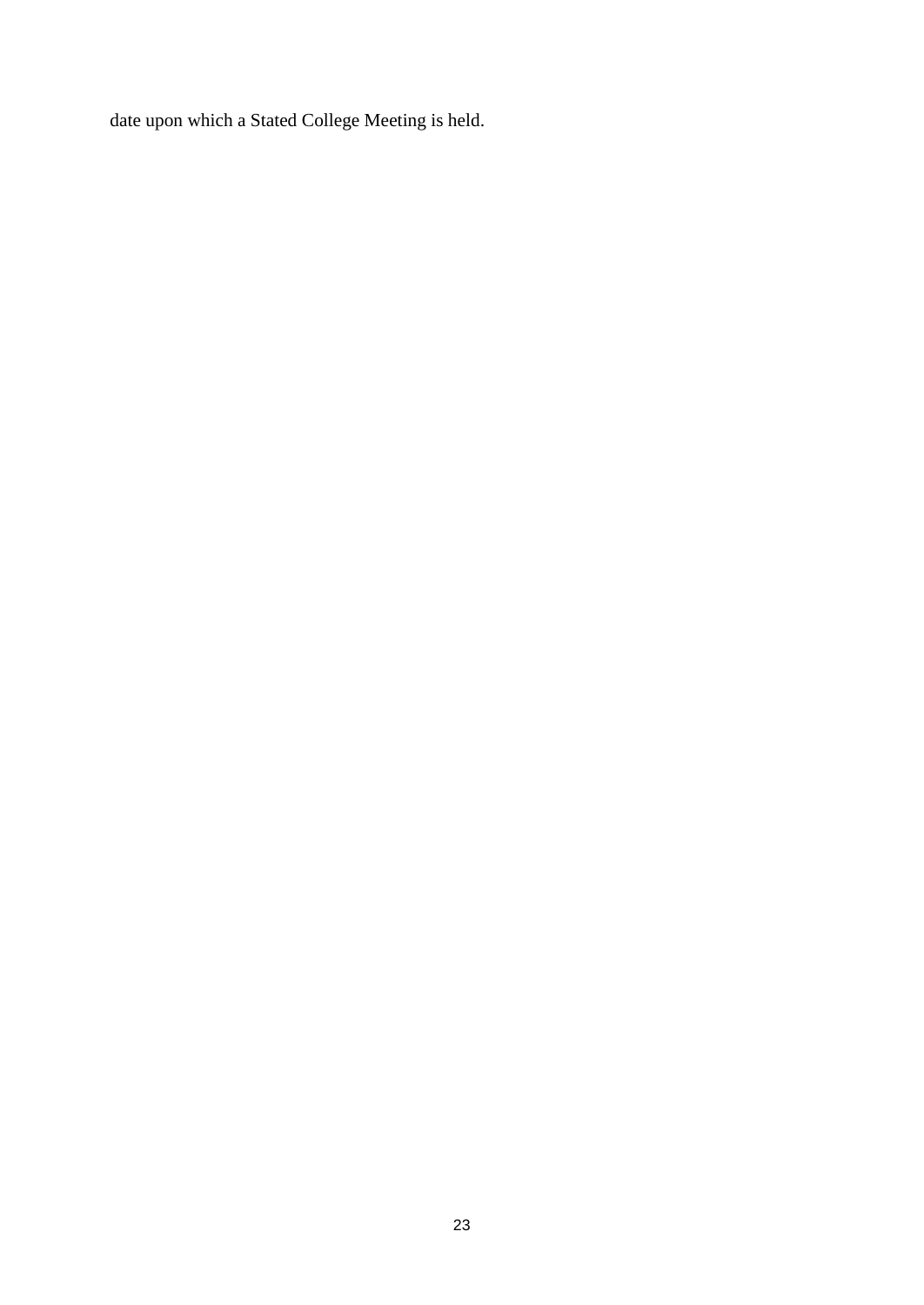# **STATUTE VII.**

#### Education.

### Courses of Instruction

1. The Governing Body shall make provision for courses of instruction for Undergraduate members of the College during at least twenty-four weeks in the Academic year, exclusive of the time devoted to any College examinations.

## Tutors

2. The number of tutors shall be determined from time to time by the Governing Body according to the educational requirements of the College. It shall be the duty of the Tutors appointed by the Governing Body pursuant to Statute VI to give instruction to the Undergraduate members of the College, to direct and assist their studies, and to advise and guide them.

### Advice and Guidance to Graduate Students

3. It shall be the duty of every Fellow, if so directed by the Governing Body, to advise and guide Graduate student members of the College.

### Stipendiary Lecturers

4. The Governing Body may, on the recommendation of the Warden and Fellows engaged in College teaching, appoint persons not being Fellows of the College to be Stipendiary Lecturers in the College with such duties concerned with the provision of education and on such terms as it may think fit.

#### Titular Lecturers

5. The Warden and Fellows engaged in College teaching may appoint persons not being Fellows of the College to assist with the provision of education. Such persons may have the title of Lecturer. Any such appointment and the terms upon which it is made shall be reported to the Governing Body at its meeting the next following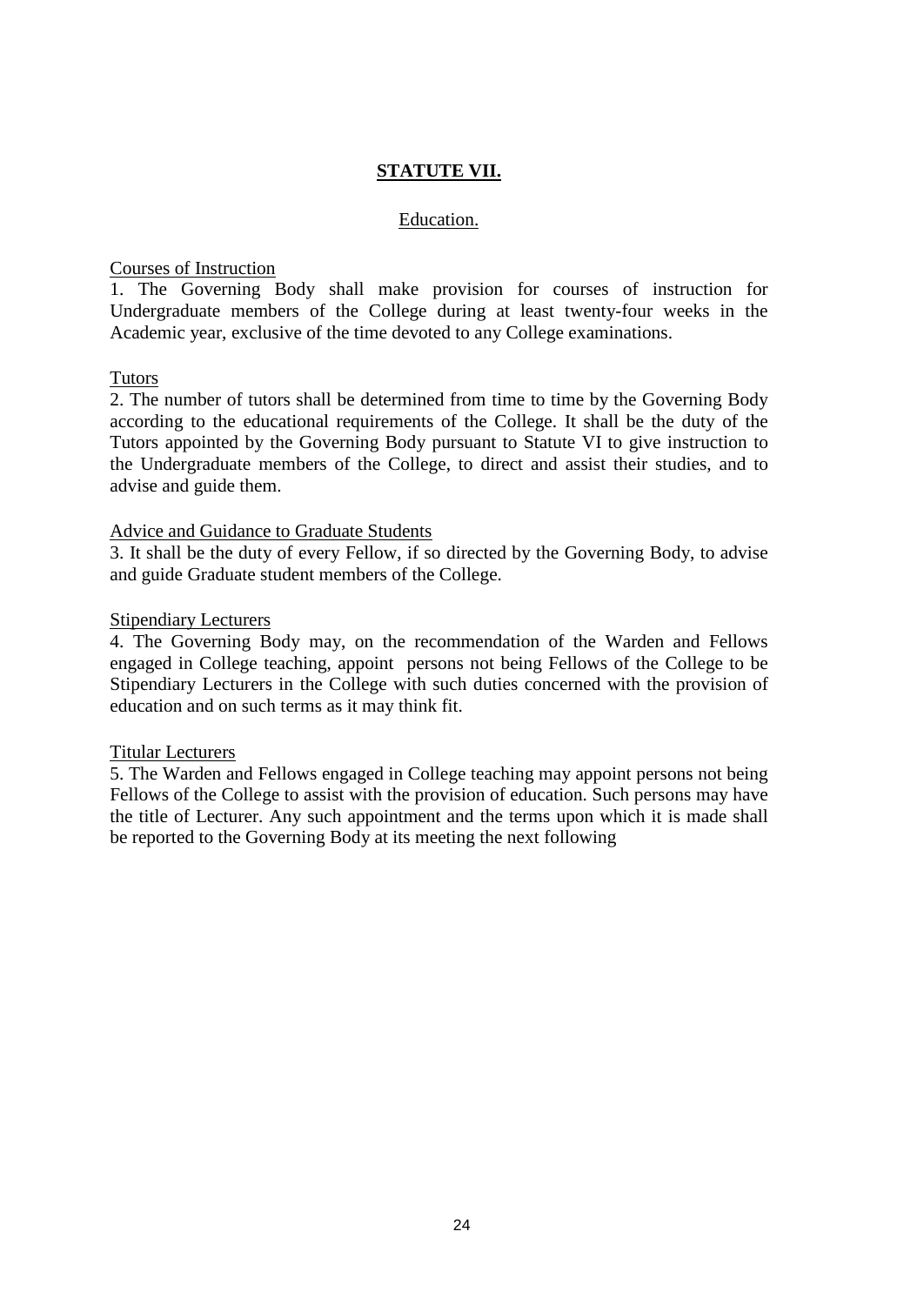# **STATUTE VIII.**

# The Government of the College.

### Meetings

1. There shall be six Stated General College Meetings in each year, on such days as the Governing Body shall from time to time appoint. The Warden may at any time call a Special College Meeting, but at least a week's notice of such meeting must be given to all members of the Governing Body. At the request of at least two Fellows, the Warden shall, at any time, call a Special Meeting, giving not less than a week's notice. Any meeting may be adjourned by resolution of the meeting to a day to be specified in the resolution. The Warden, if present, shall preside at all meetings. Except in cases in which the concurrence of any specified number is by these Statutes made requisite, every question arising at any meeting shall be determined by a majority of the votes of those present and voting. Whenever the votes shall be equal, the Warden shall have a casting vote.

## Delegation of Powers

2.(i) The Governing Body may, subject to the express executive duties given to the Warden and Officers of the College by these Statutes, delegate any of its powers or functions to a committee of two or more of its members. A committee must act in accordance with any directions given by the Governing Body and unless expressly authorised by the Governing Body to do so, may not sub-delegate any delegated powers or functions.

(ii) The Governing Body must exercise its powers and functions at properly convened meetings except where it has delegated by by-law or otherwise the exercise of the powers or functions (either under this clause or under any statutory provision).

(iii) The Governing Body must consider at an interval not exceeding three years whether the powers or functions which it has delegated should continue to be delegated."

## Bylaws

3. Subject to the provisions of the Statutes in force for the time being, the Governing Body may from time to time make, rescind, and alter such Bylaws or Regulations as they may think fit relating to the property or to the administration of the College, or to academic and disciplinary matters. The Regulations made before the date of these Statutes respecting such matters shall have the force of Bylaws made under these Statutes and may be rescinded or altered in the same manner.

## Seal

4. The Common Seal of the College shall be kept in the Muniment Room or in some other place of safety appointed by the Governing Body. It shall not be affixed to any document except by the authority of a meeting of the Governing Body, and in the presence of the Warden or Sub-Warden and at least two of the Fellows. Every document to which the Common Seal shall be affixed, together with the names of the Warden and at least one Fellow present at the reading thereof, shall be transcribed in a Register to be kept for that purpose; and such transcript shall be signed by the persons present at the affixing of the Seal.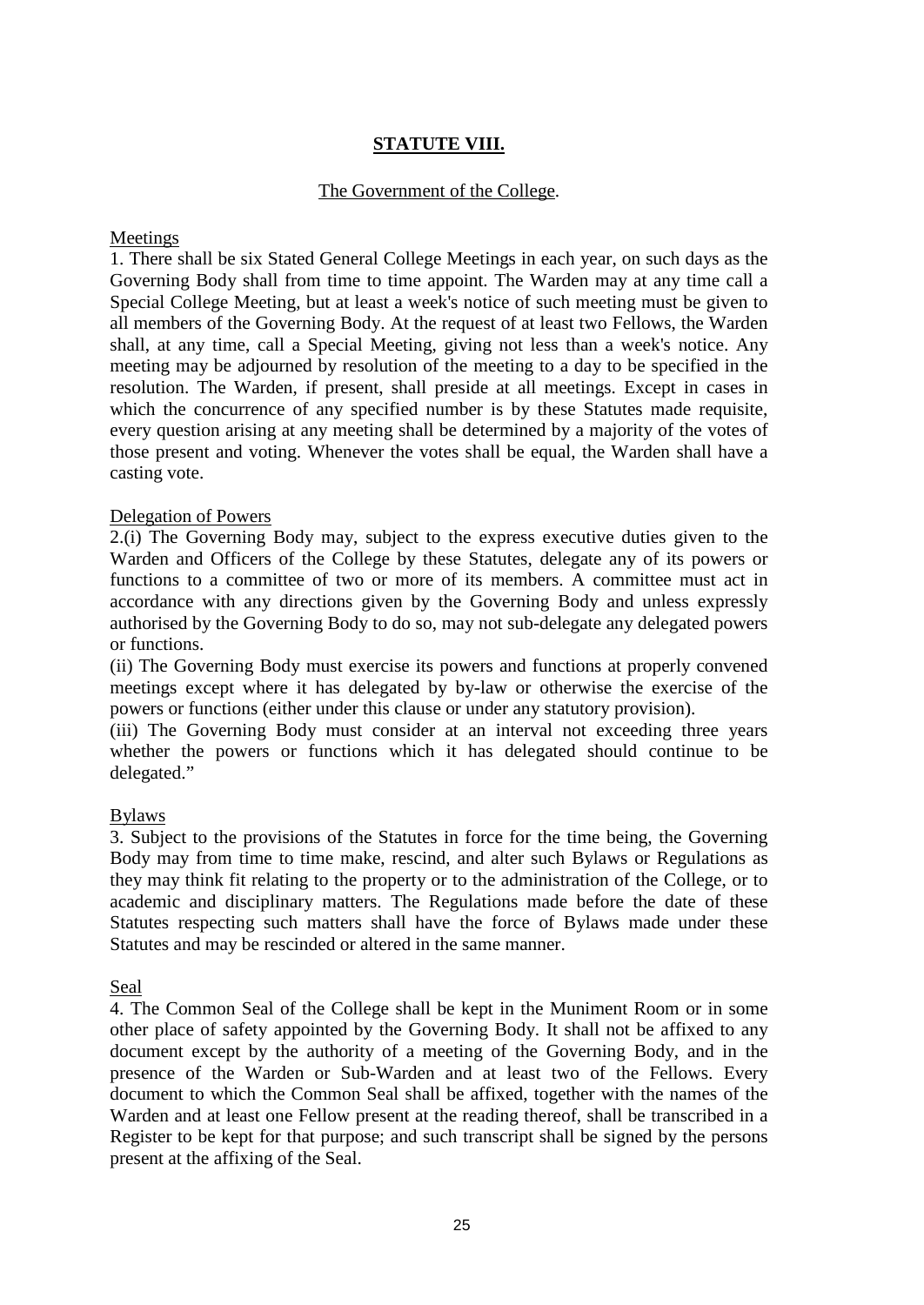# Deeds and Muniments

5. All deeds and muniments, books, papers, and documents whatsoever of importance relating to the affairs, rights, or property of the College, and likewise authentic copies of the Statutes and Bylaws of the College in force for the time being, shall be kept in the Muniment Room or in some other place of safety appointed by the Governing Body.

## **Contracts**

6. Contracts on behalf of the College may be made as follows:-

(a) a contract which if made between private persons ) would be by law required to be in writing, and if made according to English law to be under seal, may be made on behalf of the College in writing under the Common Seal of the College;

(b) a contract which if made between private persons would be by law required to be in writing, signed by the parties to be charged therewith, may be made on behalf of the College in writing signed by any person acting under its authority;

(c) a contract which if made between private persons would by law be valid although made by parol only, and not reduced into writing, may be made by parol on behalf of the College by any person acting under its authority;

(d) a contract made according to this Statute may be varied or discharged in the same manner in which it is authorised by this Statute to be made.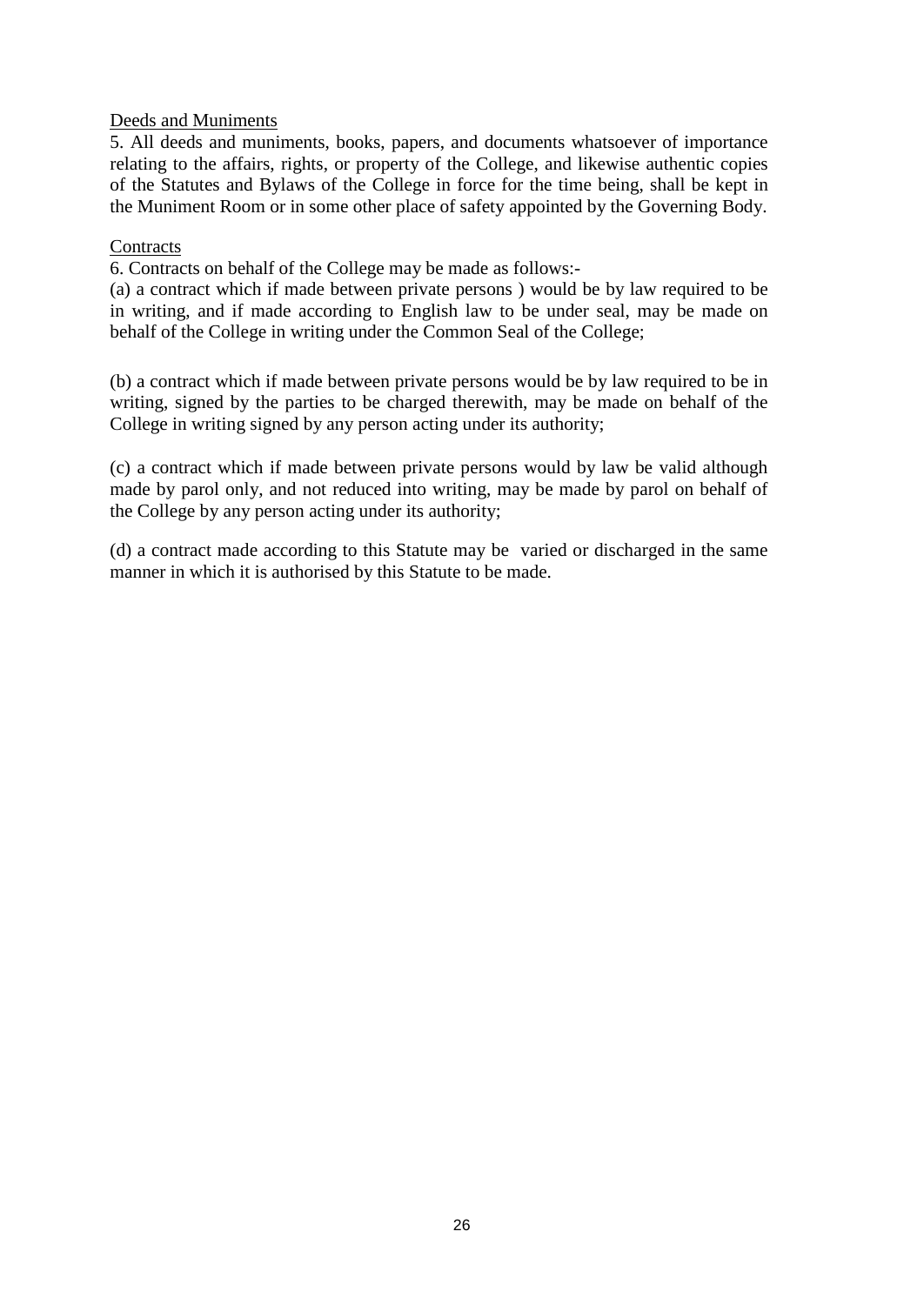# **STATUTE IX.**

### I. Trust Funds Anterior to the Year 1866.

1. Instead of the Exhibitions founded by Dr. Hody for the study of Hebrew and Greek, there shall be Scholarships of the College to be called the Hody Scholarships, to be given after examination in Hebrew, Greek, or such other subjects as the Governing Body may from time to time determine. The conditions

of the Scholarships shall be generally subject to the same regulations as the Scholarships under Statute III.

If the income of Dr. Hody's Fund shall in any year be greater than is required to maintain such Scholarships such surplus income may be applied by the Governing Body for any purpose connected with the study of Hebrew or Greek.

### Dr. Wills' Exhibitions

2. The Exhibitions founded by Dr. Wills for the benefit of Fellows and Scholars engaged in the study and practice of Law and Medicine shall cease, and out of the amount thereof the sum of £200 shall be paid yearly as a stipend to maintain a Fellowship within the College to be given for the encouragement of the study of Law, Medicine or Natural Science, to be called the Wills Fellowship: which Fellowship shall be held upon the same tenure, and subject to the same conditions, as an Ordinary Fellowship in the College.

3. The funds given for Exhibitions by Mr. Goodridge, Mr. Pigot, Sir Benjamin Maddox, Bishop Lisle as executor to Mr. Sommerscales, Mr. Warner and Dr. Gerard, and the benefaction of Dr. Wills for the careful reading of the Lessons in Chapel, shall be consolidated into a General Exhibition Fund, which shall be administered in the manner hereinafter by these Statutes directed. The cost of all repairs on Mr. Goodridge's estates shall be paid out of the corporate revenue of the College.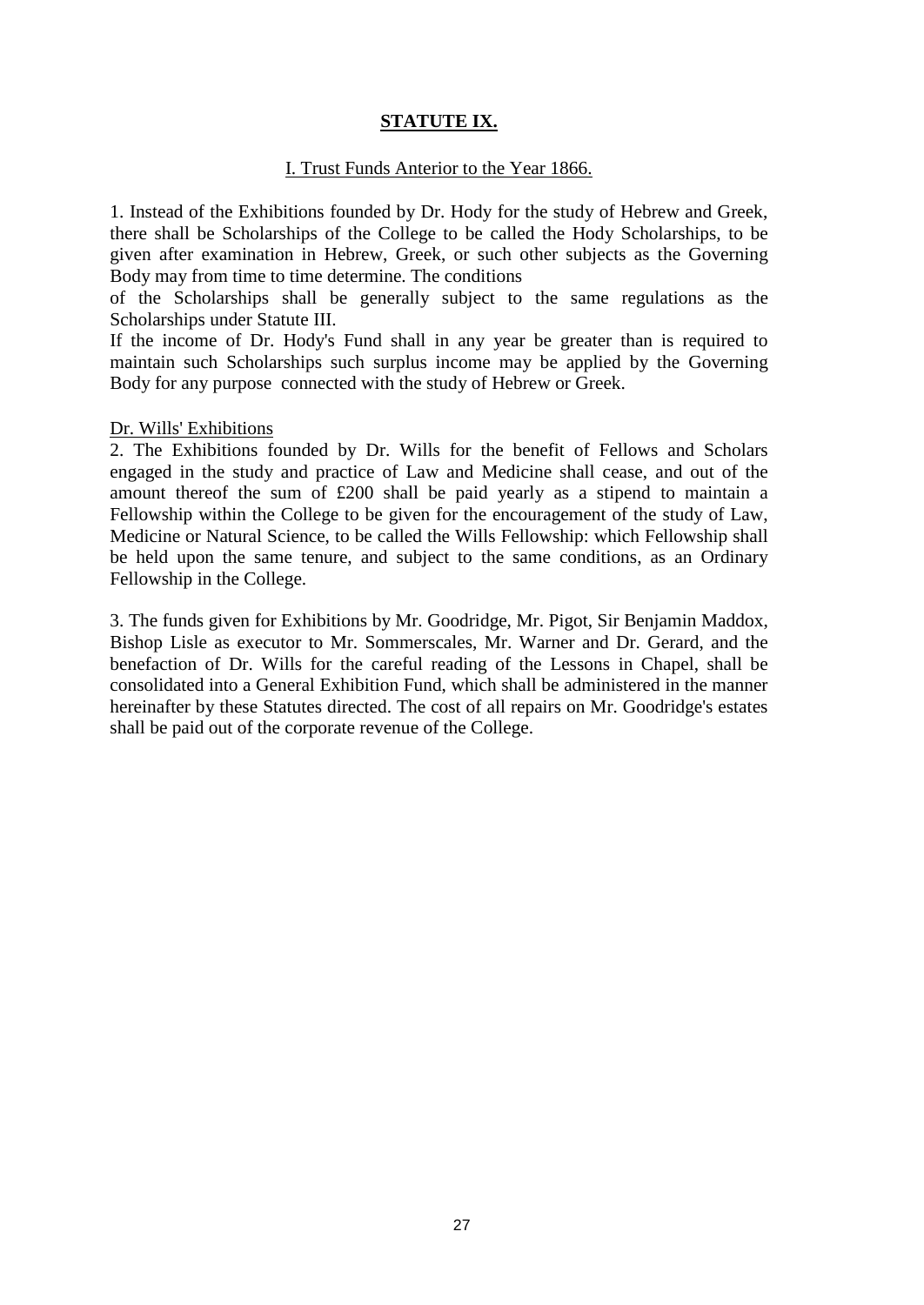## II. Trust Funds Posterior to the Year 1865.

1. (1) This clause shall apply to each of the trusts, endowments, foundations, gifts and schemes set out in Schedule A appended to this Statute (hereinafter in this clause referred to as 'a Trust').

(2) The Governing Body may from time to time use for the general educational purposes of the College any surplus income of a Trust.

(3) In the foregoing paragraph 'surplus income' means income unexpended in any year after the purpose of the Trust have been fully provided for in that year (whether wholly by income from the Trust or partly by income from the Trust and partly by other means).

(4) This clause shall have effect from the date on which it is approved by Her Majesty in Council and shall apply to all income in hand on that day as well as to income receivable thereafter.

#### Schedule A

The Woodward Scholarship, 1899 Mr. Heap's Exhibition, 1901 The Rev. M. B. Cowell's Benefaction, 1920 Mr. Henry Symons' Prize Benefaction, 1923 Mr. G. H. Pope's Exhibition, 1926 The A. W. Ready Scholarship, 1926 The Rev. D. R. Kyd's Benefaction, 1926 The George Calder MacLeod Scholarship, 1927 The Michell Bequest, 1927 Sir William Maddocks Bayliss' Exhibition, 1930 The A. T. Pollard Bequest, 1934 Sir Alergnon Methuen's Bequest, 1935 Lady Theobald's Bequest, 1929 June 1975 The Litton Forbes Scholarships, 1941 The Rev. Walter Crick's Prize Benefaction, 1944 The Murray Benefaction, 1946 Dame Edith N. Acton's Bequest, 1953 The Edgar & Katherine Dowling Glanfield Benefaction, 1955

2. Barnett Scholarships. It shall be permissible for any scholarship awarded for proficiency in the study of political or social economy or kindred subjects under the Will of Dame Henrietta Barnett which was proved on 6th July 1936 to be awarded to a person who is at the date of the award or who subsequently becomes an Official or Research Fellow of the College on condition that during tenure of the scholarship the money emoluments payable to that Fellow by the College shall be reduced by an amount equal to the value of the scholarship.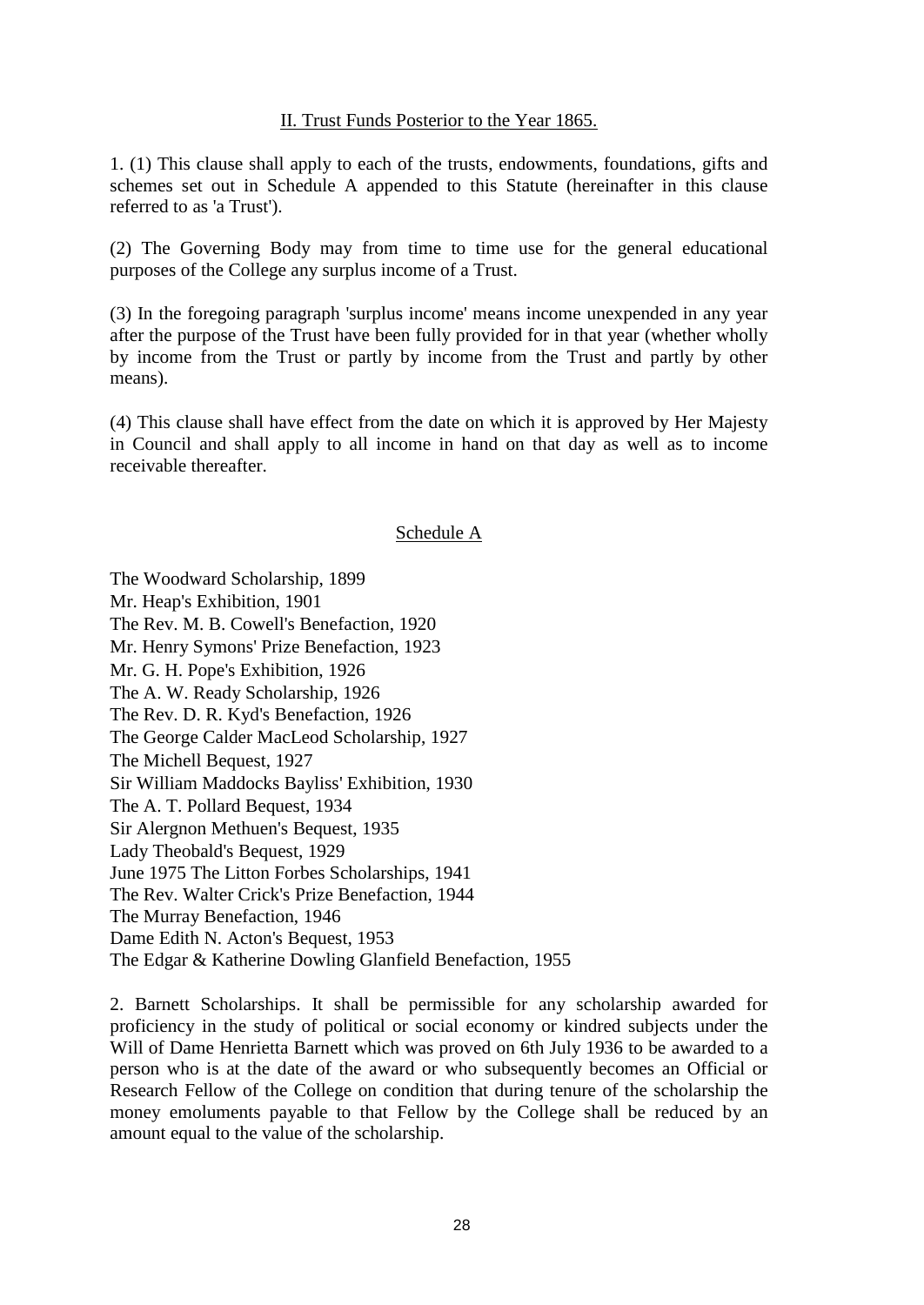# **STATUTE X.**

### Funds For Special Purposes.

### Exhibition Fund

1. There shall be a General Exhibition Fund. Such Fund shall be formed out of the benefactions of Dr. Hody, Dr. Wills, Mr. Goodridge, Mr. Pigot, Sir Benjamin Maddox, Bishop Lisle, Mr. Warner, and Dr. Gerard, as hereinbefore directed, and shall be augmented by a yearly payment of such a sum from the corporate revenue of the College as the Governing Body shall from time to time determine, not being less, in anyone year, than will be sufficient to raise the income of the said Fund in that year to £400, nor more than will suffice to raise the same to £800. The income of this Fund may be applied to the following purposes or any of them. Assistance may be given therefrom to such Undergraduate members of the College, whether Scholars or Commoners, as shall show by their conduct and industry that they deserve it and by their economical mode of life that they need assistance but such assistance shall not be given to any Scholar until such person shall have resided for at least one full Term in the College. The College may grant to a Scholar or Exhibitioner benefits or advantages beyond the emoluments of the Scholarship or Exhibition, but no promise of such benefit or advantage shall be made before election. If in any year the income of the Fund shall not all be wanted for the purposes above specified, the surplus shall first be applied in reduction of the sum payable in that year out of the corporate revenue of the College, and any further surplus shall be invested for the purpose of the Fund.

### Richards Memorial Fund

2. The income of the fund founded in memory or Mr. H. P. Richards shall be applied for the encouragement of Greek Studies in whatever way the Governing Body may think fit, always provided that it be used only for those who have passed all examinations for the degree of B.A.

3. (1) The Pension Fund shall continue to be constituted and augmented from the benefactions of Dr. Wills for the purchase and improvement of benefices in the patronage of the College, including the Exhibitions founded by Dr. Wills for the benefit of superannuated Fellows which now form part of that Fund. If at any time the advowson of any Benefice in the patronage of the College shall be sold, the proceeds of the sale shall be added to the Pension Fund.

(2) The Pension Fund shall be utilised for making the payments provided for in Statute IV, but not so as to exonerate any other moneys or revenues of the College from liability in the cases therein provided.

(3) Any surplus of the Pension Fund shall each year be invested in augmentation thereof, and the sums so invested shall be treated as capital. Provided that when the Pension Fund shall have reached such an amount as shall appear to the Governing Body sufficient for the purpose for which it is intended including any future or contingent liabilities which may fall to be provided thereout, the Governing Body may from time to time resolve that the surplus income of the Fund or any part thereof shall be devoted to such other purposes for the benefit of the College as it may determine.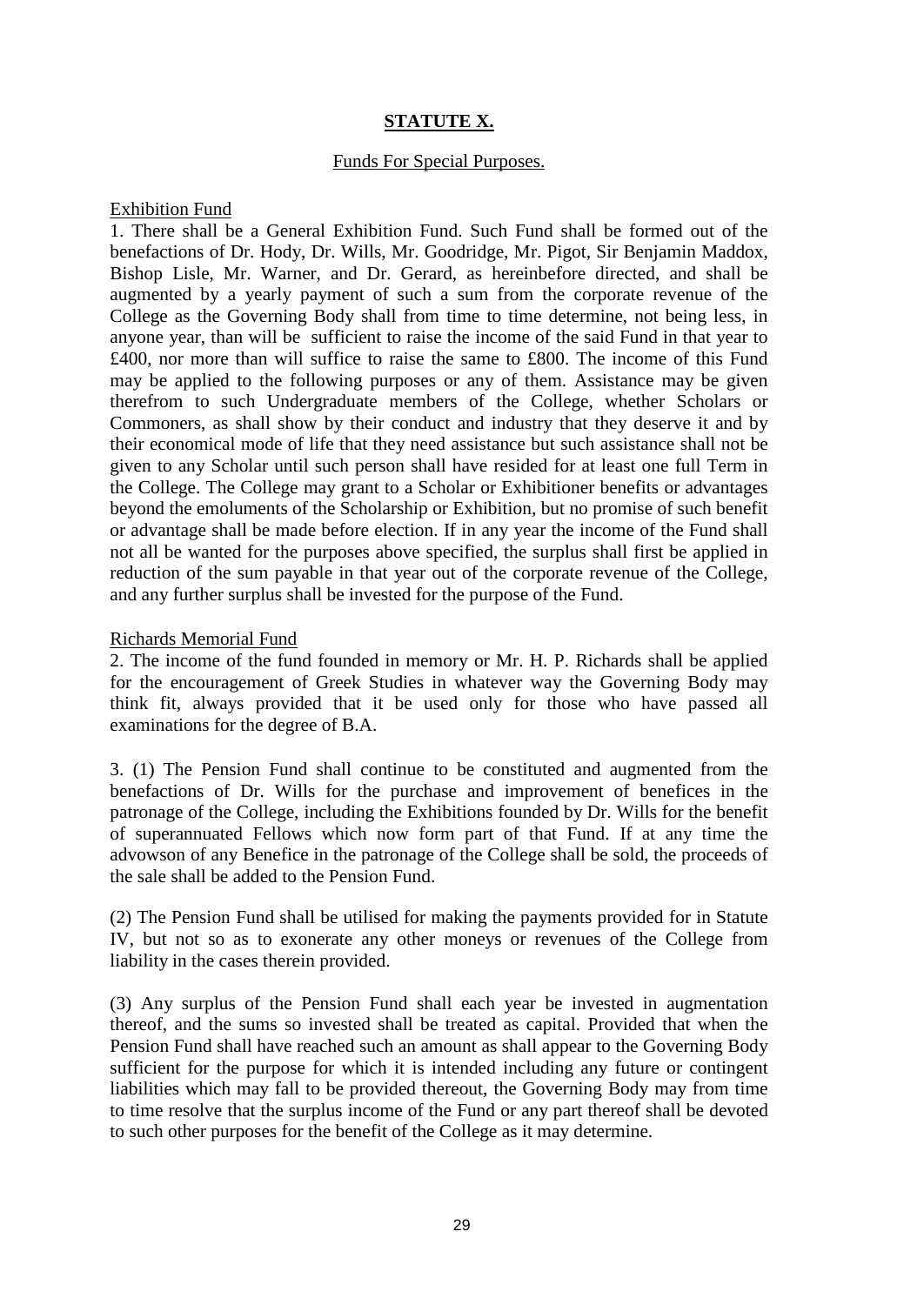# **STATUTE XI.**

### Management of Estates and Disposal of Revenue.

#### Finance Committee

1. There shall be a Finance Committee consisting of the Warden, the Bursar or, if the office be divided, the Bursars, and not less than two Fellows appointed at a Stated General College Meeting. The Committee shall meet at least twice a term to consider all business relating to general College Finance other than that reserved to the Investment Committee by Clause 2 of this Statute.

### Investment Committee

2. There shall be an Investment Committee consisting of the Warden, a Bursar, not less than two Fellows, and not more than three non-voting advisors appointed at a Stated General College Meeting. Such advisors shall be persons with experience of investment matters, not employed or retained by the College as agents, brokers or Investment Managers, and shall be appointed at a Stated General College Meeting on the nomination of the Committee to serve for a period not exceeding three years. The Committee shall meet at least once a term to consider all business relating to the College's estates, endowment and investments (including those of trust funds). The Committee shall receive reports from any Investment Manger who may have been appointed under Clause 3 of this Statute.

### Investment Managers

3. (1) The College may from time to time appoint one or more suitably qualified Investment Managers to carry out on behalf of the College the duties prescribed by this Statute on such terms as (subject to and in accordance with this Statute) the College shall think fit.

(2) A person (which expression in this Statute includes a person, persons, firm or company) shall be suitably qualified to be Investment Manager if it is shown to the satisfaction of the College that:

(a) such person (or in the case of a subsidiary company whose obligations under the relevant terms of appointment will be guaranteed by the parent company, that parent company) has at least ten years' experience in the City of London (or other appropriate financial centre in the United Kingdom) of investment business; and

(b) is entitled to carry on investment business in accordance with the Financial Services Act 1986 (or other relevant legislation replacing that Act);

(c) except that if all other conditions of (a) and (b) above are satisfied the College may appoint as an Investment Manager a company with less than ten years' experience provided that the College has done business with its principals for at least five years and that they shall have at least ten years' qualifying experience.

(3) The College may pay reasonable and proper remuneration to an Investment Manager appointed and acting in accordance with this Statute.

(4) The College may delegate to an Investment Manager appointed and acting in accordance with this Statute power at his or her discretion (but always in accordance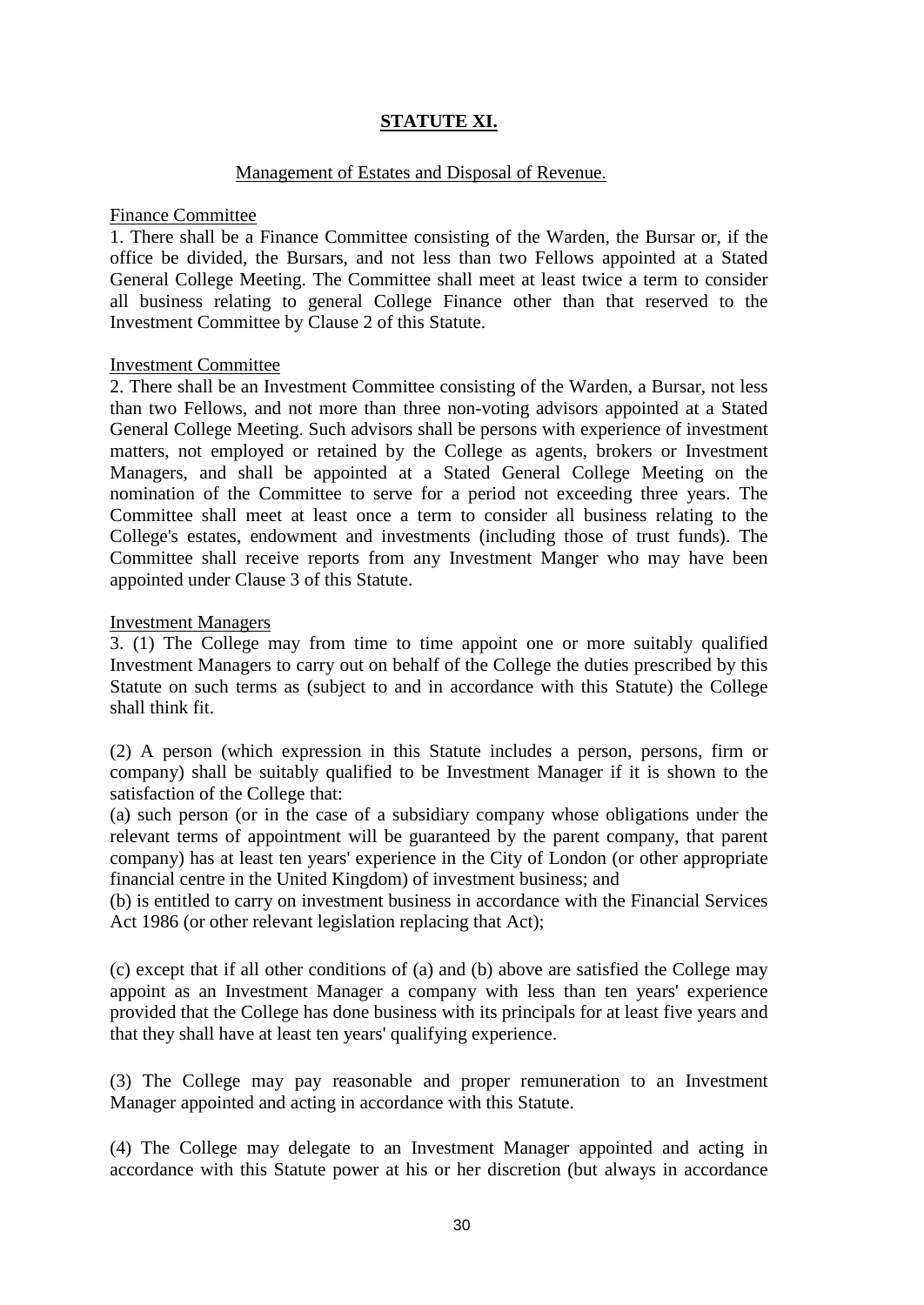with this Statute and the terms of his or her appointment) to buy and sell investments held on behalf of the College; and such delegation may permit those investments to be held by a nominee.

(5) The terms of appointment of any Investment Manager shall be in writing and shall:-

(a) specify the relevant investment policy of the College and the scope of the Investment Manager's discretion; and

(b) require the Investment Manager to comply with the terms of his or her appointment and with these Statutes, the relevant University Statutes and the general law (including any provision relating to the keeping and supply of records and accounts); and

(c) prohibit the Investment Manager from sub-delegating or assigning his appointment; and

(d) specify the amount or method of calculation of the Investment Manager's remuneration or both; and

(e) entitle the College to terminate the appointment at any time on reasonable notice; and

(f) specify the other circumstances in which the appointment may be terminated by either party and (subject to earlier termination) its maximum duration which shall not exceed twenty-four months on anyone occasion (but subject if so specified to renewal from time to time by mutual agreement); and

(g) specify the relevant advisory, reporting and accounting procedures; and

(h) state whether or not the investments may be held on behalf of the College in the name of a nominee and (if so) on what basis and by whom.

(6) The College shall take reasonable steps (and if necessary shall take appropriate advice) to satisfy itself when making any such appointment that its terms are in accordance with best practice at the relevant time. In order to ensure that the College always has adequate information as to and appropriate control over the investment, funds or other assets of whatever nature to which the appointment relates the Investment Manager shall be required:-

(a) to review and report in writing to the Investment Committee at least once each calendar year on the College's investment policy and the performance of and the future prospects for the College's investments, and to give any relevant advice; and

(b) to report to the Investment Committee at once on any significant change since the last such review and report which may in his or her view require early attention by the College; and

(c) to report to the Bursar on every transaction within 14 days of its execution; and

(d) to account to the College quarterly.

(7) The College Seal shall not be affixed to any document by the Investment Manager and this Statute shall not affect Clause 3 of Statute VIII.

# Repairs to College Buildings

4. The Chapel, the Hall, and the other buildings of the College shall at all times be kept in good repair; and the expense of such repair shall be a first charge on the revenue of the College.

Disposal of Revenue subject to University Statute as to College Contributions

5. The application of the revenues of the College under the provisions and to the purposes of these Statutes shall be subject to any Statute or Statutes, regulations or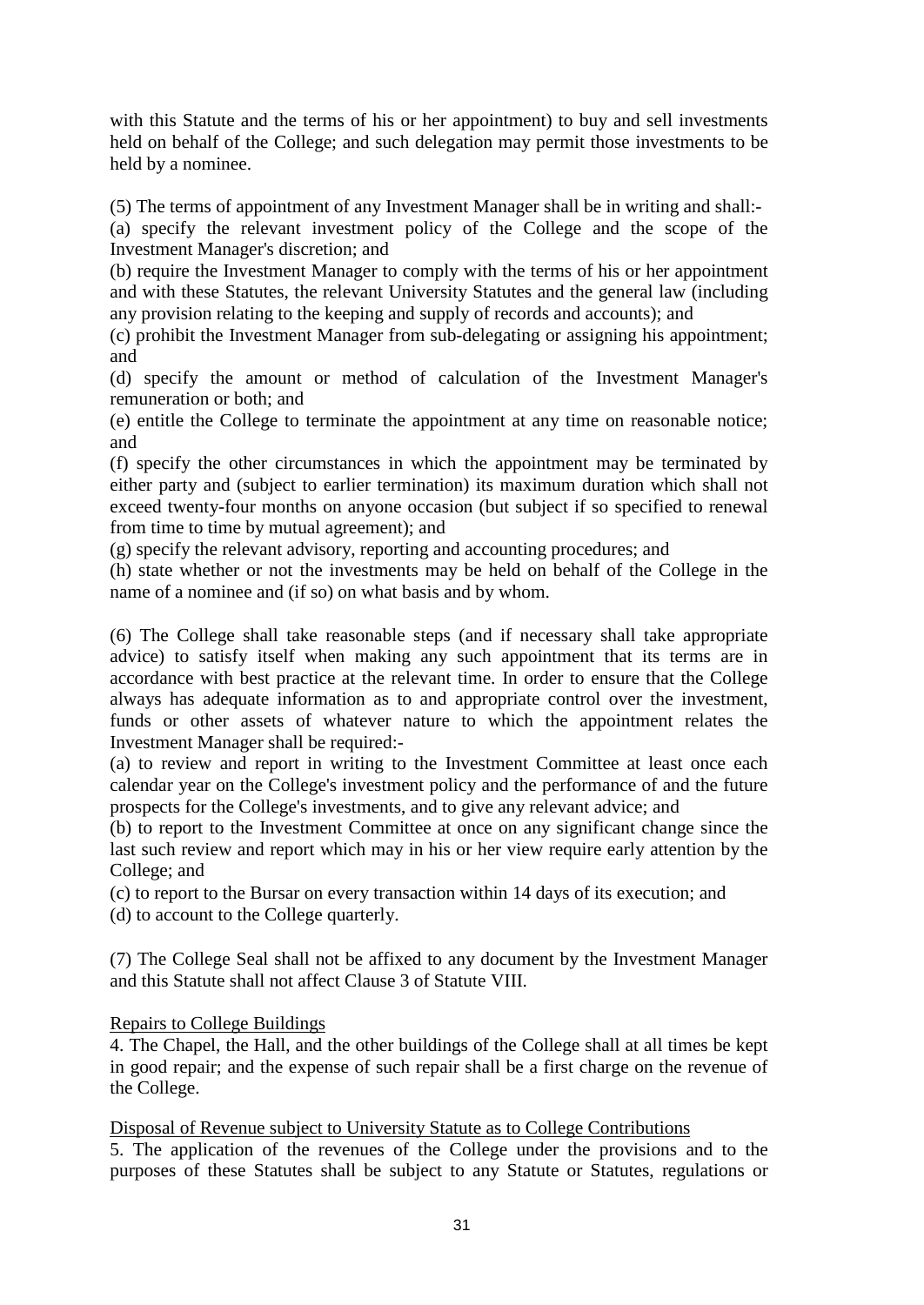decrees made for or by the University under the powers of the Universities of Oxford and Cambridge Act, 1877 and the Universities of Oxford and Cambridge Act, 1923, for enabling or requiring the Colleges to make contributions out of their revenues to University purposes, and to the payment of the charges imposed thereby.

## Income of Endowments and Trusts to be included in General Revenue

6.-(1) Income to which this Clause applies may be applied in or towards the payment of any charges for University purposes imposed on the College by any Statute or Statutes, regulations or decrees made for or by the University from time to time under the powers of the Universities of Oxford and Cambridge Act, 1877, and the Universities of Oxford and Cambridge Act, 1923, to the extent to which any such charges are so imposed in respect of such income.

(2) This clause applies to income arising from any endowment, benefaction, or trust, and applicable to the maintenance of any fellowship, scholarship, or exhibition within the College, or to any other purpose for the benefit of the College or of the Head or any other member of the College, including any fund for the purchase of advowsons, in every case where the endowment, benefaction or trust

(a) was created by an instrument which came into operation not less than 60 years before the 6th day of December 1937, or

(b) is included among the endowments, benefactions or trusts specified in the schedule appended to this clause, the trustees or governing bodies whereof have consented to the provisions of this clause,

(c) is an endowment, benefaction or trust, the trustees or Governing Bodies whereof have consented to the provisions of this Clause since the Sixth day of May One thousand nine hundred and thirty-eight.

# The Schedule

Dr. Benjamin Parsons Symons's Bequest for an Exhibition, 1877.

Sir Thomas Jackson's Benefaction for the repair of the Chapel, 1880.

Miss. Mary Woodward's Bequest for a Scholarship, 1899.

Mr. Ralph Heap's Bequest for an Exhibition, 1901.

The Herbert Paul Richards Memorial Fund, 1916.

Rev. Canon M.B. Cowell's Bequest for a Scholarship, 1920.

Mr. Henry Symons' Bequest for Prizes, 1923.

Sir Thomas Jackson's Bequest for the repair of the Chapel, 1925.

Mr. George Henry Pope's Benefaction for an Exhibition, 1926.

Mrs. Ready's Bequest and the Benefaction provided by her executor for the A. W. Ready Scholarship 1926.

Rev. D.R. Kyd's Bequest for a Prize, 1926.

Mrs. MacLeod's Benefaction for the George Calder Macleod Scholarship, 1927.

Mr. Edward Blair Michell's Devises for Scholarships, 1927.

Lady Bayliss' Benefaction for the Sir William Maddocks Bayliss Exhibition, 1930.

The Dr. Joseph Wells Memorial Fund for an Exhibition, 1930.

Mr. Arthur Tempest Pollard's Bequest, 1934.

Sir Algernon Methuen's Bequests for Scholarships, 1935.

Mrs. Cousin's Benefaction for an Exhibition, 1928.

Mrs. Allison's Benefaction for an Exhibition, 1932.

The Warden's Exhibition Fund and accretions thereto.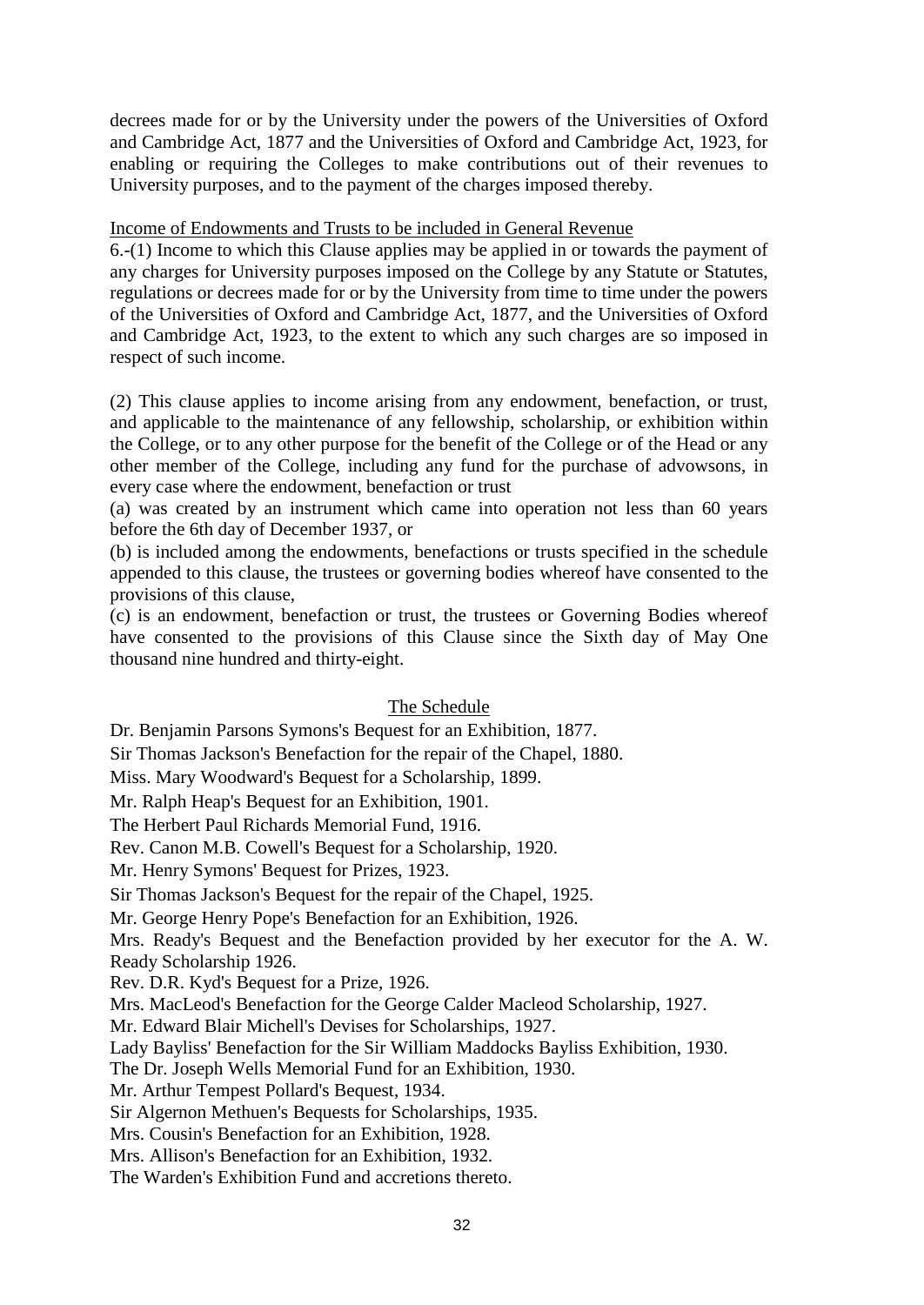## Scheme to be approved by Visitor

7. If at any time it shall appear to the Visitor that the revenues of the College have become more than sufficient to provide for its expenditure, the Visitor may, if he thinks fit, make an order directing that any part of the surplus revenue shall be set apart and applied to purposes relative either to the College or to the University, according to a scheme submitted or to be submitted to him by the College and approved by him. After an order so made by the Visitor, any sums thereby directed to be set apart shall be applied in conformity with a scheme submitted to and approved by the Visitor as aforesaid, and under an order of the Visitor confirming the same and not otherwise.

### Increase of Stipends

8. No addition shall under the powers of this Statute be made to the emoluments of the Headship or of any Fellowship or Scholarship in the College, nor to payments from corporate revenue which may be made under these Statutes to any College Fund in respect of which the payments from corporate revenue are limited by these Statutes, nor to the number of Scholarships. But this clause shall not be deemed to prohibit or restrain the College from making payments under the preceding clause out of its surplus revenue for research or other work in any departments of Learning or Science. There shall be no payment or reimbursement by the College in respect of Income Tax on any stipend or salary payable under these Statutes.

## What is included in Expenditure of College

9. The expenditure of the College shall, in Clause 6 of this Statute, be deemed to include as well the payment of charges for University purposes imposed by the Statutes made for the University as aforesaid, as the application of revenue to the purposes of these Statutes, reasonable and customary expenditure (not inconsistent with them) for College purposes, extraordinary expenditure (when required) on estates, and any reasonable donations for educational or charitable objects or connected with the duties of the College as a holder of property.

## Communication of Scheme to *Council* of the University

10. Before any scheme under Clause 7 of this Statute is confirmed by the Visitor, the College shall communicate it to the Vice-Chancellor for the information of the *Council*  of the University of the University.

#### Confirmation of Scheme

11. An order made by the Visitor confirming a scheme submitted to him by the College shall continue in force until a new scheme varying it or in substitution for it shall have been submitted and confirmed in like manner.

#### Representation to Visitor

12. Any three members of the Governing Body of the College may at any time make a representation to the Visitor requesting him to exercise, if he think fit, the powers of this Statute. But this provision shall not be deemed to affect the Visitor's right to exercise such powers proprio motu.

## Surplus Revenues

13. Subject to the right of the Visitor to exercise the powers hereby given to him, any surplus of the revenues of the College shall from time to time be applied by the Warden and Fellows at their discretion to any purposes relative to the College and not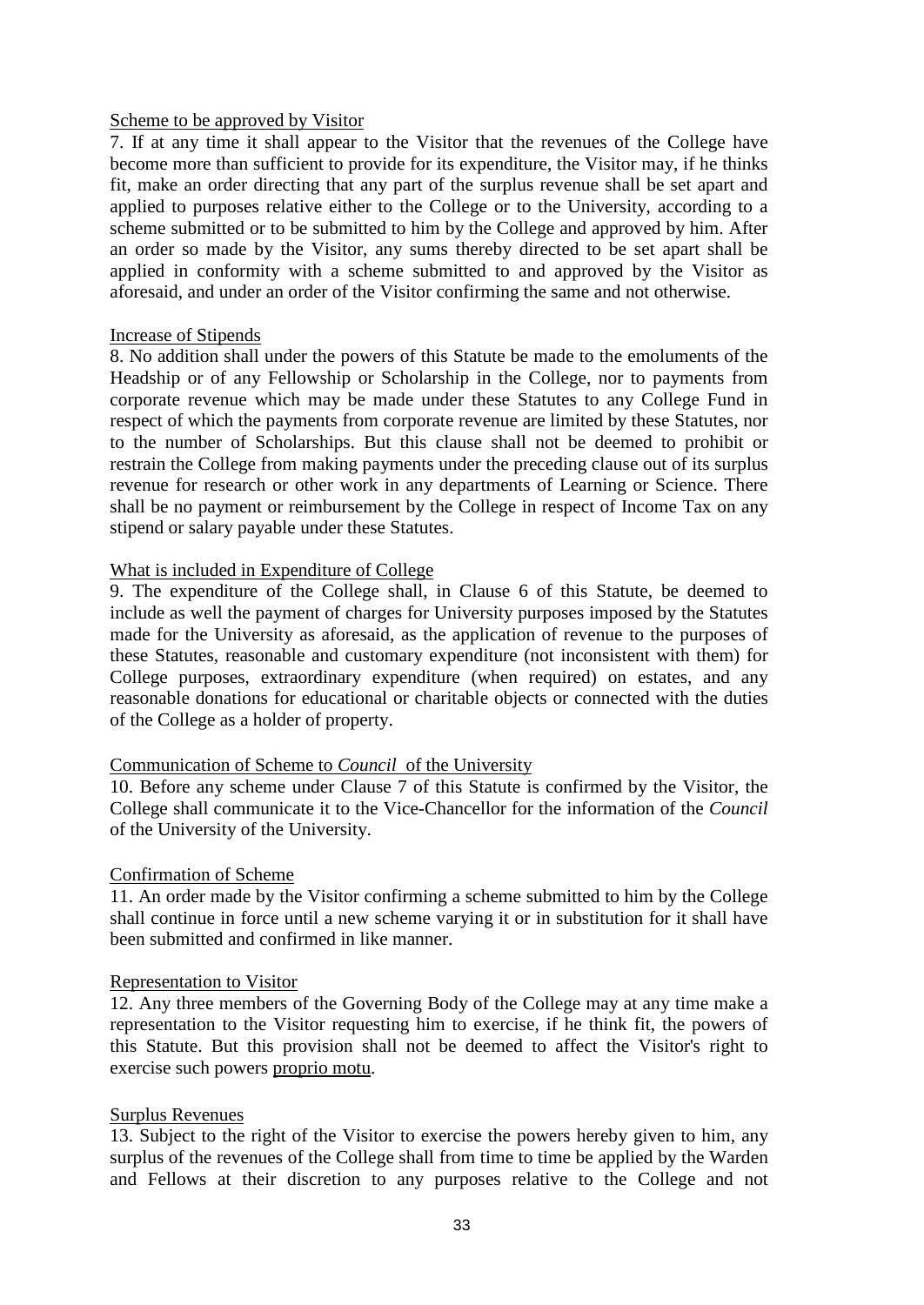inconsistent with these Statutes, or subject to the Statutes of the University in force for the time being to any purposes relative to the University and conducive to the advancement of learning, science or education.

# Powers of Investment

14. Any moneys which are held for the general purposes of the College and not on specific trusts may be invested in or upon such securities, shares, stocks, funds or other investments (including land) in any part of the world and whether involving liability or not as the Governing Body shall in its absolute discretion think fit so that the Governing Body shall be empowered to invest and transpose the investment of such funds in the same restricted manner as if it were the beneficial owner thereof.

## Total Return

15. (1) This clause shall apply to all the following funds, namely

- (a) all funds and endowments of the College which are not held on any specific trust;
- (b) any endowment, benefaction or trust for purposes connected with the College

(i) which was created by an instrument which came into operation not less than 60 years before 1st January 2002, or

(ii) in respect of which the Governing Body as defined in Statute 1.1, being the trustees or governing body, have consented to the application of this clause, or

(iii) of which the trustees or governing body, not being the Governing Body as defined in Statute 1.1., have consented to the application of this clause.

- (c) The Governing Body as defined in Statute 1.1 shall from time to time appoint a suitably qualified person, not being a member of the Governing Body, to review the total return and investment criteria referred to in this clause.
- (2) In this clause:
- (a) "fair value" means the amount at which an asset could be exchanged in an arm's length transaction between informed and willing parties, other than in a forced sale or in any insolvency proceedings.
- (b) "total return" means return in terms of both income, whether received or accrued, and capital appreciation, whether realized or unrealized.
- (3) The Governing Body as defined in Statute 1.1 may appropriate for expenditure for the purposes of a fund to which this clause applies and for the purposes of this statute so much of the fair value of the particular fund as is prudent in all the circumstances having regard to the total return achieved and reasonably to be expected in the long term of the funds of the College to which this clause applies."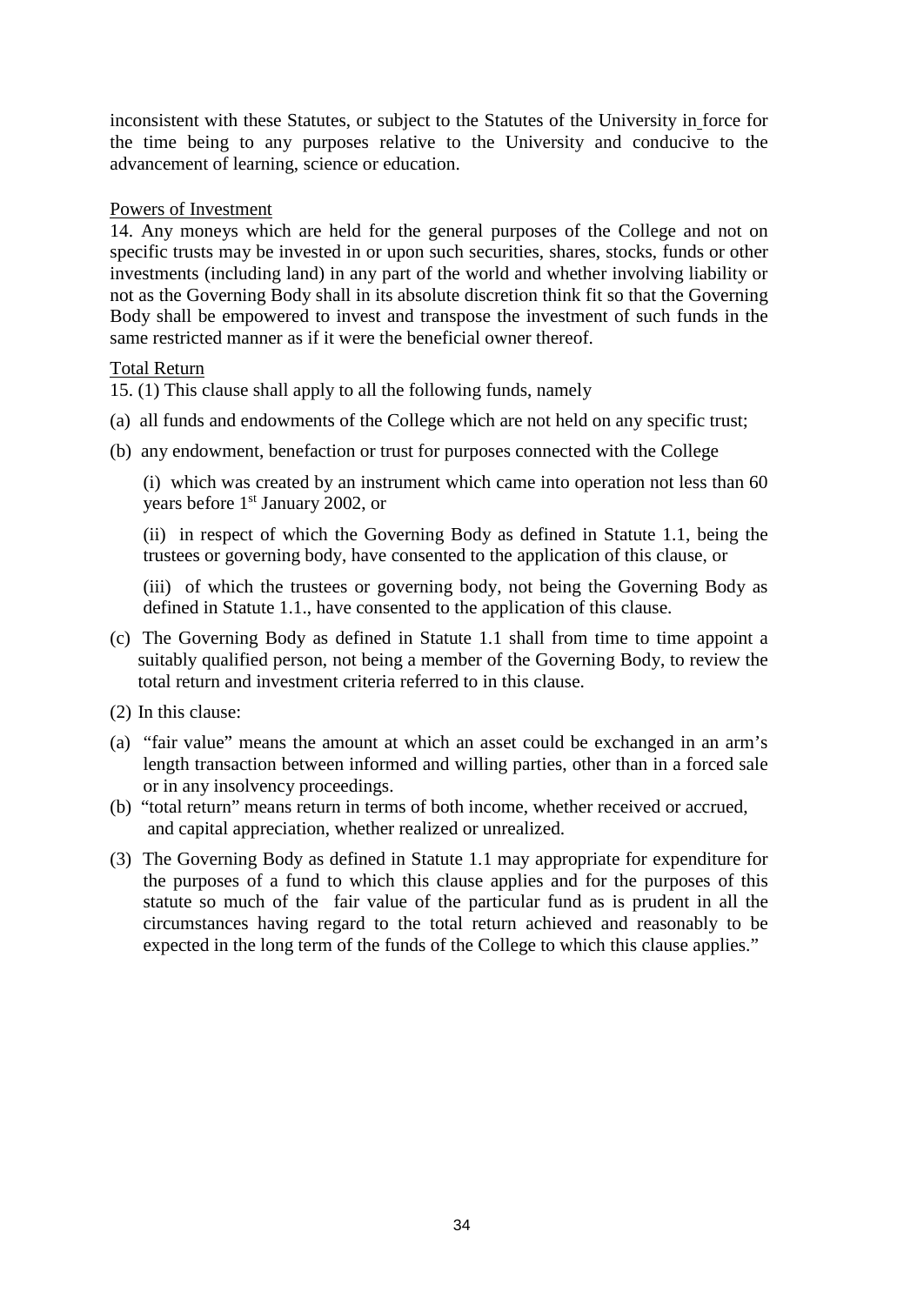### Borrowing Power

16. By the same name they shall have full power and capacity to accept, acquire, and hold any personal property whatsoever including land houses and buildings; and they shall have full power to dispense of either by way of sale or lease, to exchange, mortgage, charge, improve, manage, develop, turn to account, or otherwise deal with all or any part of such property, real or personal, belonging to the College, upon such terms and such manner as they shall see fit; to borrow and raise money in any manner and to secure the repayment of any money borrowed, raised or owing by mortgage, charge, standard security, lien or other security upon the whole or any part of the College's property or assets (whether present or future); and also to do all other matters incidental or appertaining to a Body Corporate.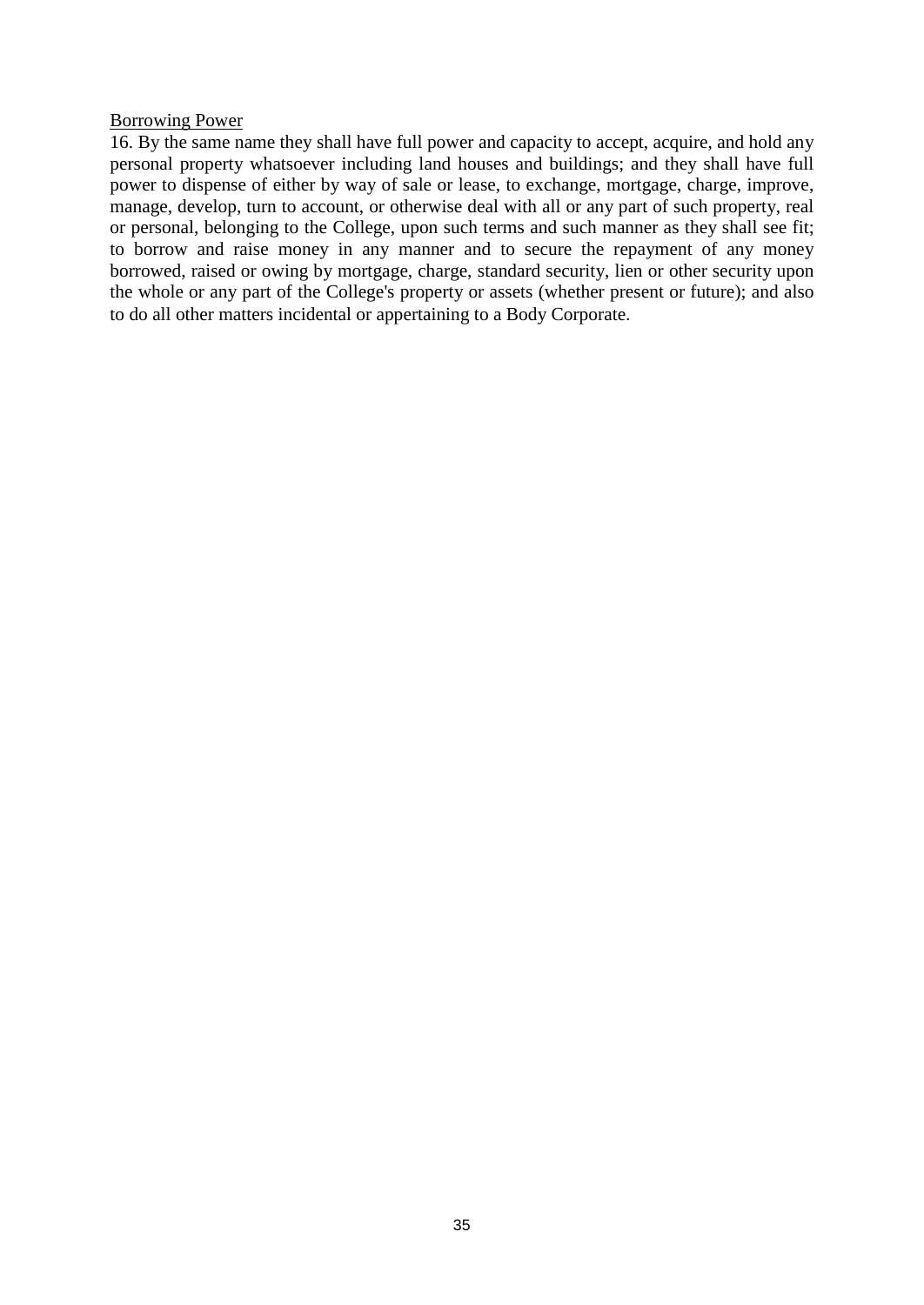# **STATUTE XII.**

### College Accounts.

1. The Governing Body shall cause proper Books of Accounts to

be kept in which shall be entered:-

(i) All receipts and payments on account of or authorised by the College, whether from and to persons being members of the College or from and to any other person whomsoever.

(ii) All debts and liabilities contracted by or to the College or by or to any person on account or by authority of the College;

2. The Books shall include

all such information as may be necessary or convenient for regularly recording all the property of the College, and all receipts and payments and for enabling the several accounts to be duly checked, balanced and the correctness of the Abstracts for the publication of which provisions is hereinafter made, to be ascertained and verified.

3. Separate accounts shall be kept of all property held in trust

for any purpose other than the general purposes of the College, and of receipts and payments in respect of such property.

4. The College Accounts shall be audited once at least in every year. The Governing Body shall appoint for that purpose an Auditor or Auditors. The Governing Body shall appoint for that purpose an Auditor or Auditors, at least one of whom shall be a professional member of a recognised body of accountants established in the United Kingdom. The Auditor or Auditors shall report in writing to the Governing Body whether the accounts of the College are duly kept in proper Books of Account in conformity with the provisions of this Statute, and whether the Abstracts and Balance Sheet prepared pursuant to the provisions of this Statute contain a full and true account of the financial condition of the College. It shall be lawful for the Auditors or any Auditor to report specially as to any payment which they or he may judge to have been made without sufficient authority. The expense of the audit (including any payment to any clerk or clerks whose assistance the Auditor or Auditors may require) shall be paid out of the revenues of the College.

5. The Governing Body shall in every year cause to be prepared and delivered to the Registrar of the University for publication such information relating to the accounts of the College as may be prescribed from time to time by any Statute, regulation or decree of the University made or to be made under the powers of the Universities of Oxford and Cambridge Act, 1923. The date on or before which such information shall be delivered to the Registrar, the forms of the statements in which it shall be shown and the certificate accompanying such forms shall be as prescribed from time to time in any Statute, regulation or decree of the University made or to be made under the like Authority and the certificate shall be signed by the Auditor or Auditors aforesaid.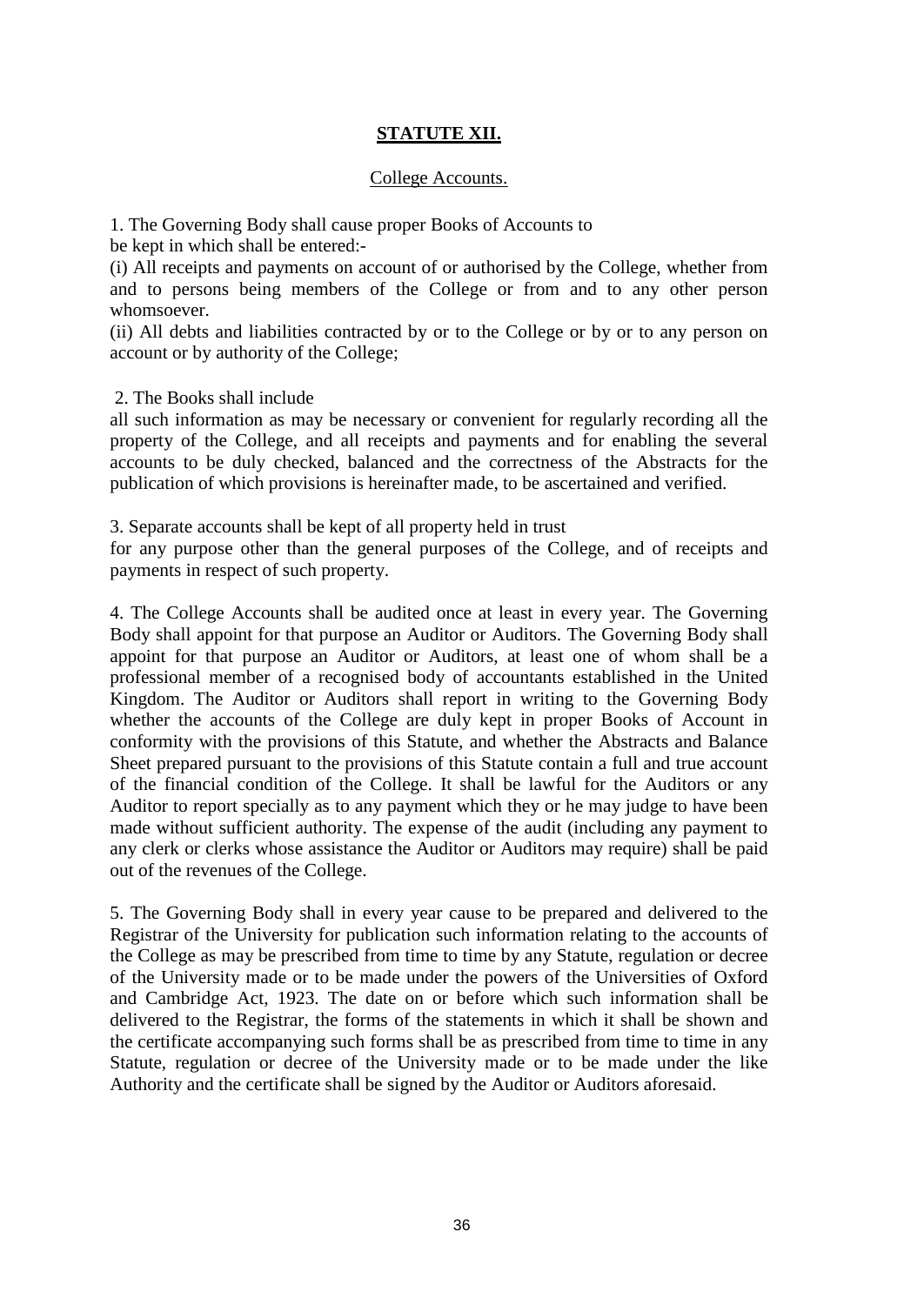6. The Governing Body shall, on or before a date prescribed as aforesaid, furnish to the Curators of the University Chest such information as may be required for determining the amount to be paid by the College to the Curators as a contribution for University purposes under any Statute of the University made or to be made under the powers of the Universities of Oxford and Cambridge Act, 1923.

7. The Governing Body shall cause to be kept such accounts as shall be adequate to show that the various activities in the College are properly controlled and authorised under its authority, and the auditors shall report to the Governing Body any irregularities therein which become apparent in their audit.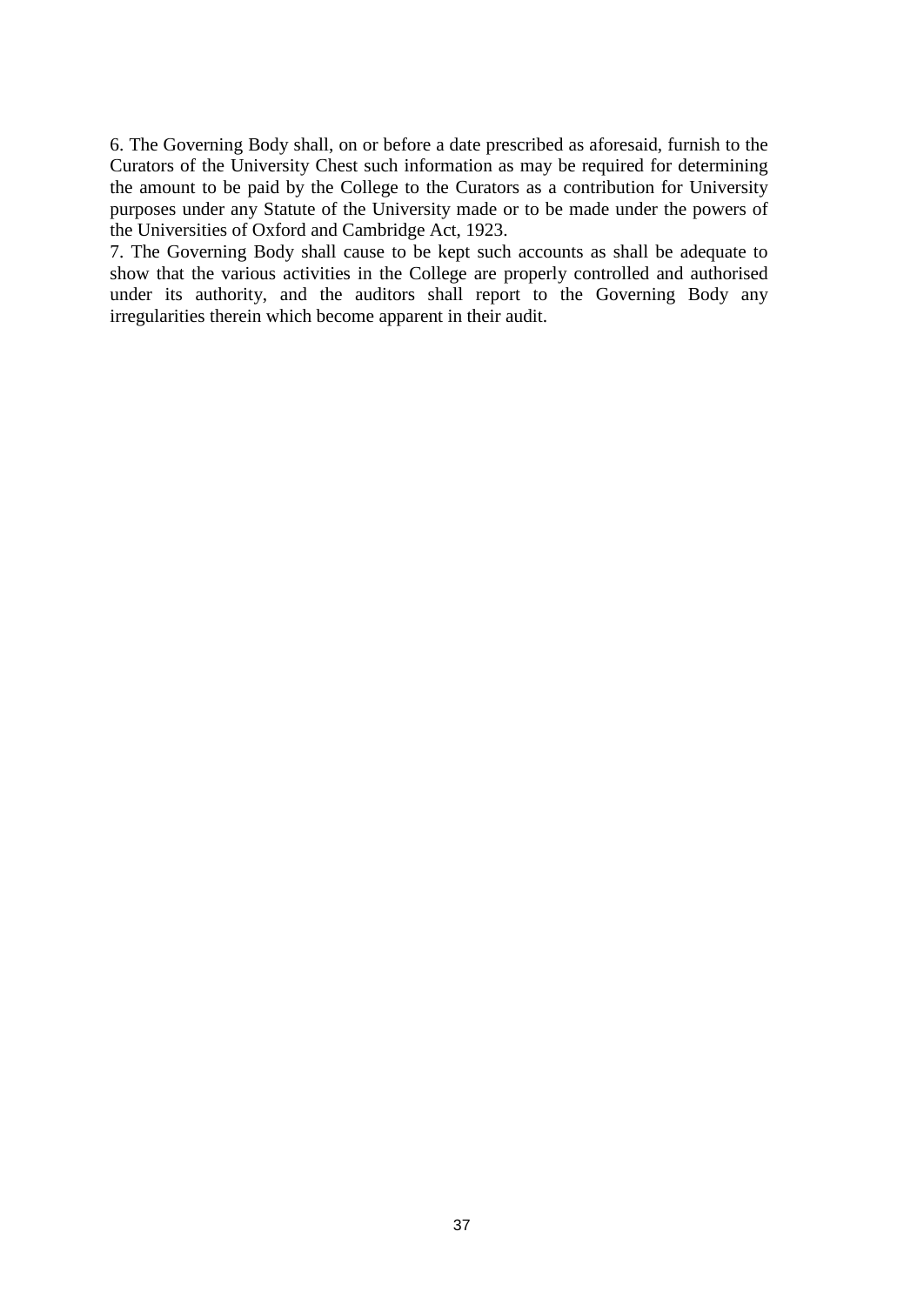# **STATUTE XIII.**

# The Visitor.

### Visitor

1. The Visitor of the College, appointed by the Foundress, is the Lord Bishop of Bath and Wells for the time being.

# Visitation

2. It shall be lawful for the Visitor, whenever he shall deem it expedient for enforcing the due observance of the Statutes, to visit the College, and to exercise at such visitation all the powers which are by law incident to the office of General Visitor of the College. It shall be lawful for him at any visitation, or, if he shall think fit, at other times, require the Warden and Fellows or any of them to answer in writing touching any matter as to which he may deem it expedient to inquire, for the purpose of satisfying himself whether the Statutes in force for the time being are duly observed.

### Suspension of Fellowships and Scholarships

3. If at any time it shall be made to appear, to the satisfaction of the Visitor, that, owing to any cause, the revenues of the College are, or without the exercise of the power hereby conferred would be likely to become, insufficient to meet the charges created by these Statutes and to defray the rest of its necessary or ordinary expenditure, it shall be lawful for the Visitor, on a petition in writing presented to him by order of the Governing Body at a General Meeting specially summoned for that purpose, to direct that any vacant Fellowship or Scholarship shall, either permanently or during any limited period, be kept vacant, or that the emoluments assigned under these Statutes to

(a) the Warden, (b) the Fellows, (c) the Scholars, or to anyone or more of these classes, shall be diminished for a limited period; the diminution in the case of (b) and ( c) to be shared rateably between the members of each class.

Provided that no such diminution shall be made in any charges specifically imposed by these Statutes for University purposes, unless thirty days' notice thereof shall have been previously given to the Vice-Chancellor of the University.

## Construction of Statutes

4. As often as any question shall arise on which the Governing Body shall be unable to agree, depending wholly or in part on the construction of any of the Statutes of the College, it shall be lawful for the Governing Body, or for the Warden, or for any three of the Fellows, to submit the same to the Visitor, and it shall be lawful for the Visitor to declare what is the true construction of such Statute or Statutes with reference to the case submitted to him.

## Appeals

5. It shall be lawful for the Warden or for any Fellow, if that person shall consider himself or herself aggrieved by any act or decision of the Governing Body, and for any Scholar who may have been deprived of any Scholarship, to appeal against such act or decision or sentence to the Visitor; and it shall be lawful for the Visitor to adjudicate on such appeal, and to disallow and annul such act or decision, and to reverse or vary such sentence, as he shall deem right.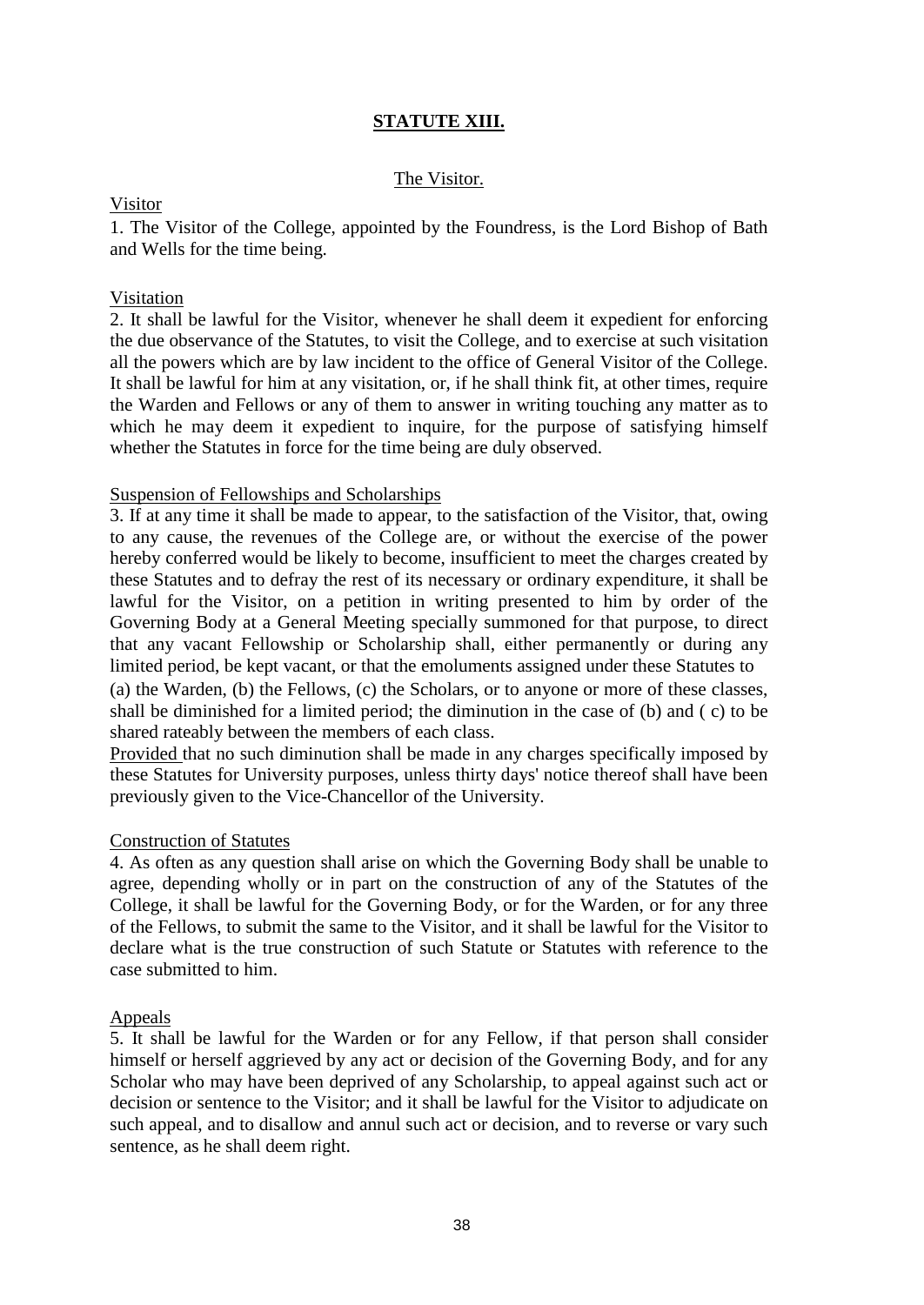# Annulling Bylaws

6. It shall be lawful for the Visitor, either proprio motu or on the complaint of the Warden or any of the Fellows, to disallow and annul any Bylaw or Resolution of the Governing Body, which shall in the Visitor's judgment be repugnant to any of the Statutes of the College.

# Appeals under the 1988 Education Reform Act

7. (1) In accordance with the provisions of the Education Reform Act 1988, nothing in these Statues shall enable or require the Visitor -

(a) to hear any appeal or determine any question relating to the contract of employment or conditions of appointment of a person to whom Statute XVI applies; or

(b) to disallow or annul any By-Law made under or having effect for the purposes of Statute XVI.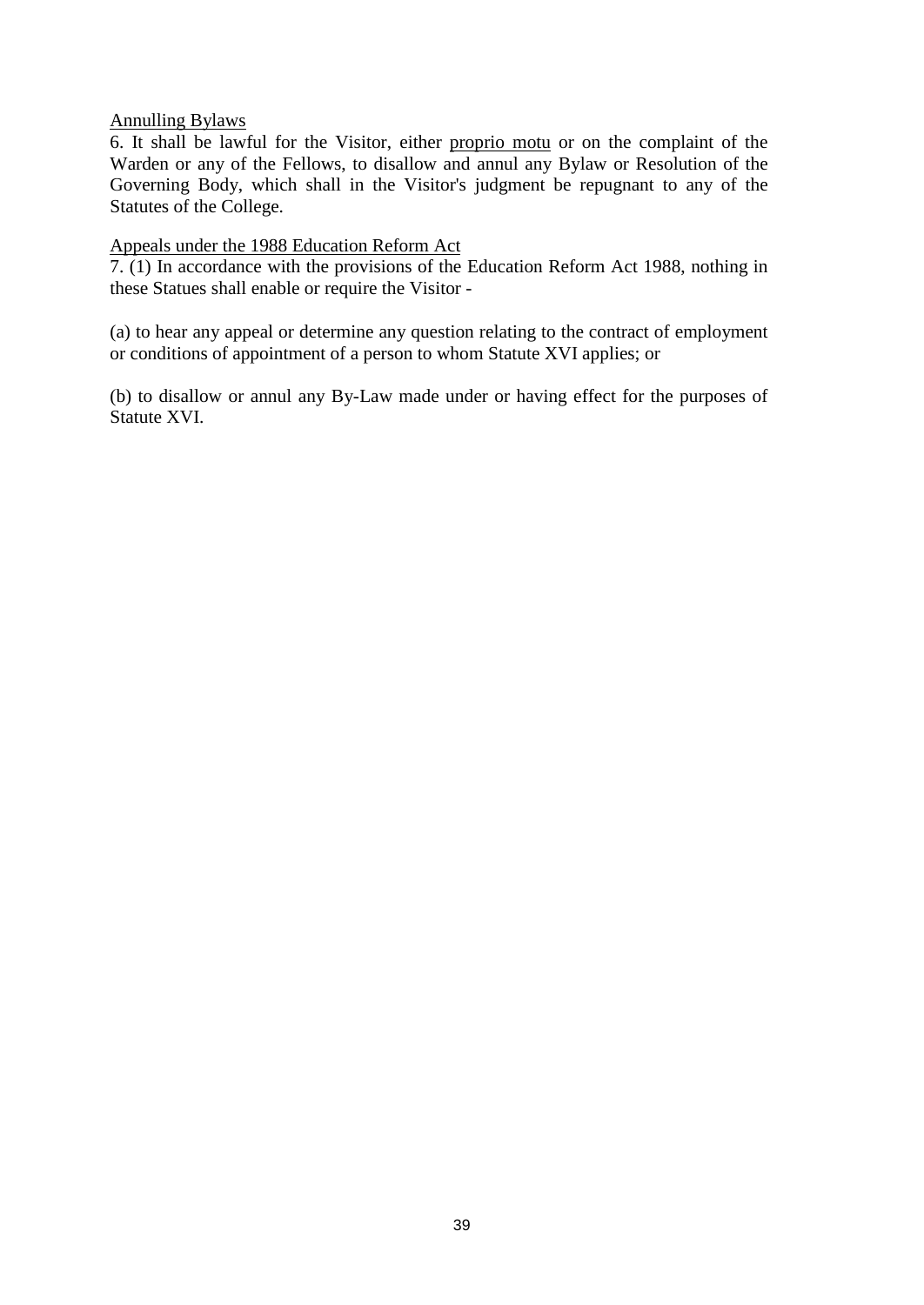# **STATUTE XIV.**

## Provisions Relative to the University.

### Representations as to Provisions relative to the University

1. If at any time it appear to the *Council* of the University of the University that any provision of these Statutes, or of any other Statutes of the College in force for the time being, respecting the accounts of the College, or the audit or publication thereof, or the exercise of the borrowing powers of the College or any other provision of such Statutes, by the non-observance of which any interest of the University is liable to the prejudicially affected, is not duly observed, the *Council* of the University may submit a representation to the Visitor; and the Visitor shall, upon receiving such representation, inquire into the matter, and, after considering any representation made by the Governing body, make such order therein as he shall deem just for enforcing the due observance of the said Statutes in the matter to which the representation shall relate.

## Representations as to the allocation of Fellowships

2. The *Council* of the University may in like manner make a representation to the Visitor if it shall appear that regard is not had by the College in electing its Research Fellows to the requirements of the different branches of study pursued in the University.

## Notice to Warden

3. Before any representation is made under either of the foregoing provisions, the Vice-Chancellor shall communicate the matter of the proposed representations to the Warden for the information of the Governing Body, and when a representation is made shall forthwith send the Warden a copy of it.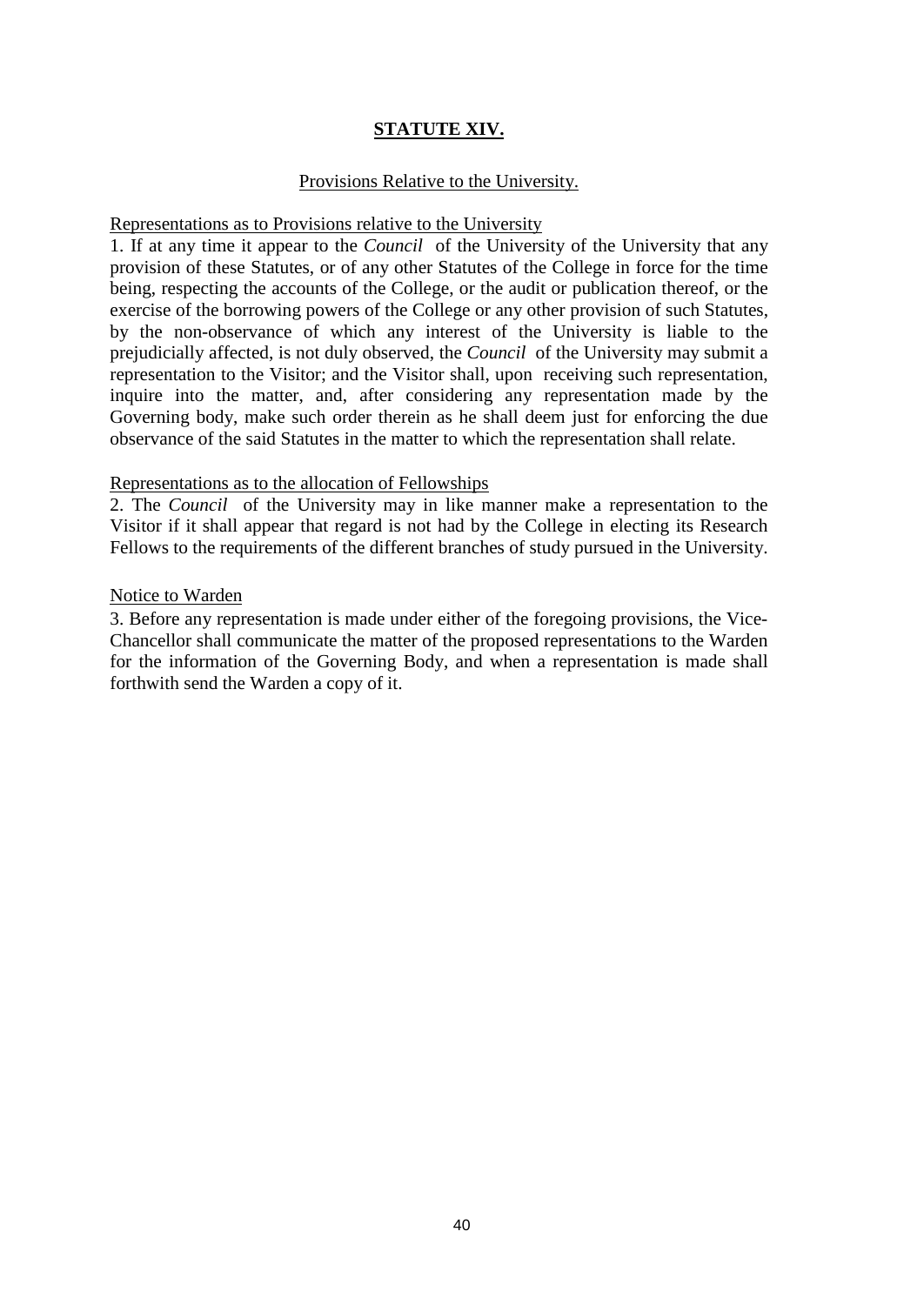# **STATUTE XV.**

# Special and Temporarv Provisions.

# Emoluments of vacant and suspended Wardenship or Fellowship

1. The emoluments of any vacant or suspended Wardenship or Fellowship shall be applied to the general purposes of the College for which provision is made by these Statutes, in such order and manner as the Governing Body may deem expedient.

# Date of coming into operation of these Statutes

2. These Statutes shall come into operation on the day on which they receive the approval of the King in Council.

# Vested Interests

3. The position of any existing Fellow or Officer of the College other than that of any person, who, on the date when these Statutes come into operation, holds an emolument within the College subject to the condition that the tenure of it shall from and after the said date be subject to the provisions of these Statutes, shall be subject to the following provisions:

(1) Any such Fellow may at any time within twelve months after the date when these Statutes come into operation exercise the option of remaining subject to the Statutes to which such Fellow was subject prior to the said date, or of submitting to these Statutes by a notice given in writing to the Warden, who shall submit such notice to a Stated General Meeting.

Provided that any such Fellow or Officer of the College may, irrespective of the manner in which such person has exercised the aforesaid option, retain any pensionary rights to which such Fellow or Officer of the College was entitled under the Statutes to which such person was subject prior to the said date, or may, if such Fellow or Officer of the Collegeis eligible to do so, adopt the pensionary scheme prescribed in these Statutes, but in no case may such person be entitled to the advantages of more than one pensionary scheme.

(2) In the case of any such Fellow, the Governing Body by the votes of not less than two-thirds of the number of those present and voting at a Stated General Meeting may:

(a) If such Fellow submits to these Statutes allow such person to hold the Fellowship beyond the age of 65 years for a further period not exceeding five years.

(b) If such Fellow exercises such options so as to remain subject to the Statues to which such person was subject prior to the said date, vary or commute with such person's consent the conditions of the emoluments, allowances and privileges in such manner as to assimilate them with those prescribed in these Statutes, but not so as to enlarge such emoluments, allowances *or* privileges beyond the

I emoluments, allowances *or* privileges to which such Fellow was

entitled *or* to which such Fellow had reasonable anticipation under the Statutes to which such person was subject prior to that date.

# Repeal of existing Statutes

4. The existing Statutes of Wadham College are hereby repealed without prejudice to any right acquired, liability incurred, or thing done thereunder, or to any repeal affected thereby.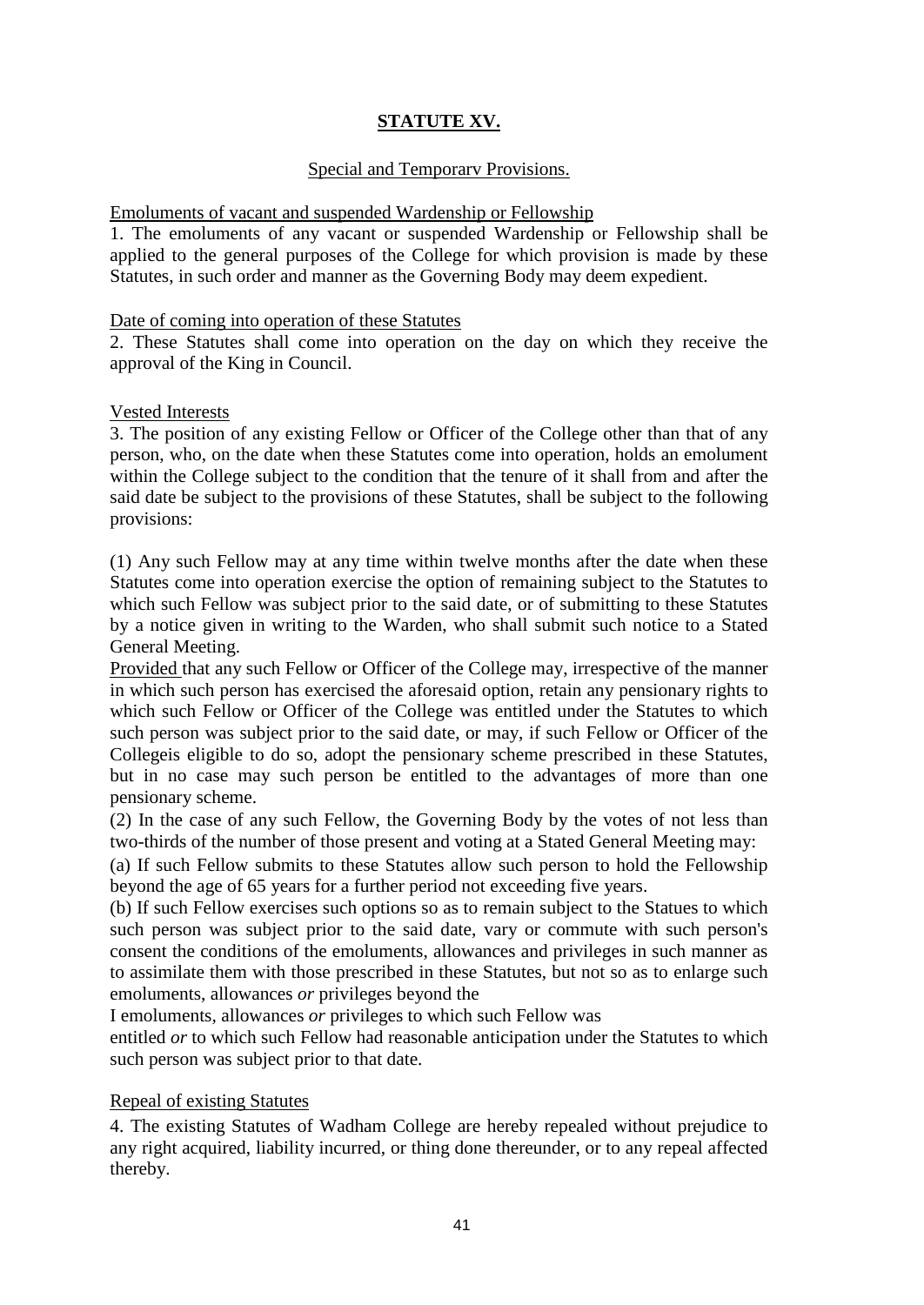# Alteration of Statutes

5. These Statutes shall be subject to alteration in manner provided by the Universities of Oxford and Cambridge Act, 1923. These Statutes are made wholly for Wadham College within the meaning of Universities of Oxford and Cambridge Act, 1877, section 30, as set out in the Schedule to the Universities of Oxford and Cambridge Act, 1923.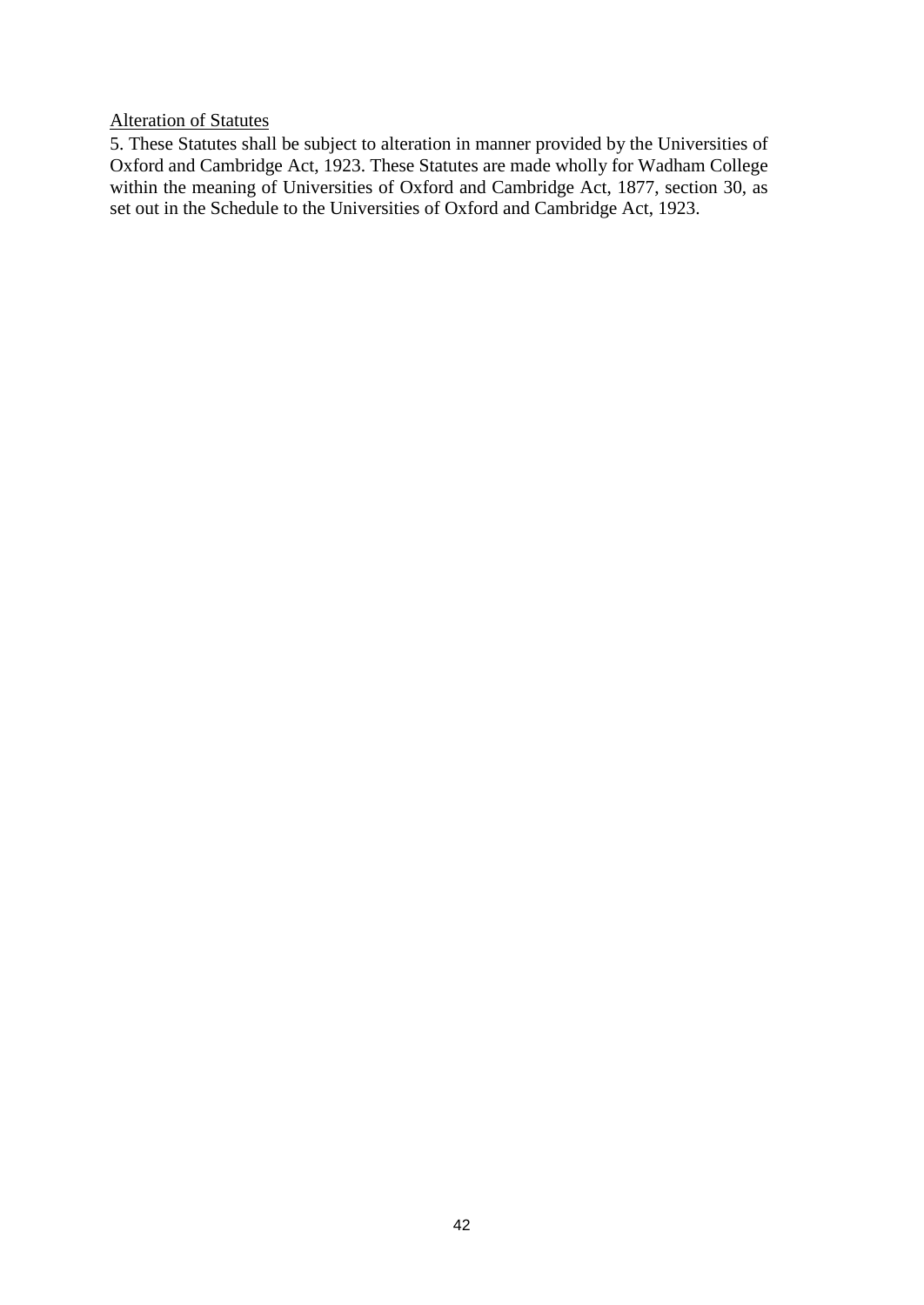# **STATUTE XVI.**

# Academic Staff.

### PART I. Construction. Application and Interpretation.

1. This Statute and any By-Law made under this Statute shall

be construed in every case to give effect to the following guiding principles, that is to say:

(a) to ensure that members of the academic staff of the College have freedom within the law to question and test received wisdom, and to put forward new ideas and controversial or unpopular opinions, without placing themselves in jeopardy of losing their jobs or privileges;

(b) to enable the College to provide education, to promote learning, and to engage in research efficiently and economically; and ( c) to apply the principles of justice and fairness.

2. No provision in Part II, Part III, Part IV or Part VII of this Statute shall enable any member of the academic staff to be dismissed unless the reason for the dismissal may in the circumstances (including the size and administrative resources of the College) reasonably be treated as a sufficient reason for dismissal.

3. -( 1 ) This Statute shall apply -

(a) to any person holding a College Office designated by the Governing Body as one to which this Statute applies;

(b) to any person employed by the College to carry out teaching or research save for those holding appointments which have been excluded by the Governing Body from the scope of this Statute on the ground that the duties in that regard are only of a limited nature; and

(c) to the Warden, to the extent and in the manner set out in Part VII of this Statute.

(2) In this Statute any reference to a "member of the academic staff' is a reference to a person to whom this Statute applies.

4. In this Statute "dismiss" and "dismissal" mean dismissal of a member of the academic staff and -

(a) include remove or, as the case may be, removal from office; and

(b) in relation to employment under a contract, shall be construed in accordance with section 55 of the Employment Protection (Consolidation) Act 1978.

5.-(1) For the purposes of this Statute "good cause" in relation to the dismissal or removal from office or place of a member of the academic staff, being in any case a reason which is related to conduct or to capability or qualifications for performing work of the kind which the member of the academic staff concerned was appointed or employed to do, means -

(a) conviction for an offence which may be deemed by an Academic Disciplinary Committee appointed under Part III of this Statute to be such as to render the person convicted unfit for the performance of the duties of the office or employment as a member of the academic staff; or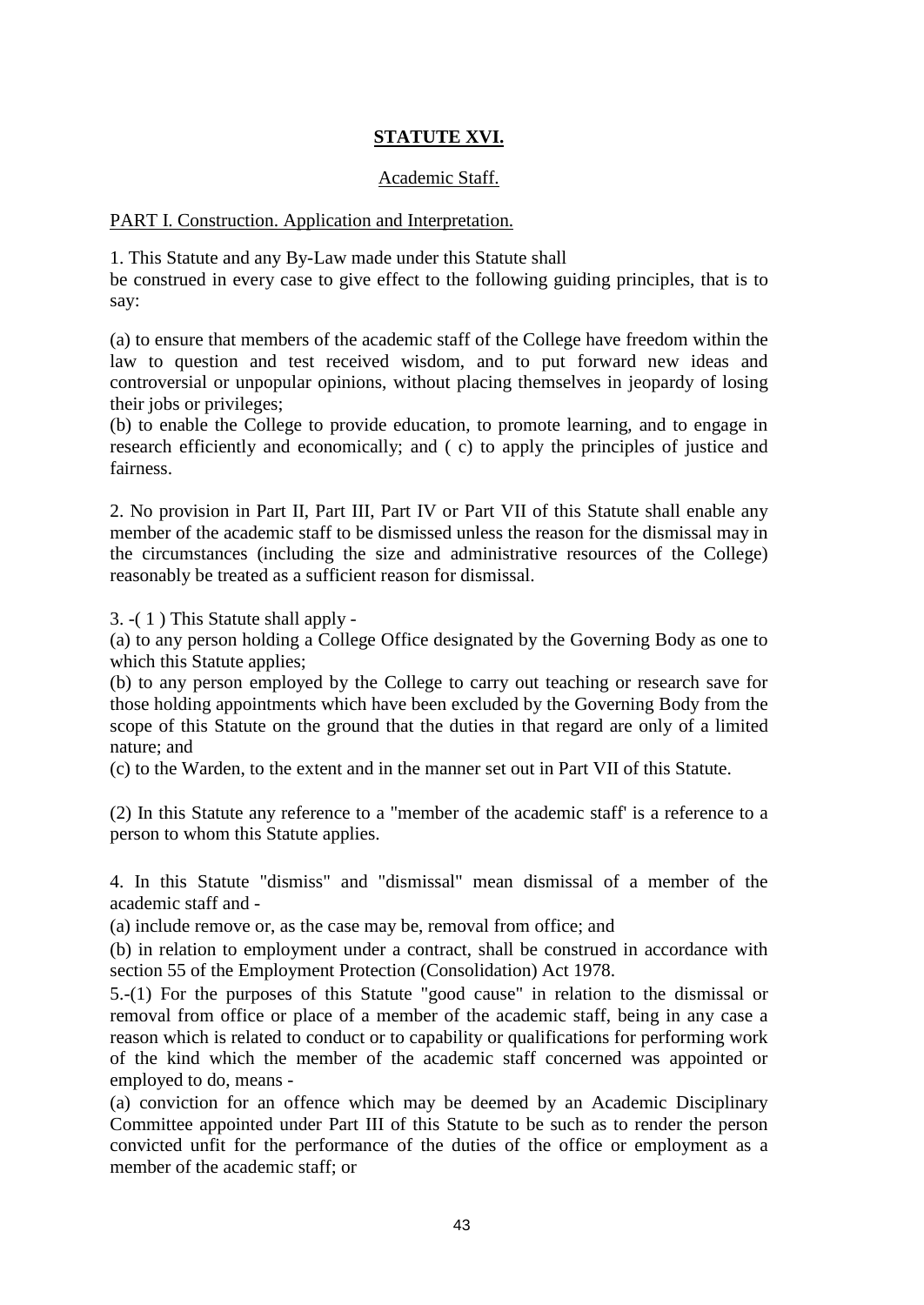(b) conduct of an immoral, scandalous or disgraceful nature incompatible with the duties of the office or employment; or

(c) conduct constituting failure or persistent refusal or neglect or inability to perform the duties or comply with the conditions of office or employment; or

(d) physical or mental incapacity established under Part IV of this Statute; or

(e) wilful disruption of the activities of the College; or

(f) wilful disobedience of any of the Statutes or By-laws of the College in force for the time being.

(2) In this Clause -

(a) "capability", in relation to such a member, means capability assessed by reference to skill, aptitude, health or any other physical or mental quality; and

(b) "qualifications", in relation to such a member, means any degree, diploma or other academic, technical or professional qualification relevant to the office or position held by that member.

6. For the purposes of this Statute dismissal shall be taken to be a dismissal by reason of redundancy if it is attributable wholly or mainly to:

(a) the fact that the College has ceased, or intends to cease, to carry on the activity for the purposes of which the person concerned was appointed or employed or has ceased, or intends to cease, to carry on that activity in the place in which the person concerned worked; or

(b) the fact that the requirements of that activity for members of the academic staff of the College to carry out work of a particular kind in that place have ceased or diminished or are expected to cease or diminish.

7. (1) In any case of conflict, the provisions of this Statute shall prevail over those of any other Statute of the College in force on the date on which the instrument making these modifications was approved under subsection (9) of section 204 of the Education Reform Act 1988, and over those of any By-law, and the provisions of any By-law made under this Statute shall prevail over those of any By-law made under such other Statutes:

Provided that Part III, Part IV and Part VII of this Statute shall not apply in relation to anything done or omitted to be done before the date on which the instrument making these modifications was approved under subsection (9) of section 204 of the Education Reform Act 1988.

Provided also that disciplinary proceedings in relation to anything done or omitted to be done before that date may continue or be instituted after that date under the relevant College Statutes in force before that date.

(2) Nothing in any appointment made, or contract entered into, shall be construed as overriding or excluding any provision made by this Statute concerning the dismissal of a member of the academic staff of the College by reason of redundancy or for good cause: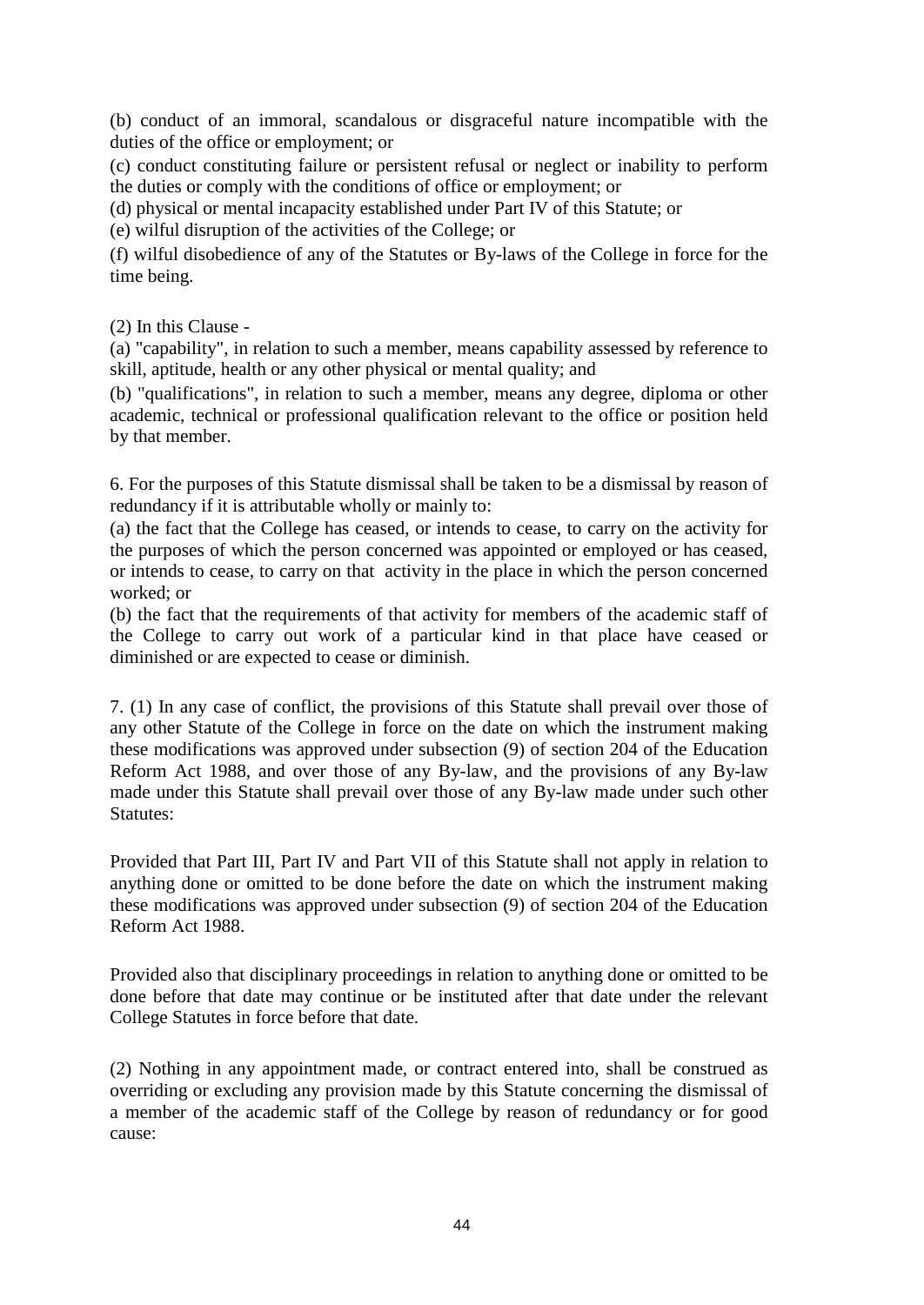Provided that this shall not invalidate any waiver made under section 142 of the Employment Protection (Consolidation) Act 1978.

(3) For the avoidance of doubt it is hereby declared that nothing in Part III shall be construed as affecting the Statutes and By-laws of the College concerning re-election on the expiry of a fixed term of a Fellowship.

(4) In any case where an Officer of the College or any person is designated to perform any duties or exercise any powers under this Statute, and that Officer or person is himself or herself involved in the matter in question, the Governing Body may appoint an alternate to act in that person's place under procedures prescribed by By-laws made under this Statute.

(5) Nothing in any other Statute shall enable the Governing Body to delegate its power to reach a decision under Clause 10(2) of this Statute.

(6) No one shall sit as a member of any of the bodies established under this Statute, and no one shall be present at a meeting of such body when the body is considering its decision or discussing a point of procedure, except as provided by this Statute or by By-Laws made under this Statute.

(7) In this Statute references to numbered Parts, Clauses, and Sub-Clauses are references to Parts, Clauses, and Sub-Clauses so numbered in this Statute.

# PART II. Redundancy.

8. This Part of this Statute enables the Governing Body, as the appropriate body, to dismiss any member of the academic staff by reason of redundancy.

9.(1) Nothing in this Part of this Statute shall prejudice, alter or affect any rights, powers or duties of the College or apply in relation to a person unless -

(a) the appointment of that person is made, or the contract of employment of the person concerned is entered into, on or after 20th November 1987; or

(b) the person concerned is promoted on or after that date.

(2) For the purposes of this paragraph in relation to a person, a reference to an appointment made or a contract entered into on or after 20th November 1987 or to promotion on or after that date shall be construed in accordance with subsections (3) to (6) of section 204 of the Education Reform Act 1988.

10. (1) The Governing Body shall be the appropriate body for the purposes of this Part.

(2) This Part applies only where the Governing Body has decided that there should be a reduction in the academic staff -

(a) of the College as a whole; or

(b) of any area of academic work within the College by way of redundancy.

11.-(1) Where the Governing Body has reached a decision under Clause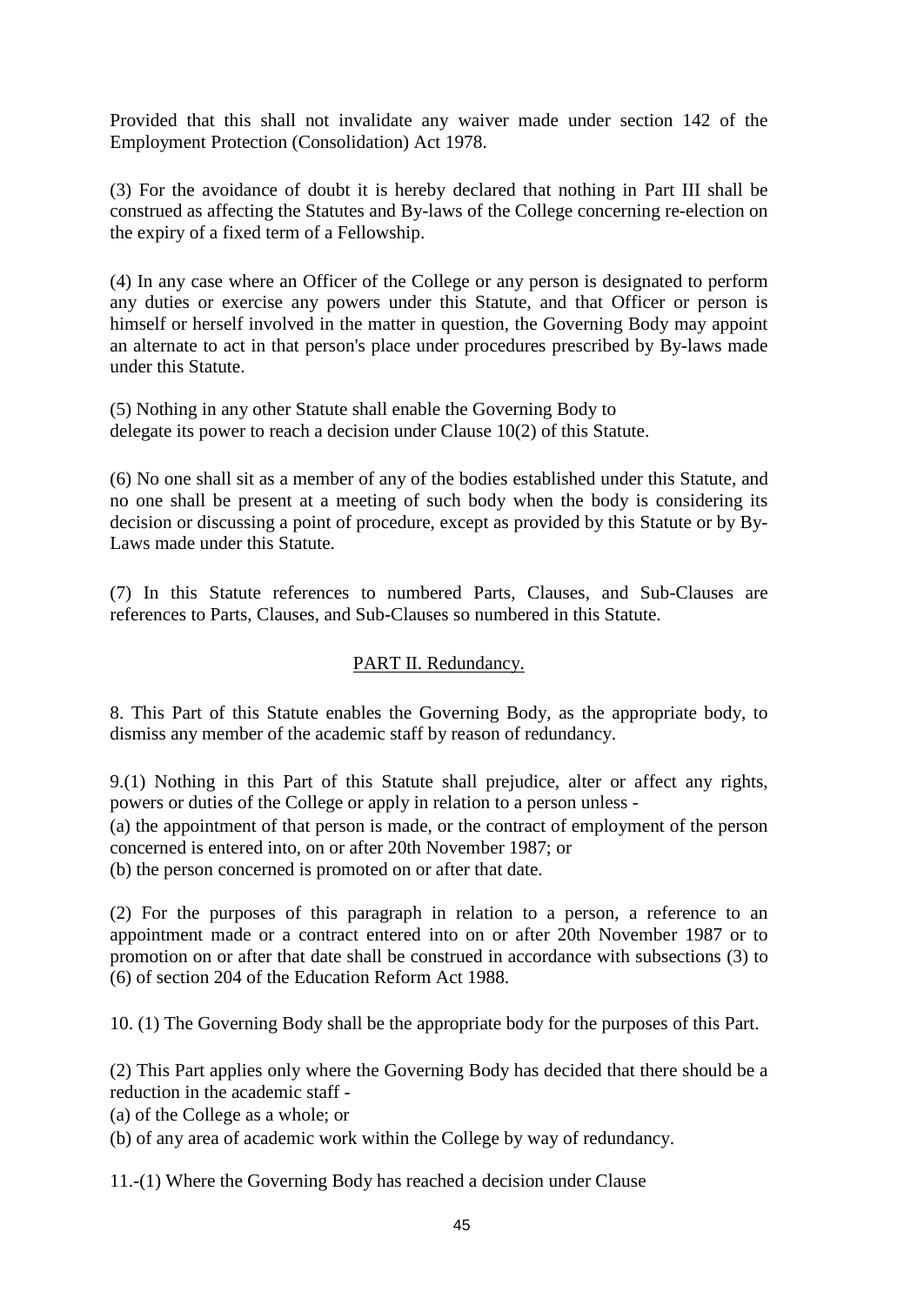10(2) of this Statute-

(a) it may itself decide to select the requisite members of the academic staff for dismissal by reason of redundancy if such a course satisfies the guiding principles set out in paragraph 1; or

(b) it shall appoint a Redundancy Committee to be constituted in accordance with Sub-Clause (3) of this Clause to give effect to its decision by such date as it may specify and for that purpose

(i) to select and recommend the requisite members of the academic staff for dismissal by reason of redundancy; and

(ii) to report its recommendations to the Governing Body.

(2) The Governing Body shall either approve any selection recommendation made under sub-Clause (1) (b) (i) of this Clause, or shall remit it to the Redundancy Committee for further consideration in accordance with its further directions.

(3) A Redundancy Committee appointed by the appropriate body shall comprise -

(a) a Chairman; and

(b) two members chosen from amongst the members of the Governing Body to whom this Statute does not apply, or Honorary Fellows, or

I Emeritus Fellows; and

(c) two members chosen from amongst the members of the Governing Body to whom this Statute applies.

(4) A member of the academic staff shall not be selected for dismissal under this Clause unless that person has been afforded a reasonable opportunity to make representations to the Governing Body.

12.-(1) Where the Governing Body has either itself made a selection or has approved a selection recommended by the Redundancy Committee under Clause 11 (1) it may authorize an officer of the College as its delegate to dismiss any member of the academic staff so selected.

(2) Each member of the academic staff selected shall be given separate notice of the selection approved by the Governing Body.

(3) Each separate notice shall sufficiently identify the circumstances

which have satisfied the Governing Body that the intended dismissal is reasonable and in particular shall include -

(a) a summary of the action taken by the Governing Body under this Part.

(b) an account of the selection processes it has used $\sim$ 

(c) a reference to the rights of the person notified to appeal against the notice and to the time within which any such appeal is to be lodged under Part V of this Statute; and

(d) a statement as to when the intended dismissal is to take effect.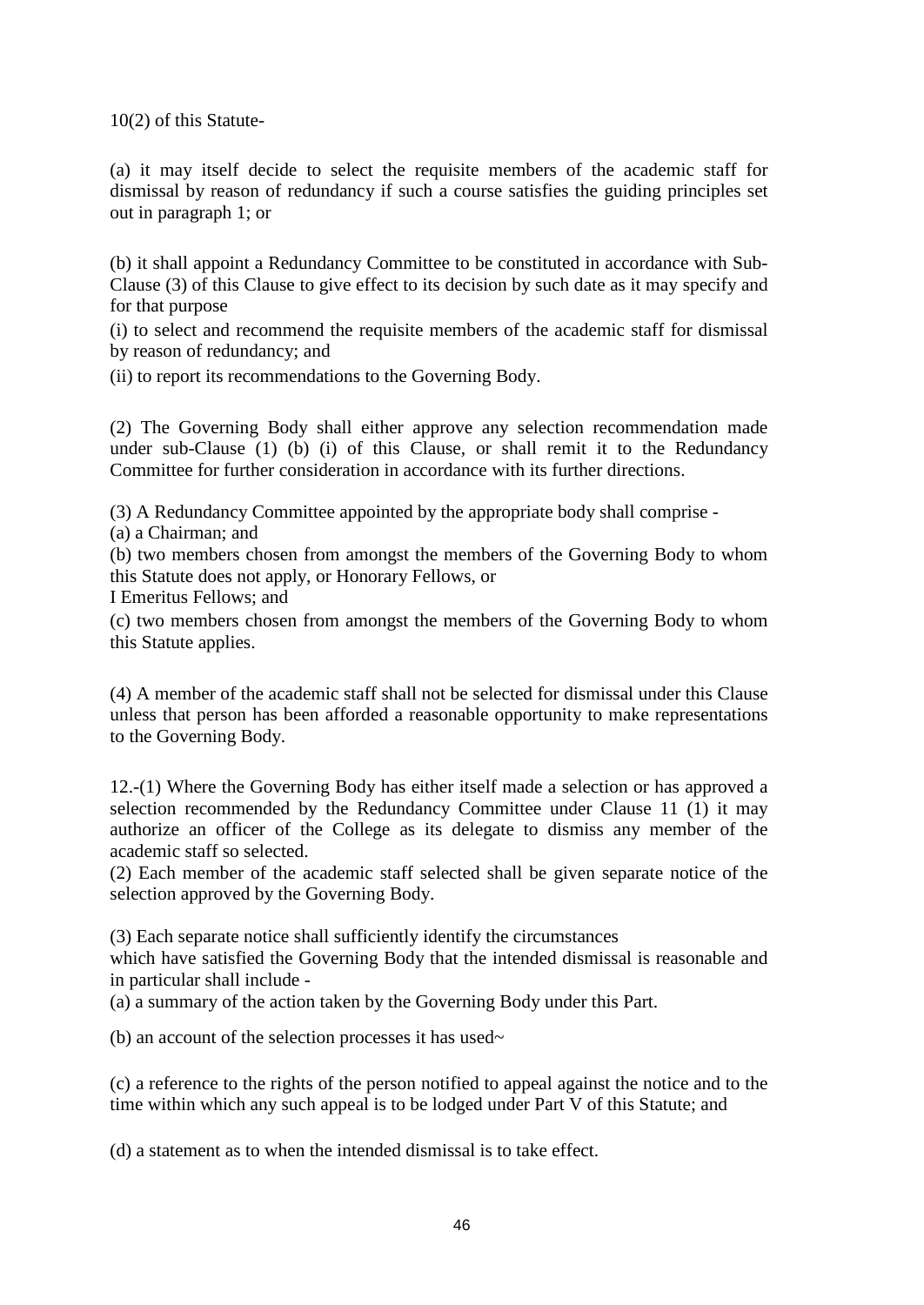# PART III. Discipline. dismissal and removal from office.

13. (1) If the conduct or performance of a member of the academic staff does not meet acceptable standards, but does not constitute sufficient cause for dismissal, an oral warning may be given by the Warden who shall keep a note of the matter. The member of the academic staff concerned shall be informed of the reason for the warning~ that it constitutes the first stage of the disciplinary procedure; and that a right of appeal exists under this Clause. An oral warning shall be disregarded for disciplinary purposes after 12 months.

(2) If the offence is a serious one, or, if a further offence occurs, a written warning may be given by the Warden, who shall keep a copy of the warning. The member of the academic staff concerned shall be informed of the reason for the warning $\sim$  the improvement required and the time within which that improvement must be achieved that charges may be instituted under Clause 14 of this Statute if there is no satisfactory improvement and that a right of appeal exists under this Clause. A written warning shall be disregarded for disciplinary purposes after 2 years.

(3) A member of the academic staff who wishes to appeal against a disciplinary warning given under this Clause shall inform the Warden within two weeks. A Grievance Committee appointed under Part VI of this Statute shall hear the appeal and the Committee's decision shall be final.

14. (1) If there has been no satisfactory improvement following a written warning given under Clause 13 (2) of this Statute, or in any case where it is alleged that the conduct or performance of a member of the academic staff may constitute good cause for dismissal or removal from office, a complaint seeking the institution of charges to be heard by an Academic Disciplinary Committee appointed under Clause 15 of this Statute may be made to the Warden.

(2) To enable the Warden to deal fairly with any complaint brought to the Warden's attention under Sub-Clause (1) of this Clause, the Warden shall institute such enquiries (if any) as appear to be necessary.

(3) If it appears to the Warden (whether on receipt of a complaint or otherwise) that there are grounds for believing that the conduct or performance of a member of the academic staff could constitute good cause for dismissal, the Warden shall write to the person concerned inviting comment in writing and may, at this stage or at any stage prior to the conclusion of any hearing by an Academic Disciplinary Committee appointed under Clause 15 of this Statute, suspend the person concerned from the performance of duties without loss of emoluments.

(4) As soon as may be following receipt of the comments (if any) or in any event not later than 28 days after they were invited, the Warden shall consider the matter in the light of all the available evidence and may dismiss the matter summarily, or issue an oral or written warning to the person concerned, or determine that the matter be considered by an Academic Disciplinary Committee appointed under Clause 15 of this Statute.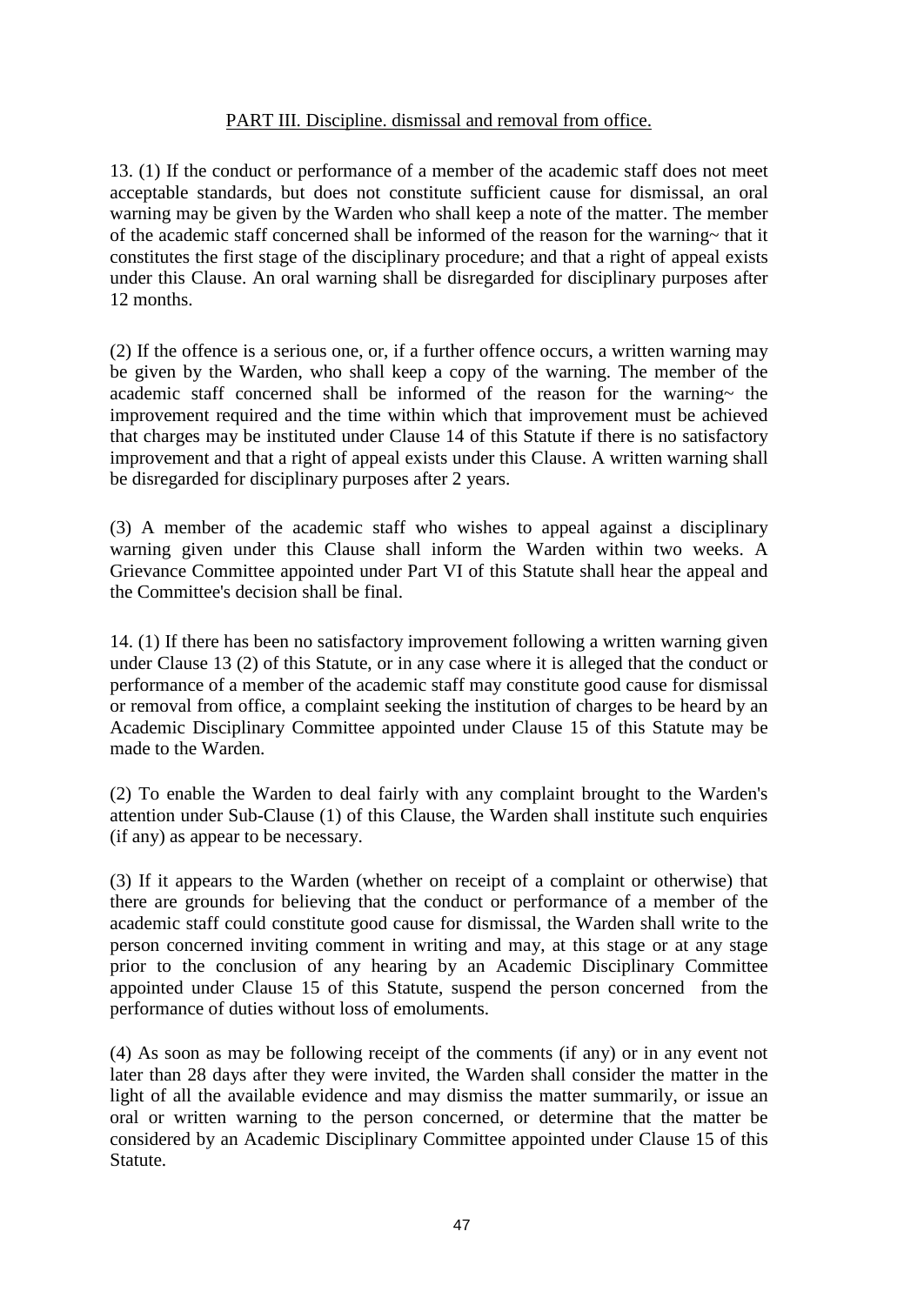15. If the Warden has determined that the matter is to be considered by an Academic Disciplinary Committee, the Warden shall request the Governing Body to appoint such a committee to hear the charge or charges and to determine whether the conduct or performance of the person charged constitutes good cause for dismissal or otherwise constitutes a serious complaint relating to that person's appointment or employment, and to make recommendations concerning the action (if any) to be taken as a result of the Committee's findings. Pending the consideration of such recommendations, the Warden, after consulting the Governing Body, may suspend the person charged from the performance of duties without loss of emoluments.

16. (1) An Academic Disciplinary Committee appointed by the Governing Body shall comprise -

(a) a Chairman; and

(b) one member chosen from amongst the members of the Governing Body to whom this Statute does not apply or Honorary Fellows or Emeritus Fellows; and (c) one member chosen from amongst the members of the Governing

Body to whom this Statute applies.

(2) In selecting persons for appointment as members of an Academic Disciplinary Committee, the Governing Body shall exclude the person charged, and any person who has been involved in or associated with the making of the complaint or any part of it, or who has been involved in any preliminary hearing or investigation.

17.-( 1) When an Academic Disciplinary Committee has been appointed, the Governing Body shall instruct a solicitor or other suitable person to formulate the charge or charges and to present, or arrange for the presentation of, the charges before the Academic Disciplinary Committee.

(2) It shall be the duty of the person formulating the charge or charges: (a) to forward the charge or charges to the Committee and to the member of the academic staff concerned, together with the other documents therein specified; and (b) to make any necessary administrative arrangements for the summoning of witnesses, the production of documents and generally for the proper presentation of the case before the Committee.

18. The procedure to be followed in respect of the preparation, hearing, and determination of charges by an Academic Disciplinary Committee shall be prescribed by By-Laws made under this Statute. Such By-Laws shall ensure:

(a) that the person charged is entitled to be represented by another person, whether such person is legally qualified or not, in connection with and at any hearing by an Academic Disciplinary Committee;

(b) that a charge shall not be determined without an oral hearing at which the person charged and any person appointed to represent that person are entitled to be present; (c) that witnesses may be called, both on behalf of the person charged and by the person presenting the charge, and may be questioned concerning any relevant evidence;

(d) that no new witness or documentary evidence may be introduced by the person presenting the charge without the Committee's consent, which shall not be given save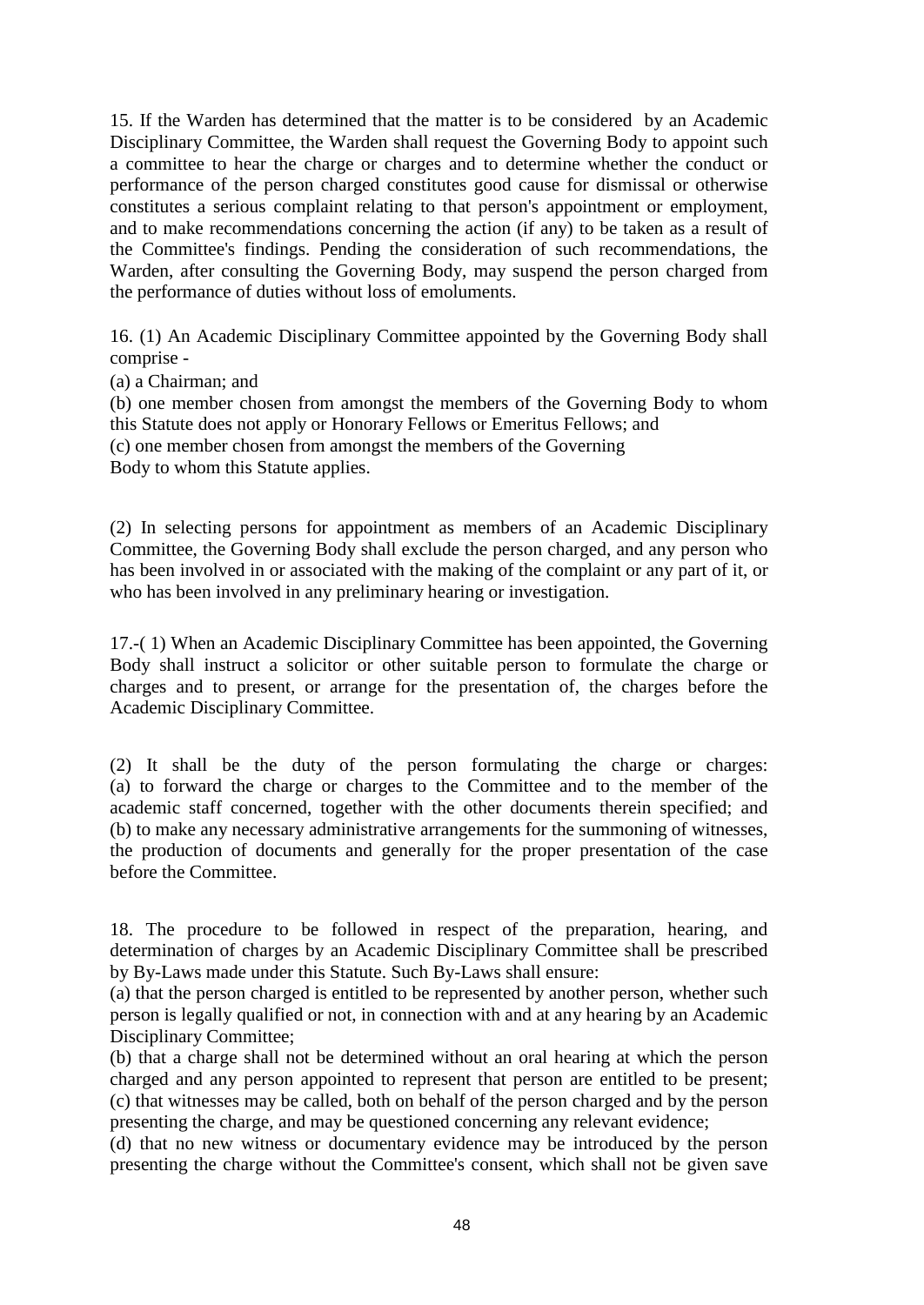for good reason, and that if late introduction is allowed, the member of the academic staff shall be allowed an adjournment sufficient to allow that person to consider and respond to the new evidence; and

(e) that any charge is heard and determined as expeditiously as is reasonably practicable.

19.-(1) The Academic Disciplinary Committee shall send its decision on any charge referred to it (together with its findings of fact and the reasons for its decision regarding that charge and its recommendations, if any, as to the appropriate penalty) to the Warden, the person charged, the person presenting the charge and any person who shall have been added as a party by the Academic Disciplinary Committee.

(2) The Academic Disciplinary Committee shall draw attention to the period of time within which any appeal should be made by ensuring that a copy of Part V of this Statute accompanies each copy of its decision sent to a party to the proceedings under this Clause.

20- (1) Where any charge is upheld and the Academic Disciplinary Committee finds good cause and recommends dismissal or removal from office, but in no other case, the Warden shall consult the Governing Body and shall decide whether or not to dismiss the person concerned. If the Warden decides to accept the Academic Disciplinary Committee's recommendation the Warden may forthwith dismiss that person.

(2) Where any charge is upheld, other than where the Warden has decided under Sub-Clause (1) of this Clause to dismiss the person concerned, the action available to the Warden, after consulting the Governing Body, (not comprising a greater penalty than that recommended by the Academic Disciplinary Committee) shall be -

(a) to discuss the issues raised with the person concerned; or (b) to advise the person concerned about future conduct; or

(c) to warn the person concerned; or

(d) to suspend the person concerned for such period as the Warden shall think fair and reasonable, provided that the suspension shall not extend beyond three months after the date on which the Governing Body shall have considered the Academic Disciplinary Committee's decision, provided that no suspension without pay may be ordered unless the terms of the contract of employment of the person concerned contain provisions expressly entitling the Warden to impose such a penalty; or

(e) such further or other action under the contract of employment or terms of appointment of the person concerned as appears fair and reasonable in all the circumstances of the case; or

(f) any combination of any of the above.

21.-(1) The Warden shall be the appropriate officer to exercise the powers conferred by Clause 20 of this Statute but the Warden may appoint a delegate to exercise those powers.

(2) Any action taken by the Warden or the Warden's delegate shall be confirmed in writing and notified to the Governing Body.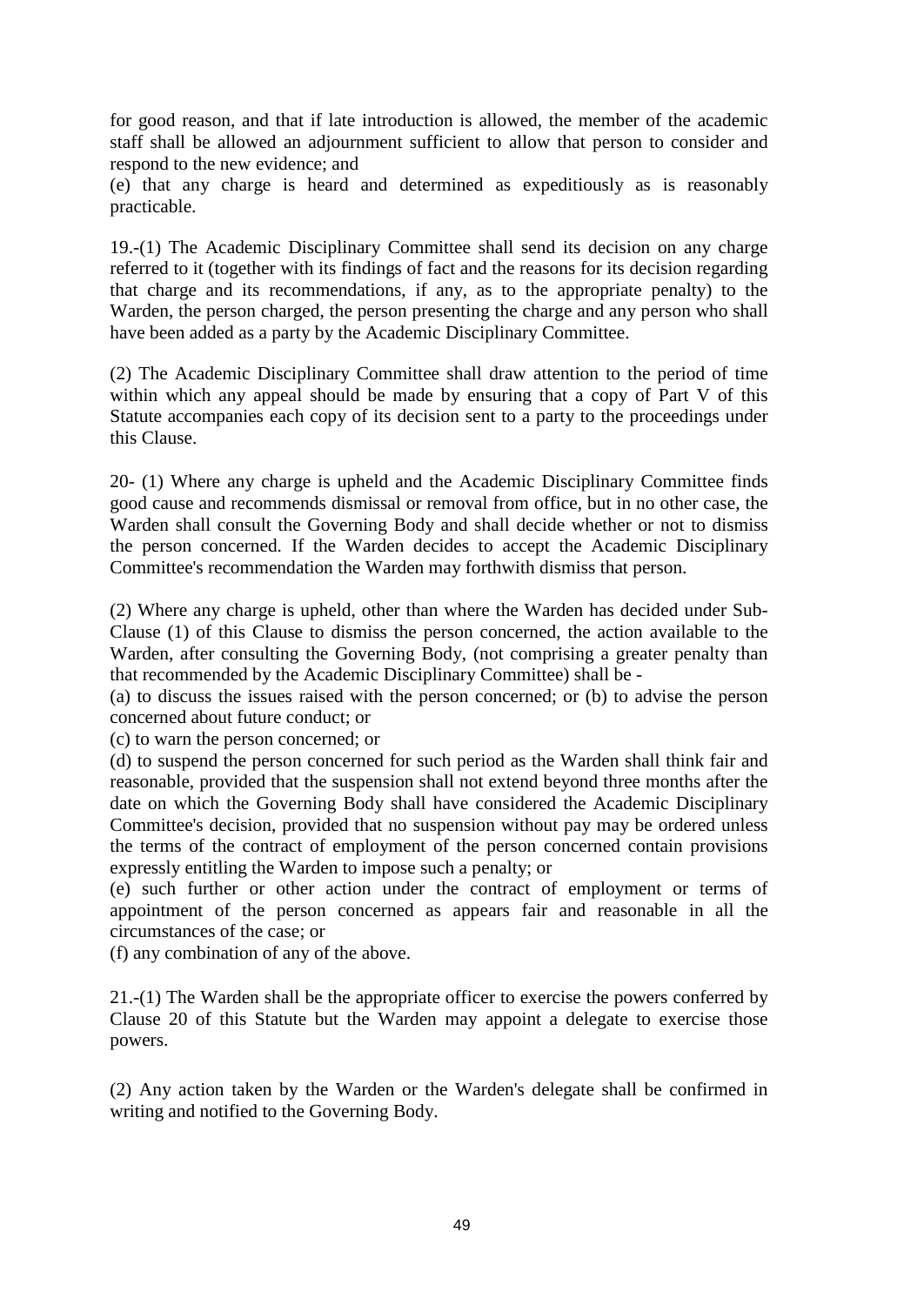# PART IV. Removal for incapacity on medical grounds.

22. (1) This Part makes separate provision for the assessment of incapacity on medical grounds as a good cause for dismissal or removal from office.

(2) In this Part references to medical grounds are reference to capability assessed by reference to health or any other physical or mental quality.

(3) In this Part the Warden shall be the appropriate officer to perform any duties or exercise any powers, but the Warden may appoint a delegate to act on the Warden's behalf.

(4) In this Part references to the member of the academic staff for the purposes of notification, giving consent, agreement, nomination or providing evidence include, in cases where nature of the alleged disability so requires, a responsible relative or friend or other person with authority to act on behalf of that member in addition to (or instead of) that member.

23.-(1) Where it appears to the Warden that the removal of a member of the academic staff on medical grounds should be considered, the Warden -

(a) shall inform the member accordingly; ! (b) may suspend the member from duty without loss of pay; and

(c) shall notify the member in writing that it is proposed to make an application to the member's medical practitioner for a medical report and shall seek the member's consent in writing in accordance with the requirements of the Access to Medical Reports Act 1988.

(2) If the member elects to apply for early retirement on medical grounds the member shall be allowed to do so and the College shall meet the reasonable costs of any medical opinion required.

(3) If the member does not elect to apply for early retirement on medical grounds the Warden may refer the case in confidence, with any medical and other evidence (including any such evidence submitted by the member), to a Medical Board comprising one person nominated by the Governing Body; one person nominated by the member concerned or, in default of the latter nomination, by the Warden; and a medically qualified chairman jointly agreed by the Governing Body and the member or, in default of agreement, to be nominated by the President of the Royal College of Physicians.

(4) The procedure to be followed in respect of the preparation, hearing, and determination of a case by a Medical Board under this Part shall be prescribed by Bylaws made under this Sub-Clause. Such By-laws shall ensure:

(a) that the member concerned is entitled to be represented by another person, whether such person is legally qualified or not, in connection with and at any hearing by the Board;

(b) that a case shall not be determined without an oral hearing at which the person charged and any person appointed to represent that person are entitled to be present;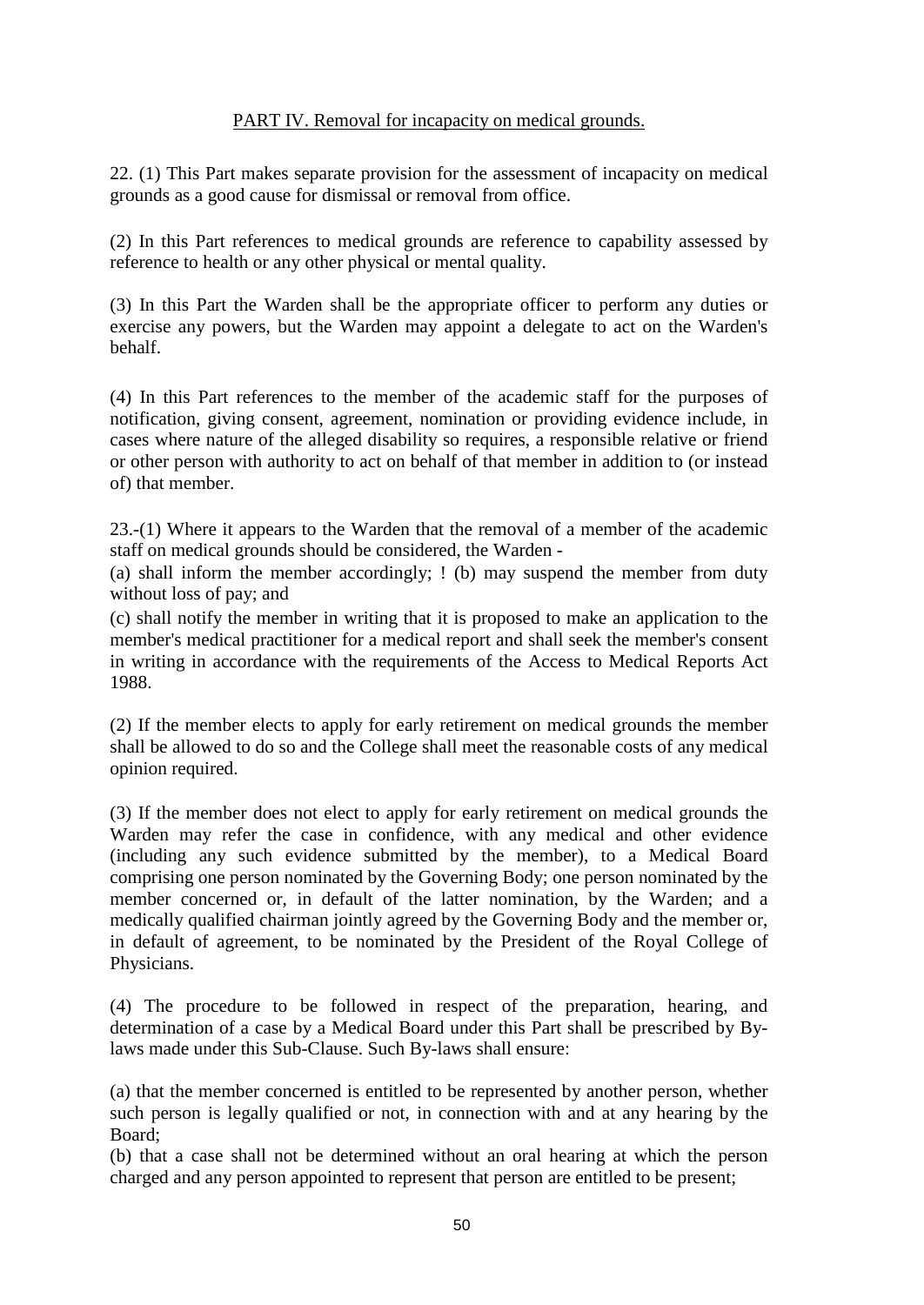(c) that witnesses may be called and may be questioned concerning any relevant evidence; and

(d) that the case is heard and determined as expeditiously as is reasonably practicable.

(5) The Board may require the member concerned to undergo medical examination at the College's expense.

24. (1) If the Board determines that the member should be required to retire on medical grounds, the Warden shall consult the Governing Body, and may terminate the employment of the member concerned on those medical grounds.

(2) Any action taken by the Warden shall be confirmed in writing and notified to the Governing Body.

# PART V. Appeals.

25. This Part establishes procedures for hearing and determining appeals by members of the academic staff who are dismissed or under notice of dismissal or who are otherwise disciplined.

26. (1) This Part applies-

(a) to appeals against any decision of the Governing Body to dismiss in the exercise of its powers under Part II of this Statute;

(b) to appeals arising in any proceedings, or out of any decision reached, under Part III of this Statute other than appeals against disciplinary warnings under Clause 13 of this Statute;

(c) to appeals against any dismissal otherwise than in pursuance of Part II, Part III, Part IV or Part VII of this Statute;

(d) to appeals against any disciplinary decision otherwise than in pursuance of Part III of this Statute;

(e) to appeals against any decision reached under Part IV of this Statute; and

(f) to appeals against any decision reached under Part VII of this Statute

and "appeal" and "appellant" shall be construed accordingly.

(2) No appeal shall however lie against -

(a) a decision of the Governing Body under Clause 10(2) of this Statute; (b) any finding of fact of an Academic Disciplinary Committee under Part III of this Statute, or of a Tribunal under Part VII of this Statute save on legal grounds or save where, with the consent of the person or persons hearing the appeal, fresh evidence is called on behalf of the appellant at that hearing;

(c) any medical finding by a Board set up under Clause 23(3) of this Statute save on legal grounds or save where, with the consent of the person or persons appointed, fresh evidence is called on behalf of the appellant at that hearing.

(3) In this Part references to "the person appointed" are references to the person appointed by the Governing Body under Clause 29 of this Statute to hear and determine the relevant appeal.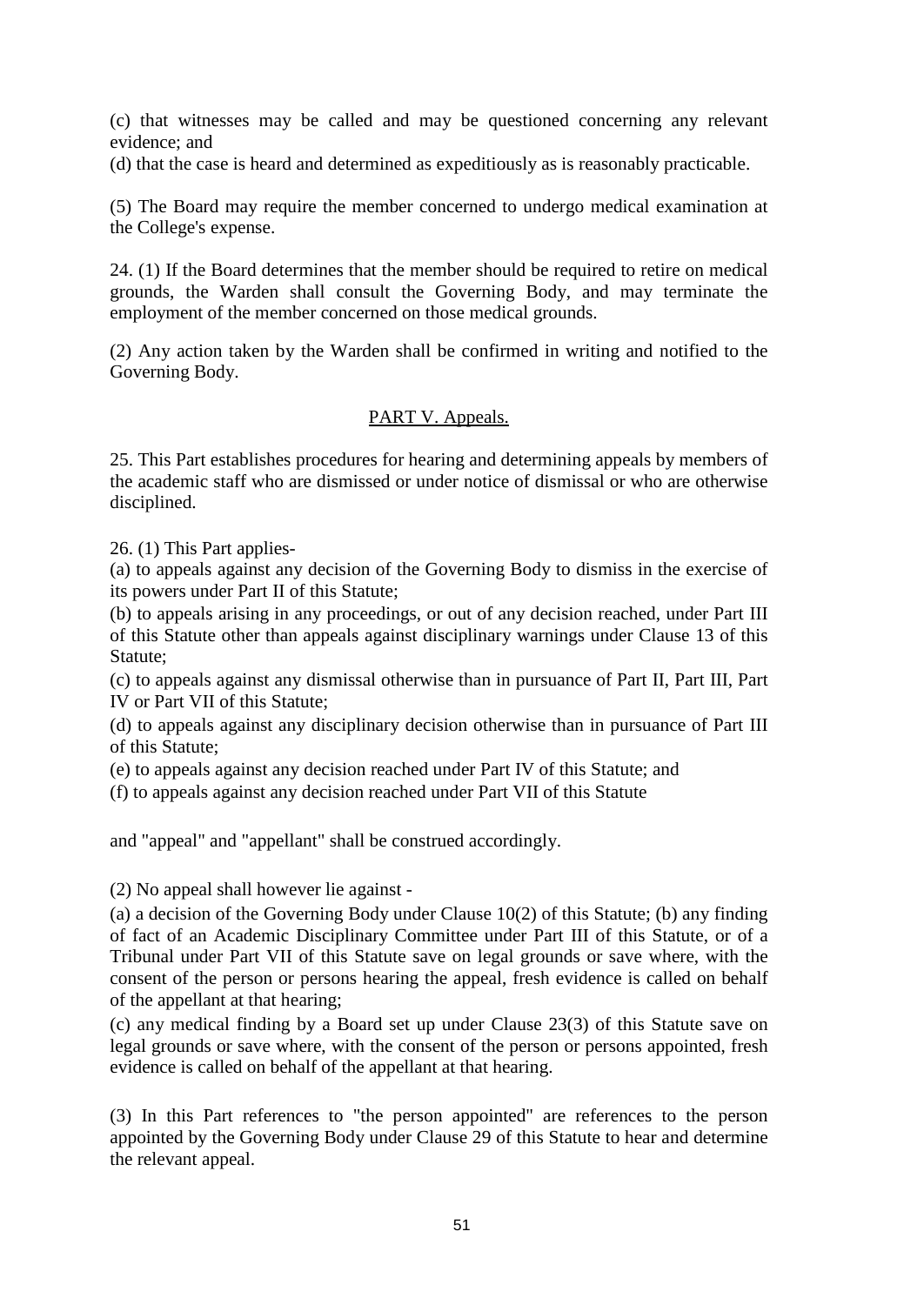(4) The parties to an appeal shall be the appellant and the Warden and any other person added as a party at the direction of the person appointed.

27. A member of the academic staff shall institute an appeal by serving on the Warden, within the time allowed under Clause 28 of this Statute, notice in writing setting out the grounds of the appeal.

28.-(1) A notice of appeal shall be served within 28 days of the date on which the document recording the decision appealed from was sent to the appellant or such longer period, if any, as the person appointed may determine under Sub-Clause (3) of this Clause.

(2) The Warden shall bring any notice of appeal received (and the date when it was served) to the attention of the Governing Body and shall inform the appellant that this has been done.

(3) Where the notice of appeal is served on the Warden outside the 28 day period the person appointed under Clause 29 of this Statute shall not permit the appeal to proceed unless the person appointed considers that justice and fairness so require in the circumstances of the case.

29.-(1) Where an appeal is instituted under this Part the Governing Body shall appoint a person described in Sub-Clause (2) of this Clause to hear and determine that appeal subject to Sub-Clause (3) of this Clause.

(2) The persons described in this Sub-Clause are:

(a) the person who is the Visitor; or

(b) persons not employed by the College holding, or having held, judicial office or being barristers or solicitors of at least ten years' standing.

(3) The person appointed shall sit alone unless that person considers that justice and fairness will best be served by sitting as an Appeal Tribunal with two other persons.

(4) The other persons who may sit with the person appointed and who shall be appointed by the Governing Body, shall be -

(a) one member chosen from amongst the members of the Governing Body to which this Statute does not apply, or Honorary Fellows, or Emeritus Fellows~ and

(b) one member chosen from amongst the members of the Governing Body to whom this Statute applies.

30.-(1) The procedure to be followed in respect of the preparation, consolidation, hearing and determination of appeals shall be that set out in By-Laws made under this Clause.

(2) Without prejudice to the generality of the foregoing such By-Laws shall ensure -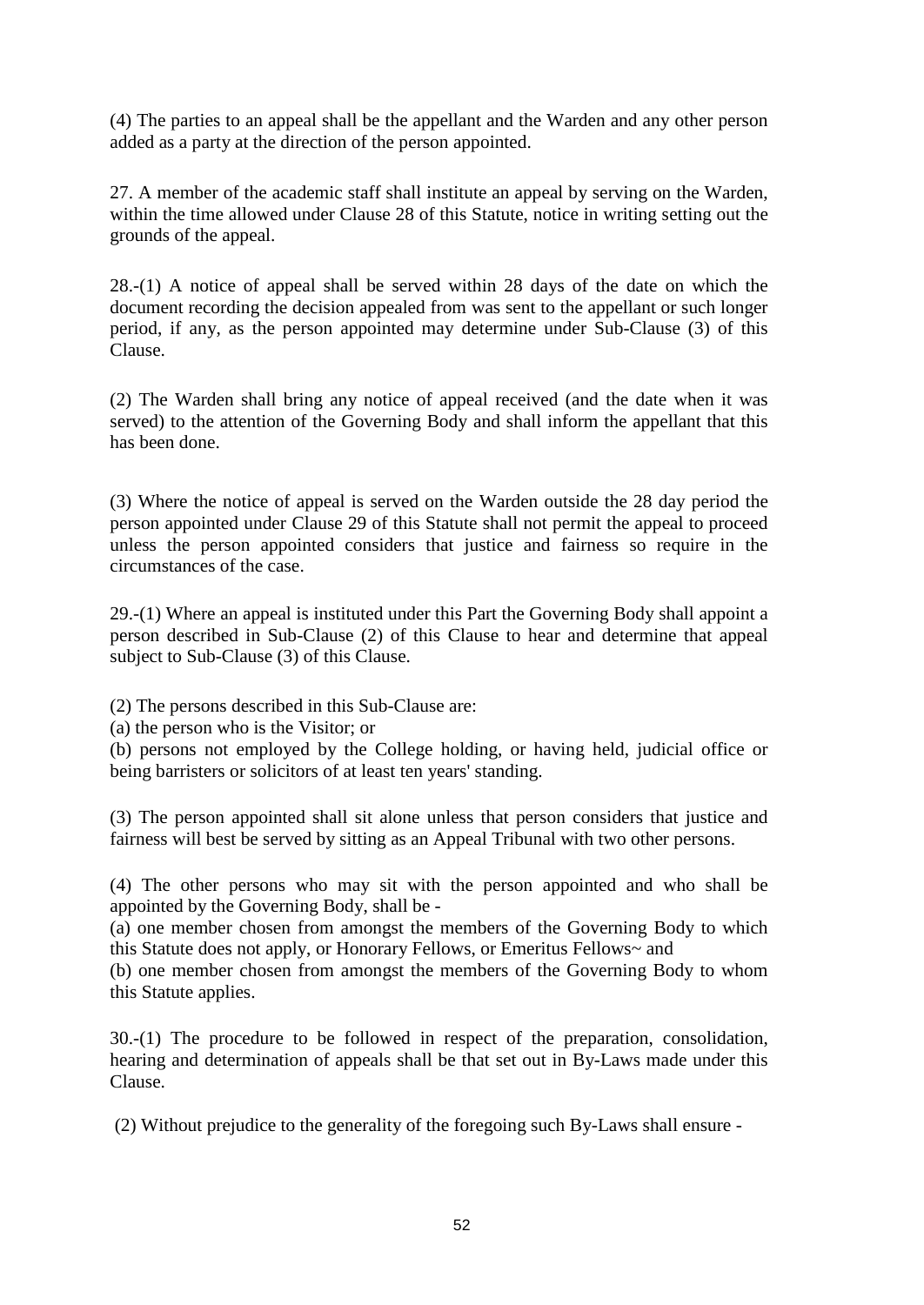(a) that an appellant is entitled to be represented by another person, whether such person is legally qualified or not, in connection with and at any hearing of the appellant's appeal;

(b) that an appeal shall not be determined without an oral hearing at which the appellant and any person appointed by the appellant to represent the appellant are entitled to be present and, with the consent of the person or persons hearing the appeal, to call witnesses~

(c) that full and sufficient provision is made for postponements, adjournments, dismissal of the appeal for want of prosecution and for the correction of accidental errors; and

(d) that the person appointed may set appropriate time limits for each stage (including the hearing itself) to the intent that any appeal shall be heard and determined as expeditiously as is reasonably practicable.

(3) The person or persons hearing the appeal may allow or dismiss an appeal in whole or in part and, without prejudice to the foregoing, may -

(a) remit an appeal from a decision under Part II of this Statute (or any issue arising in the course of such an appeal) to the Governing Body for further consideration as the person or persons hearing the appeal may direct; or

(b) remit an appeal arising under Part III of this Statute for re-hearing or reconsideration by the same or by a differently constituted Academic Disciplinary Committee to be appointed under that Part; or

(c) remit an appeal from a decision under Part IV of this Statute for further consideration as the person or persons hearing the appeal may direct; or

(d) remit an appeal by the Warden arising under Part VII of this Statute for re-hearing or re-consideration by the same or by a differently constituted Tribunal to be appointed under that Part; or

(e) substitute any lesser alternative penalty that would have been open to the Warden following the finding by the Academic Disciplinary Committee which heard and determined the original charge or charges.

31. The person appointed shall send a reasoned decision upon any appeal, including any decision reached in exercise of that person's powers under Clause  $30(3)(a)$ , (b), (c) or (d) of this Statute, on any appeal and a statement of any findings of fact different from those of the Governing Body under Part II of this Statute or of the Academic Disciplinary Committee under Part III of this Statute or of the Board under Part IV of this Statute or of the Tribunal under Part VII of this Statute, as the case may be, to the Warden and to the parties to the appeal.

# PART VI. Grievance Procedures.

32. The aim of this Part is to settle or redress individual grievances promptly, fairly and so far as may be, within the relevant area by methods acceptable to all parties.

33. The grievances to which this Part applies are ones by members of the academic staff concerning their appointments or employment where those grievances relate -

(a) to matters affecting themselves as individuals; or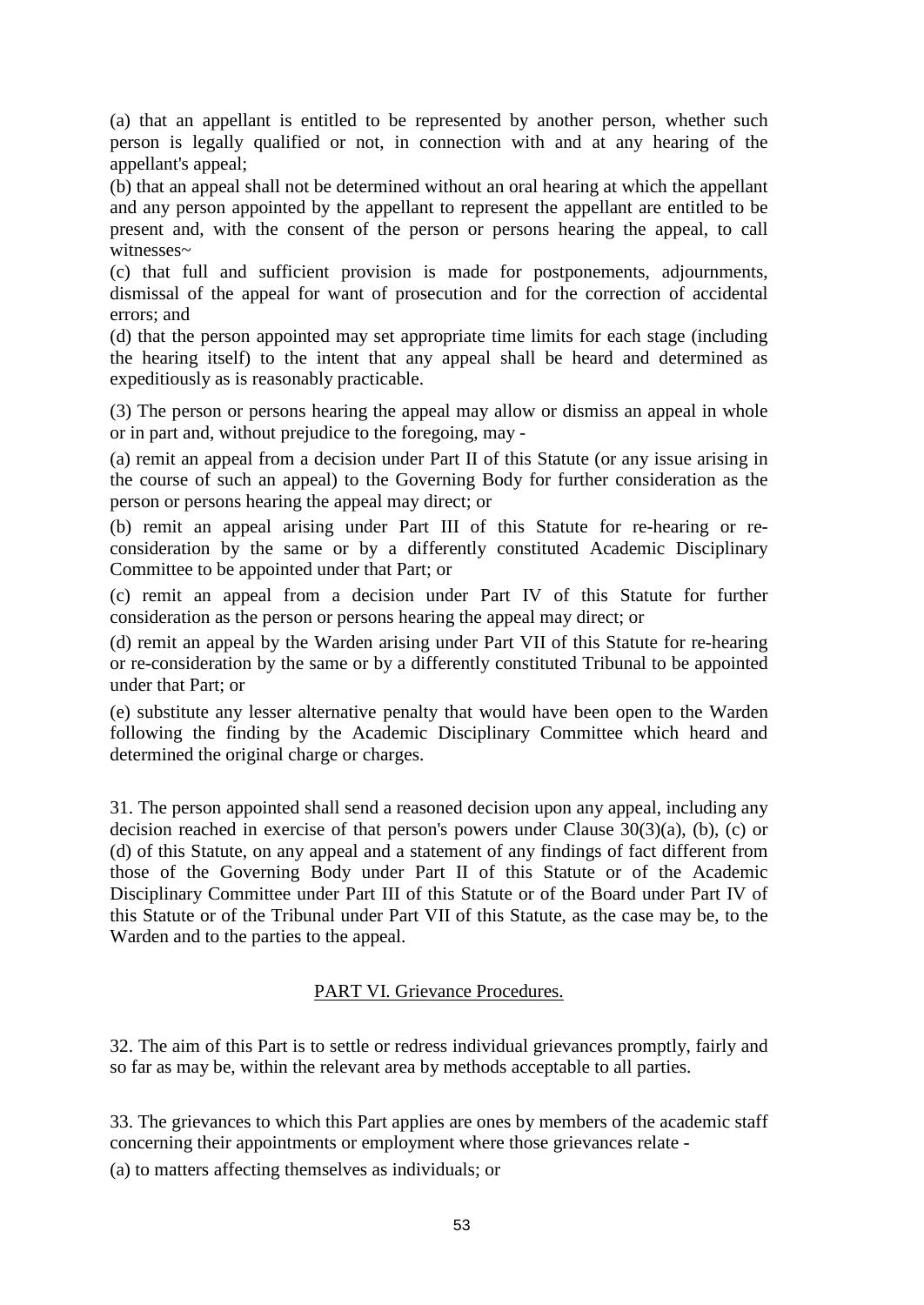(b) to matters affecting their personal dealings or relationships with other staff of the College,

not being matters for which express provision is made elsewhere in this Statute.

34.- (1) If other remedies within the relevant area have been exhausted the member of the academic staff may raise the matter with the Warden.

(2) If it appears to the Warden that the matter has been finally determined under Part III, IV or V of this Statute or that the grievance is trivial or invalid, the Warden may dismiss it summarily, or take no action upon it. If it so appears to the Warden, the Warden shall inform the member and may inform the Governing Body accordingly.

(3) If the Warden is satisfied that the subject matter of the grievance could properly be considered with (or form the whole or any part of) -

(a) a complaint under Part III of this Statute; or

(b) a determination under Part IV of this Statute; or ( c) an appeal under Part V of this Statute the Warden shall defer action upon it under this Part of this Statute until the relevant complaint, determination or appeal has been heard or the time for instituting it has passed and the Warden shall notify the member accordingly.

(4) f the Warden does not reject the complaint under Sub-Clause(2) of this Clause or if the Warden does not defer action upon it under Sub-Clause (3) of this Clause the Warden shall decide whether it would be appropriate, having regard to the interests of justice and fairness, for the Warden to seek to dispose of it informally. If the Warden so decides the Warden shall notify the member and proceed accordingly.

35. If the grievance has not been disposed of informally under Clause 34 (4) of this Statute, the Warden shall refer the matter to a Grievance Committee for consideration.

36. A Grievance Committee shall comprise three Fellows of the College appointed by the Governing Body.

37. The procedure in connection with the consideration and determination of grievances shall be determined in By-Laws in such a way as to ensure that the aggrieved person and any person against whom the grievance lies shall have the right to be heard at a hearing and to be accompanied by a friend or representative.

38. The Committee shall inform the Governing Body whether the grievance is or is not well-found and if it is well-found the Committee shall make such proposals for the redress of the grievance as it sees fit.

# PART VII. Removal of the Warden from office.

39. Any five members of the Governing Body may make complaint to the Sub-Warden seeking the removal of the Warden from office for good cause.

40. The Sub-Warden shall refer such a complaint to the Governing Body, exclusive of the Warden and the members making the complaint. If it appears to the Governing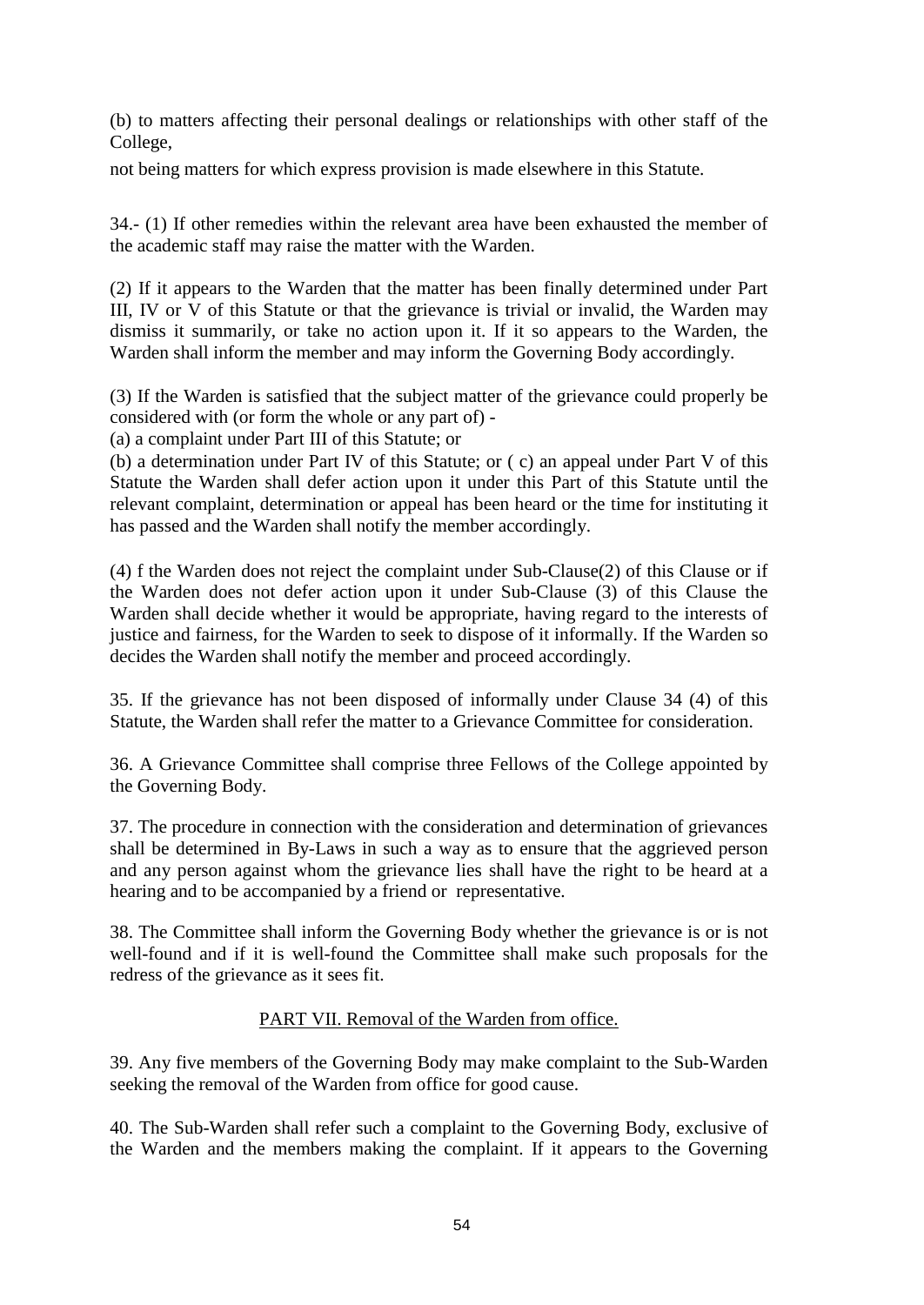Body that the complaint does not raise a prima facie case, or that it is trivial or invalid or unjustified, it may determine that no further action shall be taken upon it.

41. If it appears to the Governing Body on the available material that the complaint raises a prima facie case and that this could, if proved, constitute good cause for the removal of the Warden from office, it shall appoint a Tribunal to hear and determine the matter.

42. The Tribunal appointed by the Governing Body shall comprise: (a) an independent Chairman; and

(b) one member chosen from amongst the members of the Governing

Body to whom this Statute does not apply, or Honorary Fellows, or Emeritus Fellows; and

(c) one member chosen from amongst the members of the Governing Body to whom this Statute applies.

43. A charge referred to the Tribunal shall be dealt with in accordance with the procedure prescribed in Clauses 17 to 19 of this Statute, provided -

(a) that the Sub-Warden shall perform any duty and exercise any power there assigned to the Warden; and

(b) that the only recommendation the Tribunal may make is whether or not the Warden should be removed from office.

44. Where a charge or charges have been upheld and the Tribunal finds good cause and recommends dismissal, but in no other case, the Sub-Warden shall consult the Governing Body and may then dismiss the Warden.

45. Where a complaint is to be referred to a Tribunal under Clause 41, the Sub-Warden may suspend the Warden from duties in all matters relating to the government and discipline of the College without loss of salary.

46. For the purpose of the removal of the Warden from office for incapacity on medical grounds, the provisions of Part IV of this Statute shall have effect, provided that the Sub-Warden shall perform any duty or exercise any power there assigned to the Warden.

47. For the purpose of appeals by the Warden against removal from office, the provisions of Part V of this Statute shall have effect, provided that the Sub-Warden shall perform any duty or exercise any power there assigned to the Warden.